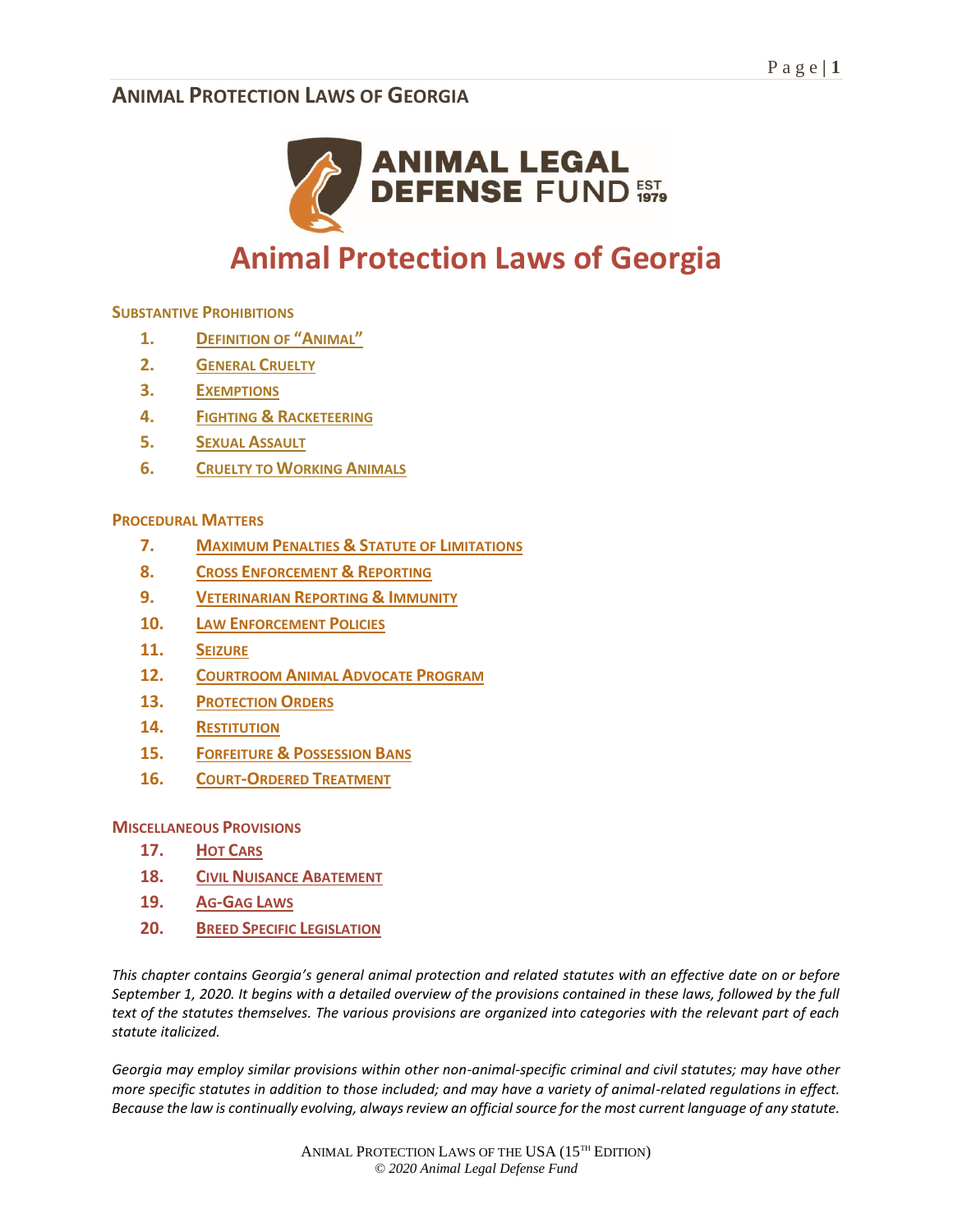| <b>GEORGIA</b>            |                                                                                                                                                                                                                                                                                                                                                                                                                                                                                                                                                                                                                                                                           |  |
|---------------------------|---------------------------------------------------------------------------------------------------------------------------------------------------------------------------------------------------------------------------------------------------------------------------------------------------------------------------------------------------------------------------------------------------------------------------------------------------------------------------------------------------------------------------------------------------------------------------------------------------------------------------------------------------------------------------|--|
| 1. DEFINITION OF "ANIMAL" | "'Animal' shall not include any fish nor shall such term include any pest<br>that might be exterminated or removed from a business, residence, or<br>other structure."<br>GA. CODE ANN. § 16-12-4(a)(1)                                                                                                                                                                                                                                                                                                                                                                                                                                                                   |  |
| 2. GENERAL CRUELTY *      | Cruelty to dogs<br>GA. CODE ANN. § 4-8-5<br>Misdemeanor<br>GA. CODE ANN. § 4-8-7<br>Abandoning domesticated animals<br>GA. CODE ANN. § 4-11-15.1<br>Misdemeanor<br>Cruelty to animals definitions<br>GA. CODE ANN. § 4-11-2<br>Cruelty to horses<br>GA. CODE ANN. § 4-13-3<br>Misdemeanor<br>GA. CODE ANN. § 4-13-10<br>Cruelty to animals<br>GA. CODE ANN. § 16-12-4(b)<br>1 <sup>st</sup> offense: Misdemeanor<br>Subsequent offenses: High and aggravated misdemeanor<br>Aggravated cruelty to animals<br>GA. CODE ANN. § 16-12-4(d),(e)<br>1 <sup>st</sup> offense: 5 years prison and/or \$15,000 fine<br>Subsequent offenses: 10 years prison and/or \$100,000 fine |  |
| 3. EXEMPTIONS             | Other<br>GA. CODE ANN. § 4-8-5<br>Research animals                                                                                                                                                                                                                                                                                                                                                                                                                                                                                                                                                                                                                        |  |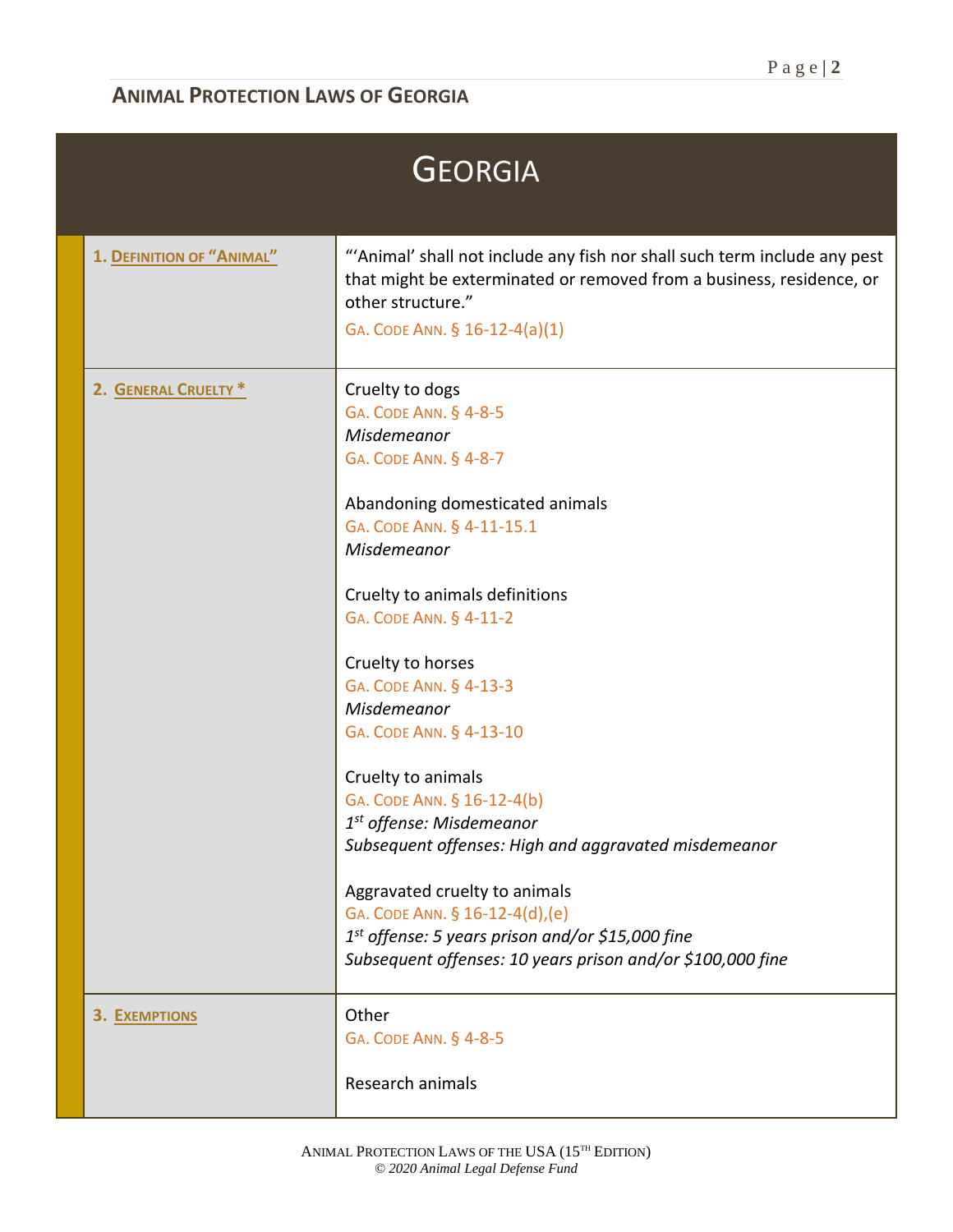|                                      | GA. CODE ANN. § 4-11-9.2<br>Accepted farm animal husbandy practices, slaughter<br>GA. CODE ANN. § 4-11-13<br>Veterinary practice, research animals, wildlife, accepted farm animal<br>husbandry practices, slaughter, pest control, other.<br>GA. CODE ANN. § 16-12-4(g), (h)                                                                                                                                                                                                                                                                                                                    |
|--------------------------------------|--------------------------------------------------------------------------------------------------------------------------------------------------------------------------------------------------------------------------------------------------------------------------------------------------------------------------------------------------------------------------------------------------------------------------------------------------------------------------------------------------------------------------------------------------------------------------------------------------|
| 4. FIGHTING & RACKETEERING           | Various dogfighting activities<br>GA. CODE ANN. § 16-12-37<br>1 <sup>st</sup> offense: 1-5 years imprisonment and/or \$5,000 fine<br>Subsequent offenses: 1-10 years imprisonment and/or \$15,000 fine<br>Spectatorship at a dog fight<br>GA. CODE ANN. § 16-12-37<br>$1st$ offense: high and aggravated misdemeanor<br>2 <sup>nd</sup> offense: 1-5 years imprisonment and/or \$5,000 fine<br>Subsequent offenses: 1-10 years imprisonment and/or \$15,000 fine<br><b>NOTE:</b> courts have held cockfighting and presumably other forms of<br>animal fighting may be charged as animal cruelty |
| <b>5. SEXUAL ASSAULT</b>             | Sexually assaulting an animal<br>GA. CODE ANN. § 16-6-6<br>1-5 years imprisonment                                                                                                                                                                                                                                                                                                                                                                                                                                                                                                                |
| <b>6. CRUELTY TO WORKING ANIMALS</b> | Destroying or causing serious physical injury to police dog or police<br>horse<br>GA. CODE ANN. § 16-11-107<br>1 <sup>st</sup> degree: 18 months-5 years imprisonment and/or \$50,000 fine<br>2 <sup>nd</sup> degree: 1-5 years imprisonment and/or \$25,000 fine<br>3 <sup>rd</sup> degree: 6-12 months imprisonment and/or \$5,000 fine<br>4 <sup>th</sup> degree: 12 months imprisonment and/or \$5,000 fine<br>Harassment of assistance dog by humans or other dogs<br>GA. CODE ANN. § 16-11-107.1<br>Misdemeanor                                                                            |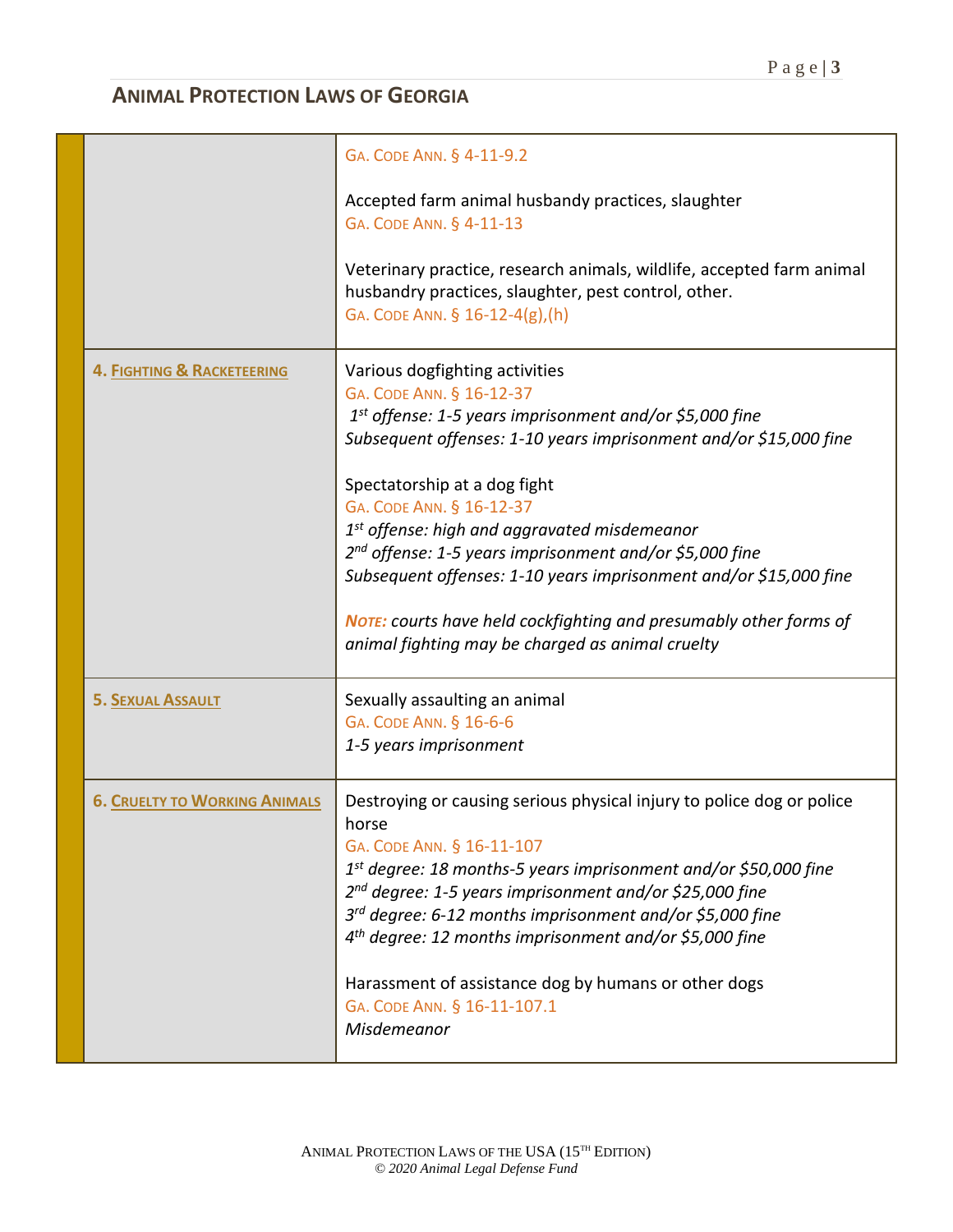| 7. MAXIMUM PENALTIES &<br><b>STATUTE OF LIMITATIONS**</b> | <b>NOTE:</b> Penalties for violations of GA. CODE ANN. § 16-12-4; § 16-11-107; §<br>16-12-37 and § 16-6-6 are defined in substantive statutes, available in<br>the General Cruelty, Fighting and Racketeering, and Sexual Assault<br>sections of this document.<br>Undefined violations are misdemeanors and each violation is a<br>separate offense<br>GA. CODE ANN. § 4-11-16<br>Misdemeanor<br>1 year prison or county jail and/or \$1,000 fine<br>GA. CODE ANN. § 17-10-3(a)<br>High and aggravated misdemeanor<br>1 year prison and/or \$5,000 fine<br>GA. CODE ANN. § 17-10-4(a)<br><b>Statute of Limitations</b><br>Misdemeanor: 2 years<br>Ga. Code Ann. § 17-3-1(e)<br>Felony: 4 years<br>Ga. Code Ann. § 17-3-1(c) |
|-----------------------------------------------------------|------------------------------------------------------------------------------------------------------------------------------------------------------------------------------------------------------------------------------------------------------------------------------------------------------------------------------------------------------------------------------------------------------------------------------------------------------------------------------------------------------------------------------------------------------------------------------------------------------------------------------------------------------------------------------------------------------------------------------|
| 8. CROSS ENFORCEMENT &<br><b>REPORTING</b>                |                                                                                                                                                                                                                                                                                                                                                                                                                                                                                                                                                                                                                                                                                                                              |
| 9. VETERINARIAN REPORTING &<br><b>IMMUNITY</b>            | Veterinarians and veterinary technicians may report suspected cases of<br>animal cruelty and dogfighting and shall be immune from any civil or<br>criminal liability if done in good faith.<br>GA. CODE ANN. § 4-11-17                                                                                                                                                                                                                                                                                                                                                                                                                                                                                                       |
| <b>10. LAW ENFORCEMENT POLICIES</b>                       | Upon probable cause of certain violations, the Commissioner,<br>designated agents, or state or local government animal control officers<br>may apply for inspection warrants and may impound animals found<br>being treated in violation of the laws or of court orders.<br>GA. CODE ANN. § 4-11-9.2(a),(c)<br>Any sheriff or other peace officer shall have the authority to enforce<br>certain animal protection statutes.<br>GA. CODE ANN. § 4-11-9.2(b)                                                                                                                                                                                                                                                                  |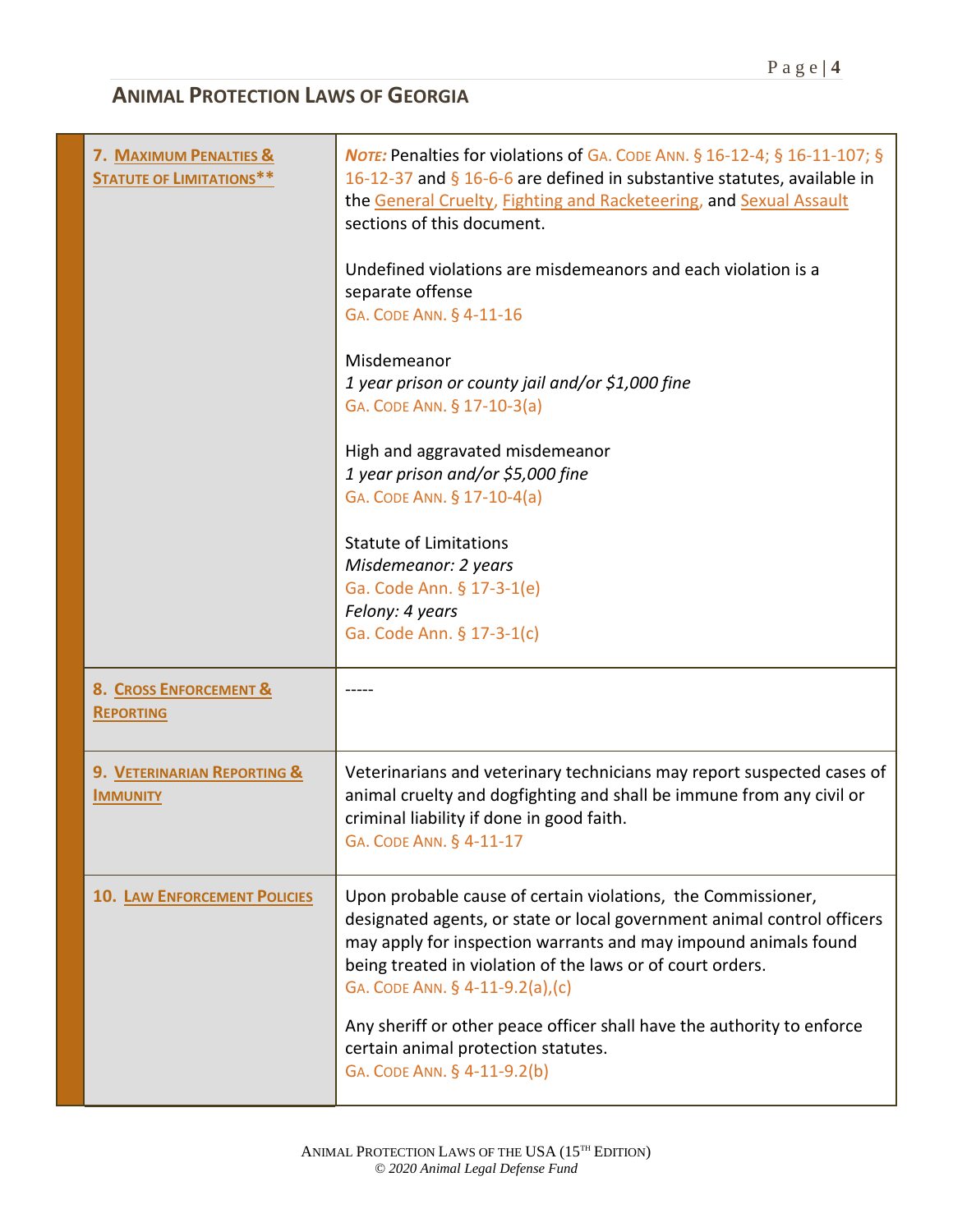| 11. SEIZURE                                            | Upon probable cause, the Commissioner, a designated agent, or a<br>state or local government animal control officer may apply for an<br>inspection warrant.<br>GA. CODE ANN. § 4-11-9.2(a)<br>The Commissioner, a designated agent, an animal control officer, any<br>sheriff, or other peace officer may impound any animal being<br>mistreated or used in violation of the law, or if a court order is being |
|--------------------------------------------------------|----------------------------------------------------------------------------------------------------------------------------------------------------------------------------------------------------------------------------------------------------------------------------------------------------------------------------------------------------------------------------------------------------------------|
|                                                        | violated.<br>GA. CODE ANN. § 4-11-9.2(c)                                                                                                                                                                                                                                                                                                                                                                       |
|                                                        | Prior to an animal being impounded, a licensed accredited veterinarian<br>approved by the Commissioner shall, at the request of the<br>Commissioner, examine and determine the condition or treatment of<br>the animal.                                                                                                                                                                                        |
|                                                        | GA. CODE ANN. § 4-11-9.2(d)<br>Any person impounding an animal shall make arrangements for the                                                                                                                                                                                                                                                                                                                 |
|                                                        | animal's care.<br>GA. CODE ANN. § 4-11-9.3(a)                                                                                                                                                                                                                                                                                                                                                                  |
|                                                        | Any person impounding an animal shall notify the owner immediately.<br>GA. CODE ANN. § 4-11-9.4                                                                                                                                                                                                                                                                                                                |
| <b>12. COURTROOM ANIMAL</b><br><b>ADVOCATE PROGRAM</b> |                                                                                                                                                                                                                                                                                                                                                                                                                |
| 13. PROTECTION ORDERST                                 |                                                                                                                                                                                                                                                                                                                                                                                                                |
| 14. RESTITUTION <sup>t</sup>                           | Any person impounding or providing care for an impounded animal<br>shall have a lien on such animal for reasonable costs of care.<br>GA. CODE ANN. § 4-11-9.3(b)                                                                                                                                                                                                                                               |
|                                                        | In certain circumstances, upon payment of all costs of impoundment<br>and care, and fulfillment of other set conditions, an impounder is<br>authorized to return animal.<br>GA. CODE ANN. § 4-11-9.3(c),(d)                                                                                                                                                                                                    |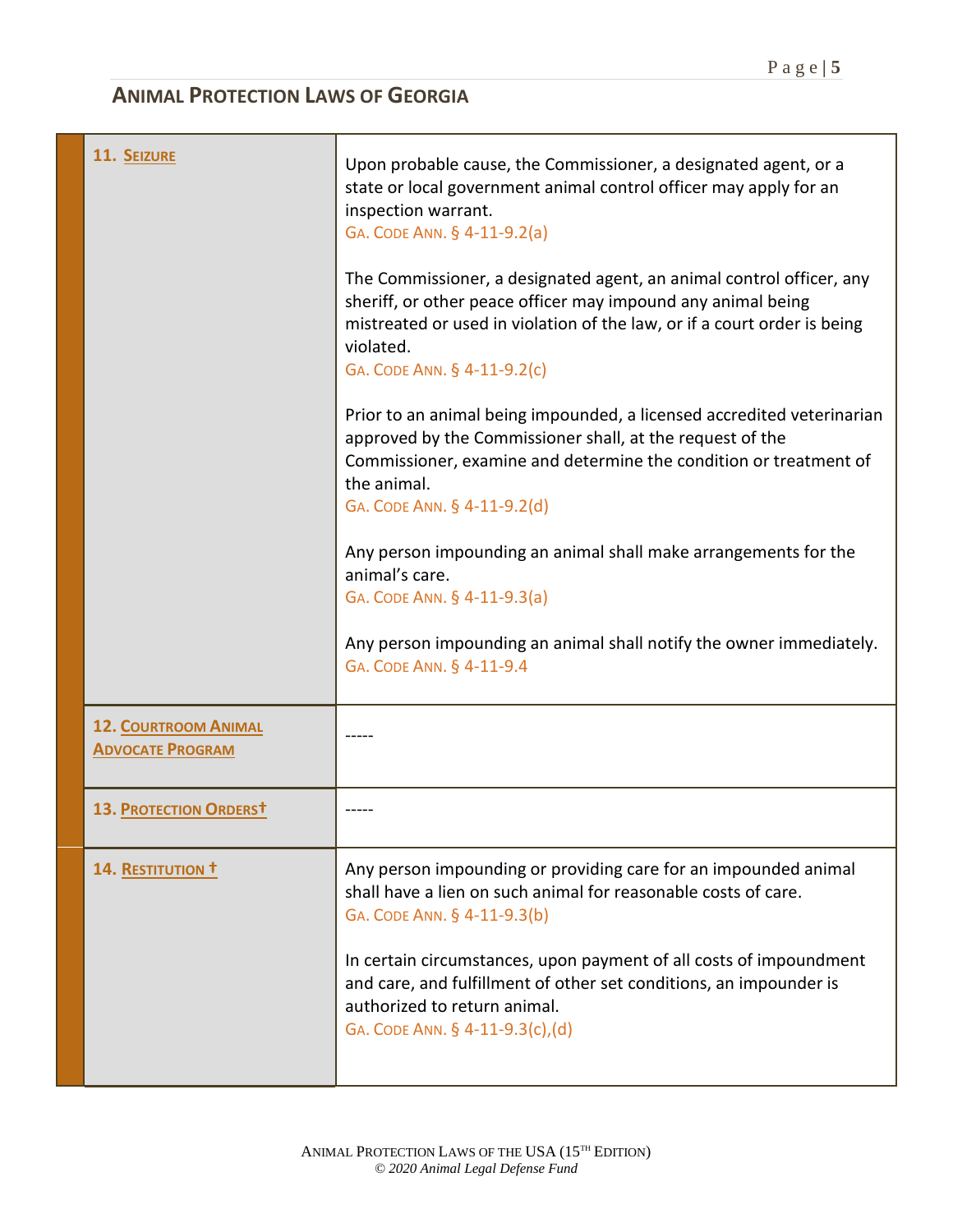|                                                  | If an animal was improperly impounded, the costs of care and<br>treatment shall be paid by impounding agency.<br>GA. CODE ANN. § 4-11-9.5(b)(5)                                                                                                                                                                                                                                                                                                                                                |
|--------------------------------------------------|------------------------------------------------------------------------------------------------------------------------------------------------------------------------------------------------------------------------------------------------------------------------------------------------------------------------------------------------------------------------------------------------------------------------------------------------------------------------------------------------|
|                                                  | If animal is lawfully impounded and the owner is not found to have<br>committed any offenses relating to the impoundment, upon payment<br>of all costs of impoundment and care, the animal may be returned.<br>GA. CODE ANN. § 4-11-9.5(b)(6)                                                                                                                                                                                                                                                  |
|                                                  | Any proceeds from sale of an impounded animal shall first be used to<br>pay the costs of impoundment and costs of care.<br>GA. CODE ANN. § 4-11-9.6(b)                                                                                                                                                                                                                                                                                                                                         |
|                                                  | Any agency impounding one or more animals as part of any<br>investigation of a violation of Code Section 4-11-9.2, 16-12-4, or 16-12-<br>37, or otherwise providing care for one or more animals impounded<br>pursuant to this article, may file a petition to require the owner of the<br>animal or animals to pay into the registry of such court funds in an<br>amount sufficient to secure payment of all anticipated costs of<br>impoundment and care.<br>GA. CODE ANN. § 4-11-9.8(a),(d) |
| <b>15. FORFEITURE &amp; POSSESSION</b><br>BANS t | If an owner of a lawfully impounded animal is not found to have<br>committed any offenses relating to the impoundment, the animal may<br>be returned under certain circumstances.                                                                                                                                                                                                                                                                                                              |
|                                                  | GA. CODE ANN. § 4-11-9.3(c)                                                                                                                                                                                                                                                                                                                                                                                                                                                                    |
|                                                  | If a seized animal was the object of a crime, the court may order the<br>animal's disposal prior to the trial of the criminal case.<br>GA. CODE ANN. § 4-11-9.3(d)                                                                                                                                                                                                                                                                                                                             |
|                                                  | Provisions governing hearings relating to the disposal of impounded<br>animals<br>GA. CODE ANN. § 4-11-9.5                                                                                                                                                                                                                                                                                                                                                                                     |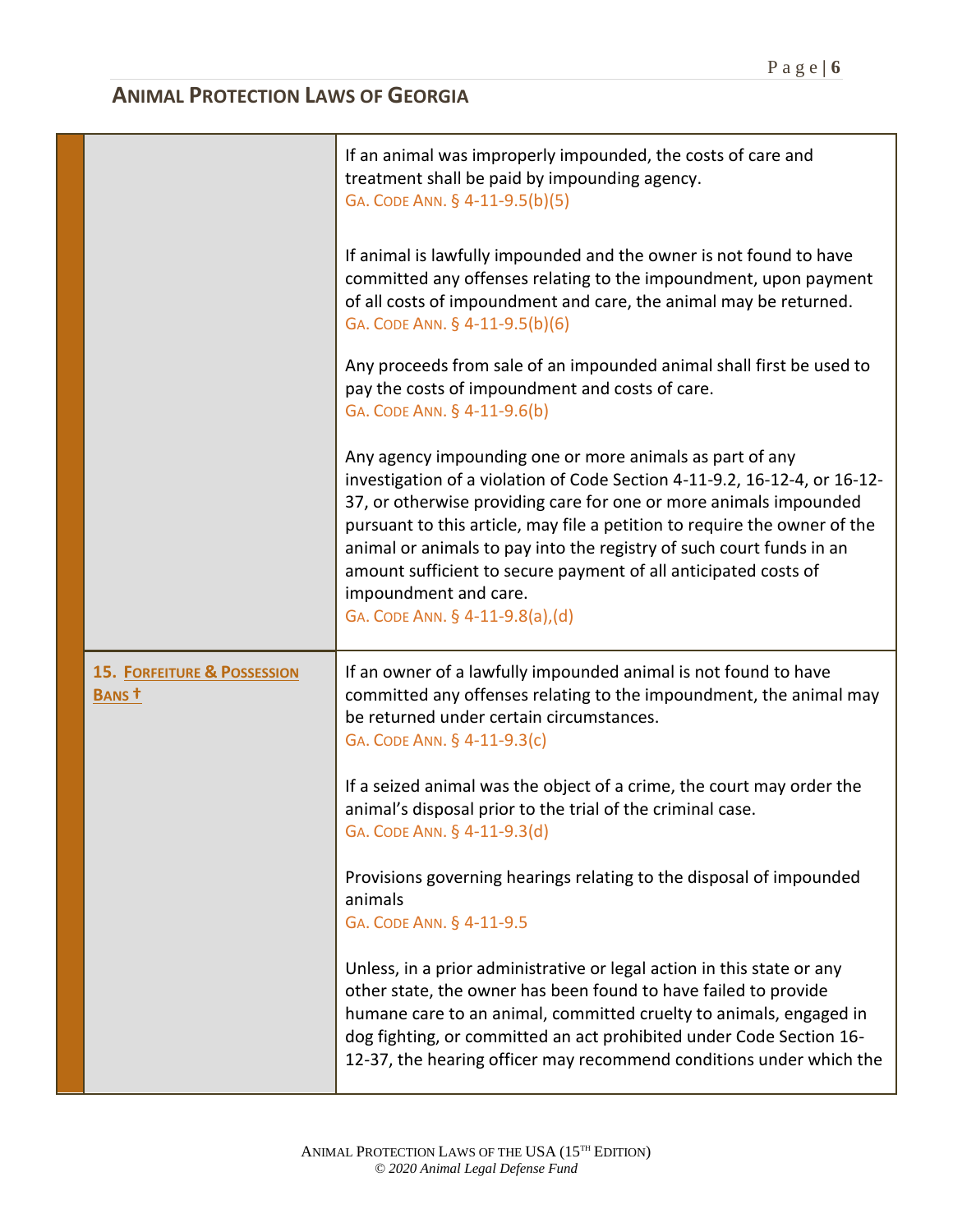|                                             | animal may, upon payment by the owner of all costs of impoundment<br>and care, be returned to the owner.<br>GA. CODE ANN. § 4-11-9.5(b)(6)<br>Procedure for disposal of an impounded animal<br>GA. CODE ANN. § 4-11-9.6 |
|---------------------------------------------|-------------------------------------------------------------------------------------------------------------------------------------------------------------------------------------------------------------------------|
| 16. COURT-ORDERED<br>TREATMENT <sup>†</sup> | Before sentencing, court may require a psychological evaluation.<br>GA. CODE ANN. § 16-12-4(f)                                                                                                                          |
| 17. HOT CARS                                |                                                                                                                                                                                                                         |
| <b>18. CIVIL NUISANCE ABATEMENT</b>         |                                                                                                                                                                                                                         |
| 19. AG-GAG LAWS                             |                                                                                                                                                                                                                         |
| <b>20. BREED SPECIFIC LEGISLATION</b>       |                                                                                                                                                                                                                         |

- \* States may have other more specific statutes in addition to the general animal protection statutes referenced in this table.
- \*\* Despite statutory maximums, states often employ sentencing guidelines that may significantly alter the allowable sentence.
- † This table generally references only those provisions that are within each state's animal protection statutes. States may employ similar provisions within other non-animal-specific criminal and civil statutes, and may also have a variety of animal-related regulations in effect.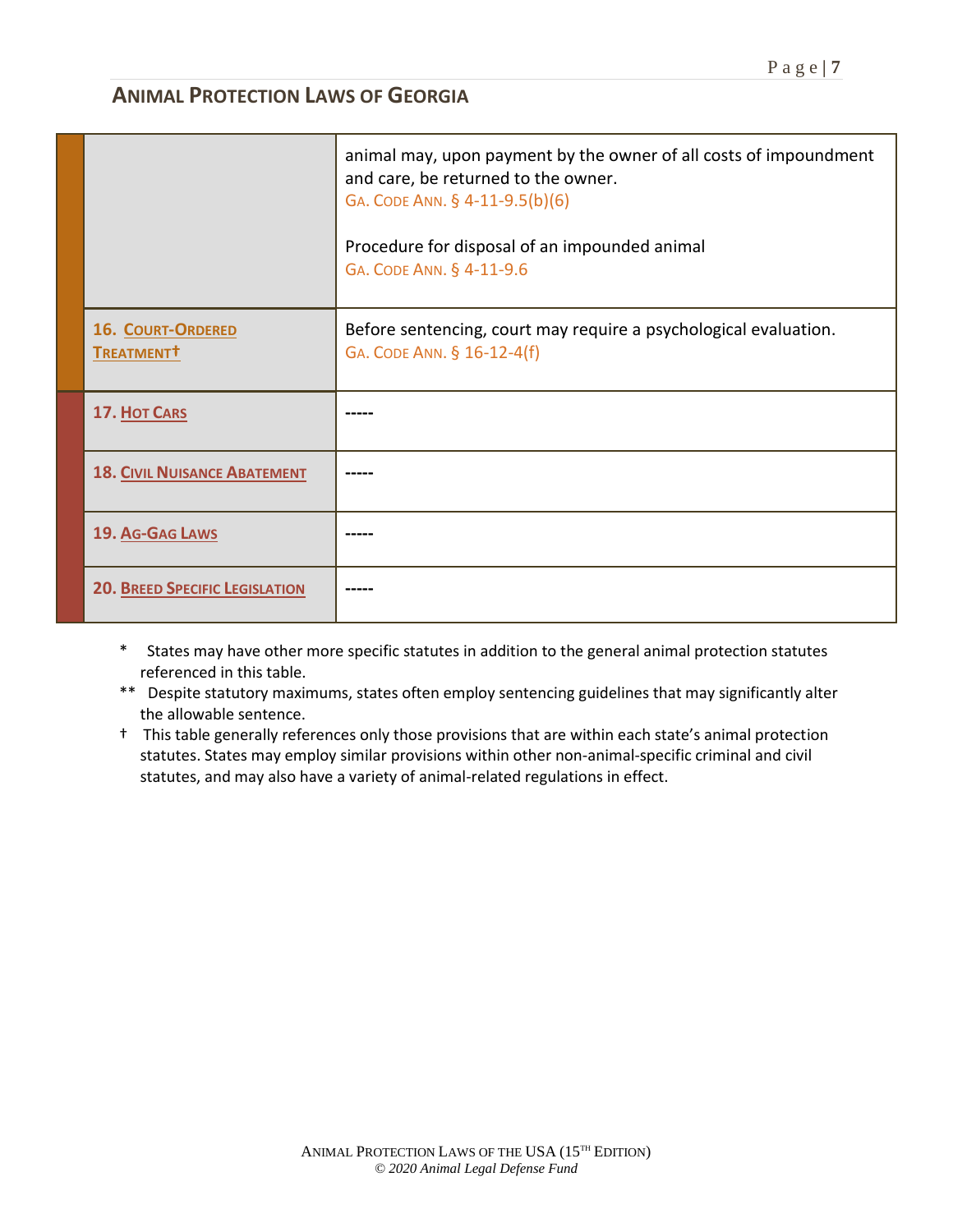## **1. DEFINITION OF "ANIMAL"**

#### **GA. CODE ANN. § 16-12-4. Cruelty to animals**.

- (a) *As used in this Code section, the term:*
	- (1) *"Animal" shall not include any fish nor shall such term include any pest that might be exterminated or removed from a business, residence, or other structure.*
	- (2) "Malice" means:
		- (A) An actual intent, which may be shown by the circumstances connected to the act, to cause the particular harm produced without justification or excuse; or
		- (B) The wanton and willful doing of an act with an awareness of a plain and strong likelihood that a particular harm may result.
- (b) A person commits the offense of cruelty to animals when he or she:
	- (1) Causes physical pain, suffering, or death to an animal by any unjustifiable act or omission; or
	- (2) Having intentionally exercised custody, control, possession, or ownership of an animal, fails to provide to such animal adequate food, water, sanitary conditions, or ventilation that is consistent with what a reasonable person of ordinary knowledge would believe is the normal requirement and feeding habit for such animal's size, species, breed, age, and physical condition*.*
- (c) Any person convicted of the offense of cruelty to animals shall be guilty of a misdemeanor provided, however, that any person who has had a prior adjudication of guilt for the offense of cruelty to animals or aggravated cruelty to animals, or an adjudication of guilt for the commission of an offense under the laws of any other state, territory, possession, or dominion of the United States, or of any foreign nation recognized by the United States, which would constitute the offense of cruelty to animals or aggravated cruelty to animals if committed in this state, including an adjudication of a juvenile for the commission of an act, whether committed in this state or in any other state, territory, possession, or dominion of the United States, or any foreign nation recognized by the United States, which if committed by an adult would constitute the offense of cruelty to animals or aggravated cruelty to animals, upon the second or subsequent conviction of cruelty to animals shall be guilty of a misdemeanor of a high and aggravated nature.
- (d) A person commits the offense of aggravated cruelty to animals when he or she:
	- (1) Maliciously causes the death of an animal;
	- (2) Maliciously causes physical harm to an animal by depriving it of a member of its body, by rendering a part of such animal's body useless, or by seriously disfiguring such animal's body or a member thereof;
	- (3) Maliciously tortures an animal by the infliction of or subjection to severe or prolonged physical pain;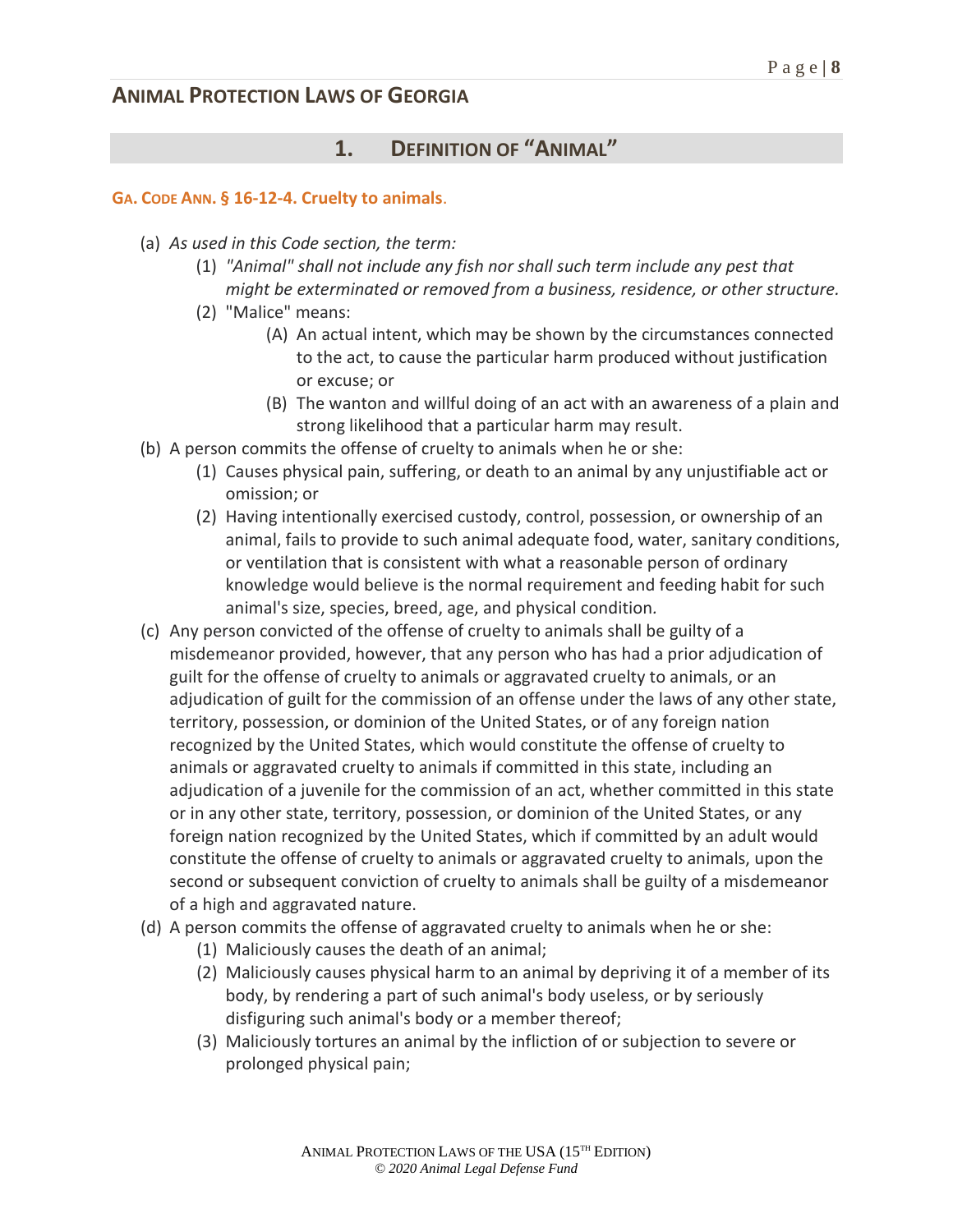- (4) Maliciously administers poison to an animal, or exposes an animal to any poisonous substance, with the intent that the substance be taken or swallowed by the animal; or
- (5) Having intentionally exercised custody, control, possession, or ownership of an animal, maliciously fails to provide to such animal adequate food, water, sanitary conditions, or ventilation that is consistent with what a reasonable person of ordinary knowledge would believe is the normal requirement and feeding habit for such animal's size, species, breed, age, and physical condition to the extent that the death of such animal results or a member of its body is rendered useless or is seriously disfigured.
- (e) Any person convicted of the offense of aggravated cruelty to animals shall be guilty of a felony and shall be punished by imprisonment for not less than one nor more than five years, a fine not to exceed \$15,000.00, or both; provided, however, that any person who has had a prior adjudication of guilt for the offense of aggravated cruelty to animals, or an adjudication of guilt for the commission of an offense under the laws of any other state, territory, possession, or dominion of the United States, or of any foreign nation recognized by the United States, which would constitute the offense of aggravated cruelty to animals if committed in this state, including an adjudication of a juvenile for the commission of an act, whether committed in this state or in any other state, territory, possession, or dominion of the United States, or any foreign nation recognized by the United States, which if committed by an adult would constitute the offense of aggravated cruelty to animals, upon the second or subsequent conviction of aggravated cruelty to animals shall be punished by imprisonment for not less than one nor more than ten years, a fine not to exceed \$100,000.00, or both.
- (f) Before sentencing a defendant for any conviction under this Code section, the sentencing judge may require psychological evaluation of the offender and shall consider the entire criminal record of the offender.
- (g) The provisions of this Code section shall not be construed as prohibiting conduct which is otherwise permitted under the laws of this state or of the United States, including, but not limited to, agricultural, animal husbandry, butchering, food processing, marketing, scientific research, training, medical, zoological, exhibition, competitive, hunting, trapping, fishing, wildlife management, or pest control practices or the authorized practice of veterinary medicine nor to limit in any way the authority or duty of the Department of Agriculture, Department of Natural Resources, any county board of health, any law enforcement officer, dog, animal, or rabies control officer, humane society, veterinarian, or private landowner protecting his or her property.
- (h)
- (1) In addition to justification and excuse as provided in Article 2 of Chapter 3 of this title, a person shall be justified in injuring or killing an animal when and to the extent that he or she reasonably believes that such act is necessary to defend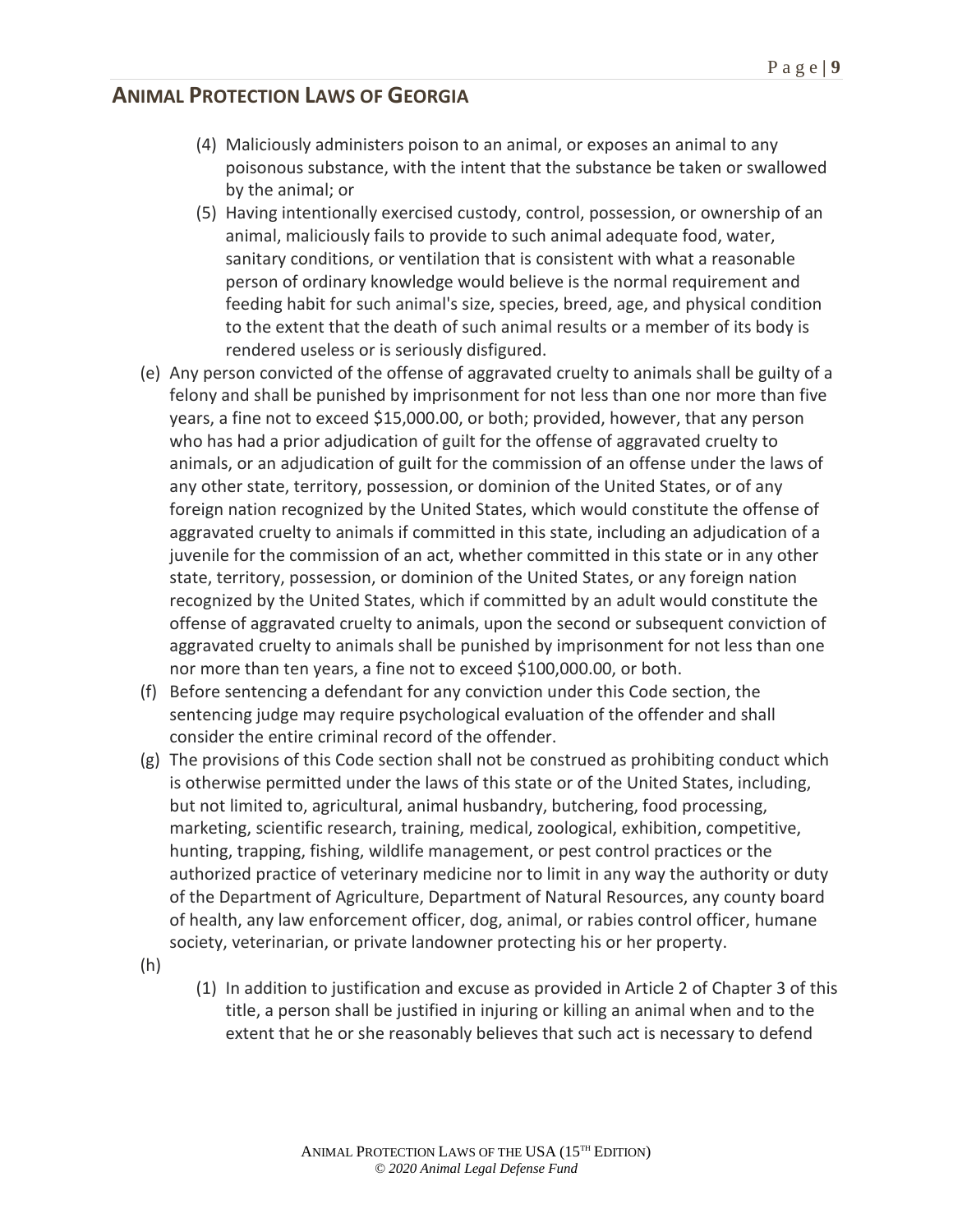against an imminent threat of injury or damage to any person, other animal, or property.

- (2) A person shall not be justified in injuring or killing an animal under the circumstances set forth in paragraph (1) of this subsection when:
	- (A) The person being threatened is attempting to commit, committing, or fleeing after the commission or attempted commission of a crime;
	- (B) The person or other animal being threatened is attempting to commit or committing a trespass or other tortious interference with property; or
	- (C) The animal being threatened is not lawfully on the property where the threat is occurring.
- (3) The method used to injure or kill an animal under the circumstances set forth in paragraph (1) of this subsection shall be designed to be as humane as is possible under the circumstances. A person who humanely injures or kills an animal under the circumstances indicated in this subsection shall incur no civil liability or criminal responsibility for such injury or death.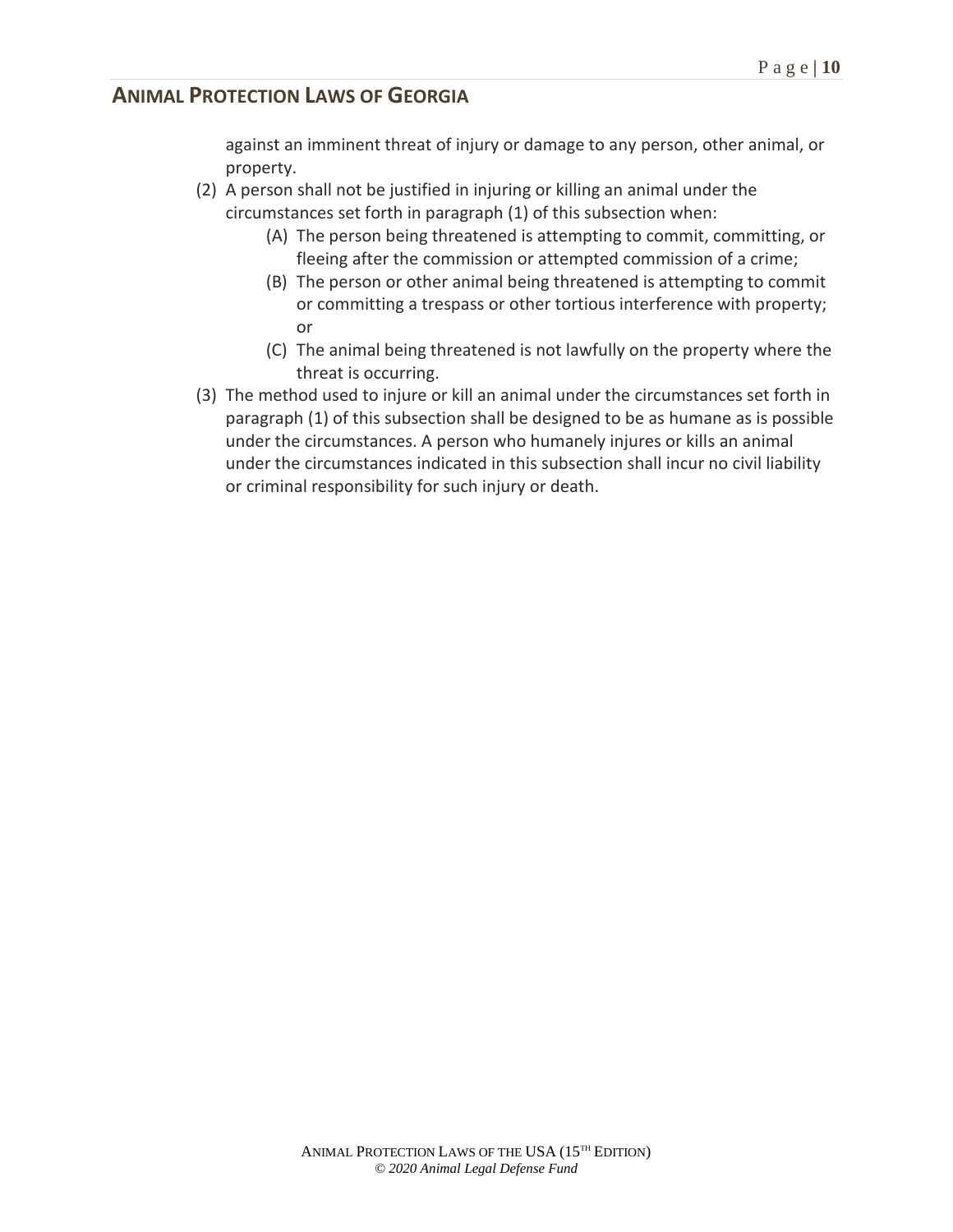## **2. GENERAL CRUELTY**

**GA. CODE ANN. § 4-8-5. Cruelty to dogs; authorized killing of dogs.**

- (a) *No person shall perform a cruel act on any dog; nor shall any person harm, maim, or kill any dog, or attempt to do so,* except that a person may:
	- (1) Defend his or her person or property, or the person or property of another, from injury or damage being caused by a dog; or
	- (2) Kill any dog causing injury or damage to any livestock, poultry, or pet animal.
- (b) The method used for killing the dog shall be designed to be as humane as is possible under the circumstances. A person who humanely kills a dog under the circumstances indicated in subsection (a) of this Code section shall incur no liability for such death*.*
- (c) This Code section shall not be construed to limit in any way the authority or duty of any law enforcement officer, dog or rabies control officer, humane society, or veterinarian.

### **GA. CODE ANN. § 4-8-7. Violations relating to dogs.**

*Except as provided in Code Sections 16-12-4 and 16-12-37, any person who violates any provision of this article shall be guilty of a misdemeanor.*

### **GA. CODE ANN. § 4-11-15.1. Unlawful to abandon domestic animal.**

Notwithstanding the provisions of Code Section 4-11-13, *it shall be unlawful for any person knowingly and intentionally to abandon any domesticated animal upon any public or private property or public right of way.* This Code section shall not be construed as amending or otherwise affecting the provisions of Chapter 3 of this title, relating to livestock running at large or straying.

#### **GA. CODE ANN. § 4-11-2. Definitions.**

As used in this article, the term:

- (1) *"Adequate food and water" means food and water which is sufficient in an amount and appropriate for the particular type of animal to prevent starvation, dehydration, or a significant risk to the animal's health from a lack of food or water*.
- (1.1) "Animal control officer" means an individual authorized by local law or by the governing authority of a county or municipality to carry out the duties imposed by this article or imposed by local ordinance.
	- (2) "Animal shelter" means any facility operated by or under contract for the state, a county, a municipal corporation, or any other political subdivision of the state for the purpose of impounding or harboring seized, stray, homeless, abandoned, or unwanted dogs, cats, and other animals; any veterinary hospital or clinic operated by a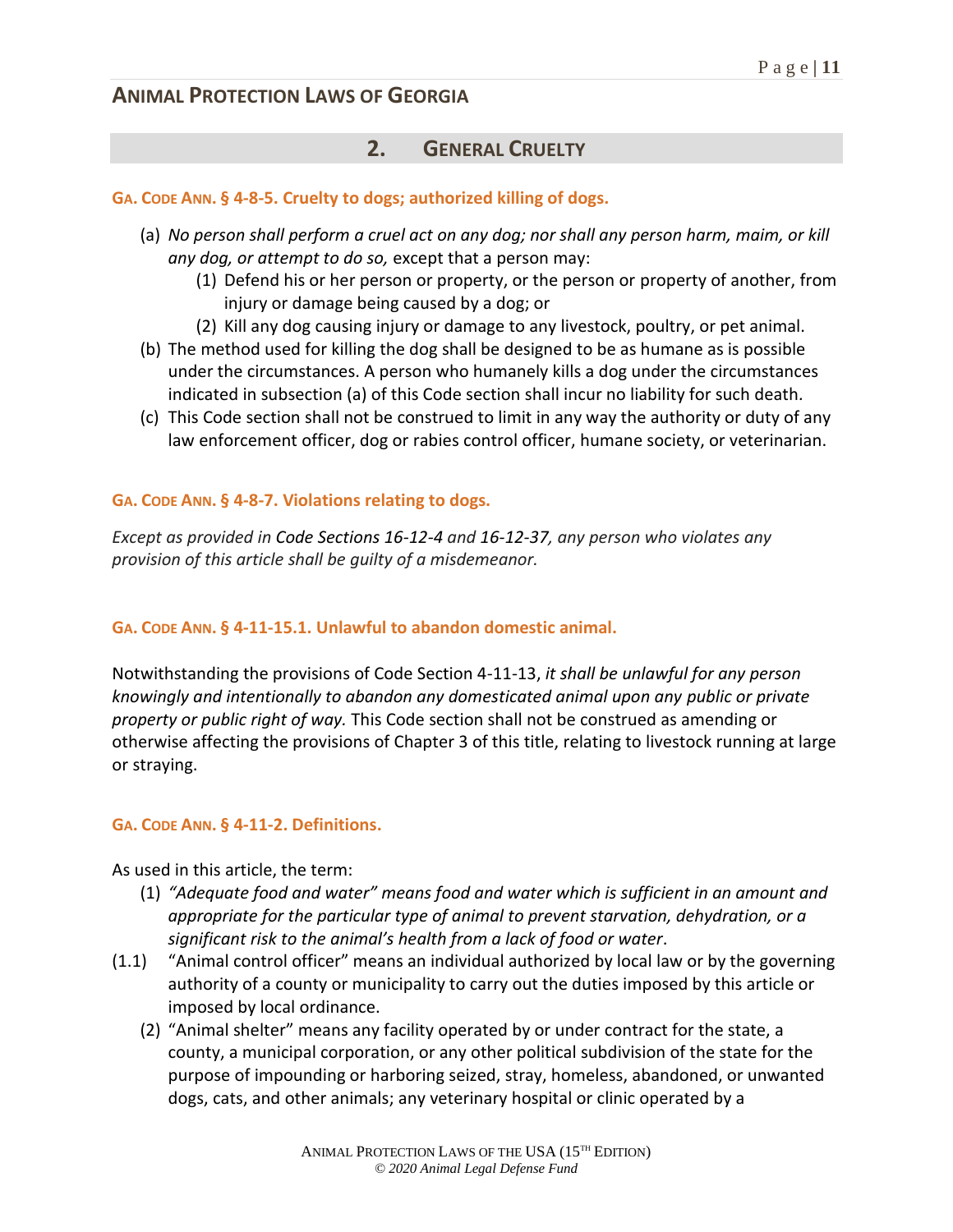veterinarian or veterinarians which operates for such purpose in addition to its customary purposes; and any facility operated, owned, or maintained by a duly incorporated humane society, animal welfare society, or other nonprofit organization for the purpose of providing for and promoting the welfare, protection, and humane treatment of animals.

- (3) "Equine" means any member of the Equidae species, including horses, mules, and asses.
- (4) *"Humane care" of animals means, but is not limited to, the provision of adequate heat, ventilation, sanitary shelter, and wholesome and adequate food and water, consistent with the normal requirements and feeding habits of the animal's size, species, and breed*.
- (5) "Kennel" means any establishment, other than an animal shelter, where dogs or cats are maintained for boarding, holding, training, or similar purposes for a fee or compensation.

(5.1) "Owner" means a person who intentionally exercises custody, control, possession, or ownership of an animal.

- (6) "Person" means any person, firm, corporation, partnership, association, or other legal entity, any public or private institution, the State of Georgia, or any county, municipal corporation, or political subdivision of the state.
- (7) "Pet dealer" or "pet dealership" means any person who sells, offers to sell, exchanges, or offers for adoption dogs, cats, birds, fish, reptiles, or other animals customarily obtained as pets in this state. However, a person who sells only animals that he or she has produced and raised, not to exceed 30 animals a year, shall not be considered a pet dealer under this article unless such person is licensed for a business by a local government or has a Georgia sales tax number. The Commissioner may with respect to any breed of animals decrease the 30 animal per year exception in the foregoing sentence to a lesser number of any animals for any species that is commonly bred and sold for commercial purposes in lesser quantities. Operation of a veterinary hospital or clinic by a licensed veterinarian shall not constitute the veterinarian as a pet dealer, kennel, or stable under this article.
- (8) "Secretary of agriculture" means the secretary of the United States Department of Agriculture.
- (9) "Stable" means any building, structure, pasture, or other enclosure where equines are maintained for boarding, holding, training, breeding, riding, pulling vehicles, or other similar purposes and a fee is charged for maintaining such equines or for the use of such equines.

### **GA. CODE ANN. § 4-13-3. Prohibited acts or omissions.**

*It shall be unlawful for the owner of any equine:*

- (1) *To commit a violation of Code Section 16-12-4, relating to cruelty to animals, which involves an equine owned by, possessed by, or in the custody or control of such person;*
- (2) *To fail to provide adequate food and water to such equine;*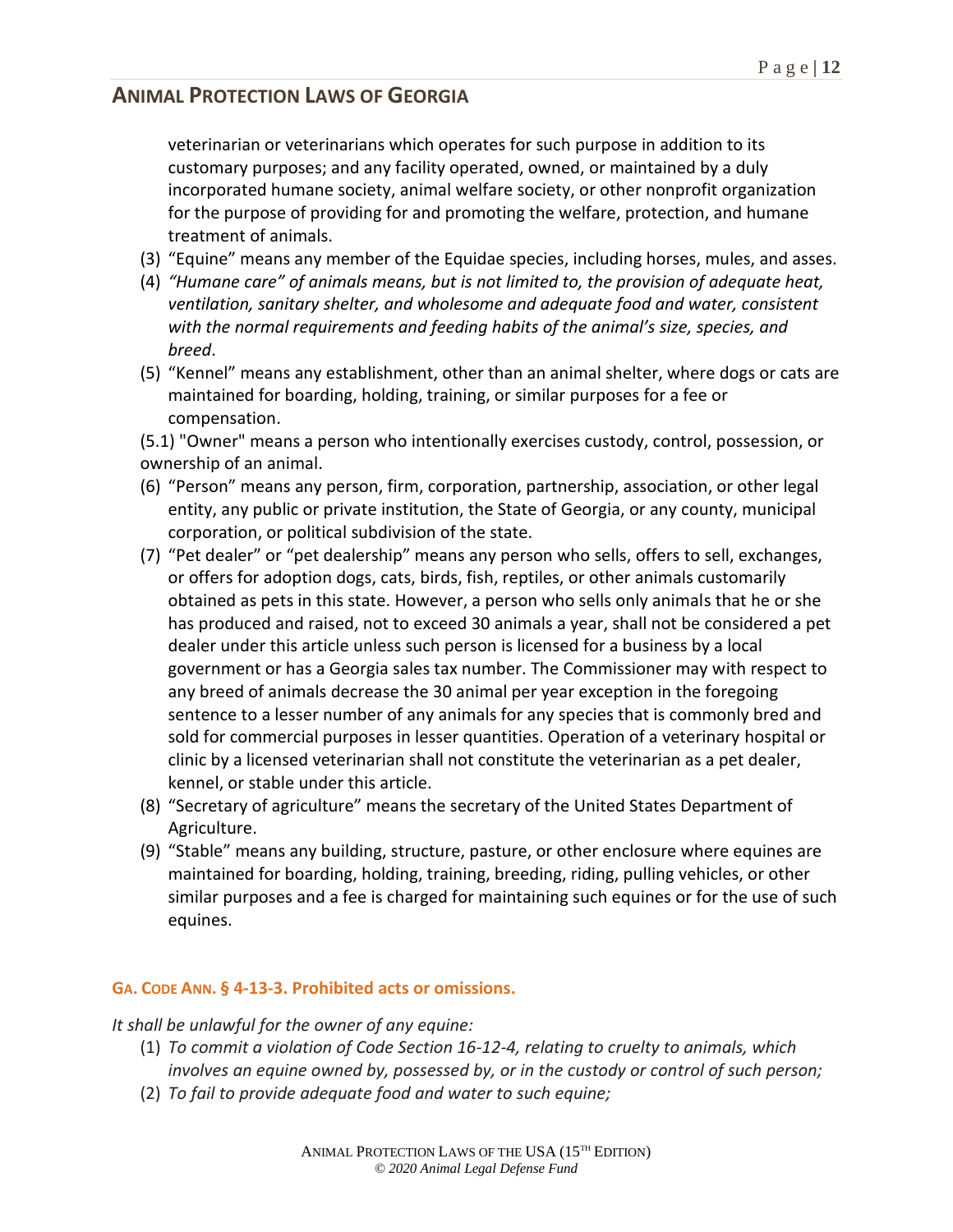- (3) *To fail to provide humane care for such equine;*
- (4) *To unnecessarily overload, overdrive, torment, or beat any equine or to cause the death of any equine in a cruel or inhumane manner; or*
- (5) *To interfere with or hinder the Commissioner or his designated agent or any sheriff, deputy sheriff, or other law enforcement officer in carrying out his duties under this chapter.*

### **GA. CODE ANN. § 4-13-10. Violations.**

*Except as otherwise provided in Code Section 16-12-4 or 16-12-37, any person, partnership, firm, corporation, or other entity violating any of the provisions of this chapter shall be guilty of a misdemeanor.*

### **GA. CODE ANN. § 16-12-4. Cruelty to animals**.

- (a) *As used in this Code section, the term:*
	- (1) "Animal" shall not include any fish nor shall such term include any pest that might be exterminated or removed from a business, residence, or other structure.
	- (2) "Malice" means:
		- (A) An actual intent, which may be shown by the circumstances connected to the act, to cause the particular harm produced without justification or excuse; or
		- (B) The wanton and willful doing of an act with an awareness of a plain and strong likelihood that a particular harm may result.
- (b) *A person commits the offense of cruelty to animals when he or she:*
	- (1) *Causes physical pain, suffering, or death to an animal by any unjustifiable act or omission; or*
	- (2) *Having intentionally exercised custody, control, possession, or ownership of an animal, fails to provide to such animal adequate food, water, sanitary conditions, or ventilation that is consistent with what a reasonable person of ordinary knowledge would believe is the normal requirement and feeding habit for such animal's size, species, breed, age, and physical condition.*
- (c) Any person convicted of the offense of cruelty to animals shall be guilty of a misdemeanor provided, however, that any person who has had a prior adjudication of guilt for the offense of cruelty to animals or aggravated cruelty to animals, or an adjudication of guilt for the commission of an offense under the laws of any other state, territory, possession, or dominion of the United States, or of any foreign nation recognized by the United States, which would constitute the offense of cruelty to animals or aggravated cruelty to animals if committed in this state, including an adjudication of a juvenile for the commission of an act, whether committed in this state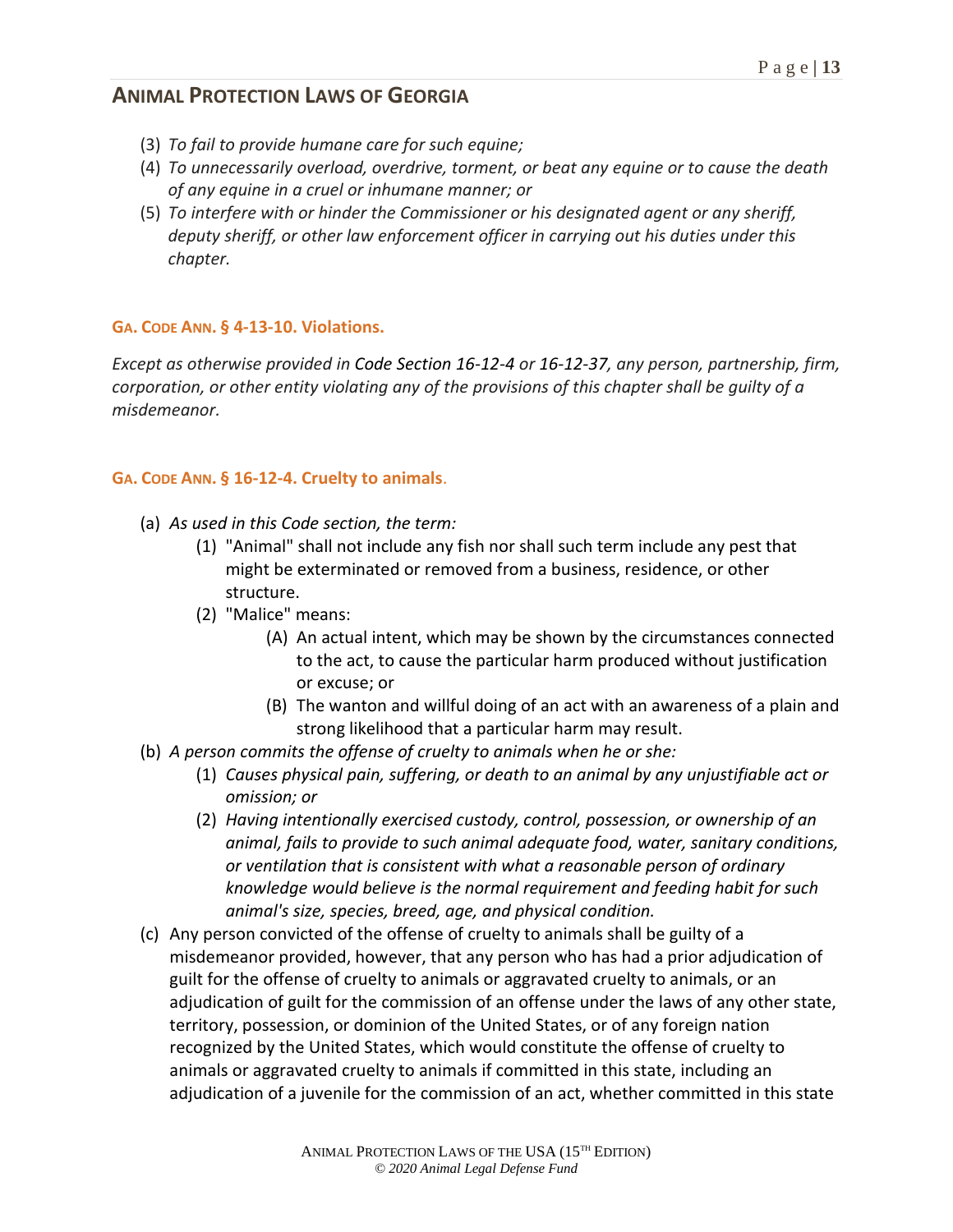or in any other state, territory, possession, or dominion of the United States, or any foreign nation recognized by the United States, which if committed by an adult would constitute the offense of cruelty to animals or aggravated cruelty to animals, *upon the second or subsequent conviction of cruelty to animals shall be guilty of a misdemeanor of a high and aggravated nature.*

- (d) *A person commits the offense of aggravated cruelty to animals when he or she:*
	- (1) *Maliciously causes the death of an animal;*
	- (2) *Maliciously causes physical harm to an animal by depriving it of a member of its body, by rendering a part of such animal's body useless, or by seriously disfiguring such animal's body or a member thereof;*
	- (3) *Maliciously tortures an animal by the infliction of or subjection to severe or prolonged physical pain;*
	- (4) *Maliciously administers poison to an animal, or exposes an animal to any poisonous substance, with the intent that the substance be taken or swallowed by the animal; or*
	- (5) *Having intentionally exercised custody, control, possession, or ownership of an animal, maliciously fails to provide to such animal adequate food, water, sanitary conditions, or ventilation that is consistent with what a reasonable person of ordinary knowledge would believe is the normal requirement and feeding habit for such animal's size, species, breed, age, and physical condition to the extent that the death of such animal results or a member of its body is rendered useless or is seriously disfigured.*
- (e) *Any person convicted of the offense of aggravated cruelty to animals shall be guilty of a felony and shall be punished by imprisonment for not less than one nor more than five years, a fine not to exceed \$15,000.00, or both; provided, however, that any person who has had a prior adjudication of guilt for the offense of aggravated cruelty to animals, or an adjudication of guilt for the commission of an offense under the laws of any other state, territory, possession, or dominion of the United States, or of any foreign nation recognized by the United States, which would constitute the offense of aggravated cruelty to animals if committed in this state, including an adjudication of a juvenile for the commission of an act, whether committed in this state or in any other state, territory, possession, or dominion of the United States, or any foreign nation recognized by the United States, which if committed by an adult would constitute the offense of aggravated cruelty to animals, upon the second or subsequent conviction of aggravated cruelty to animals shall be punished by imprisonment for not less than one nor more than ten years, a fine not to exceed \$100,000.00, or both.*
- (f) Before sentencing a defendant for any conviction under this Code section, the sentencing judge may require psychological evaluation of the offender and shall consider the entire criminal record of the offender.
- (g) The provisions of this Code section shall not be construed as prohibiting conduct which is otherwise permitted under the laws of this state or of the United States, including, but not limited to, agricultural, animal husbandry, butchering, food processing, marketing, scientific research, training, medical, zoological, exhibition, competitive,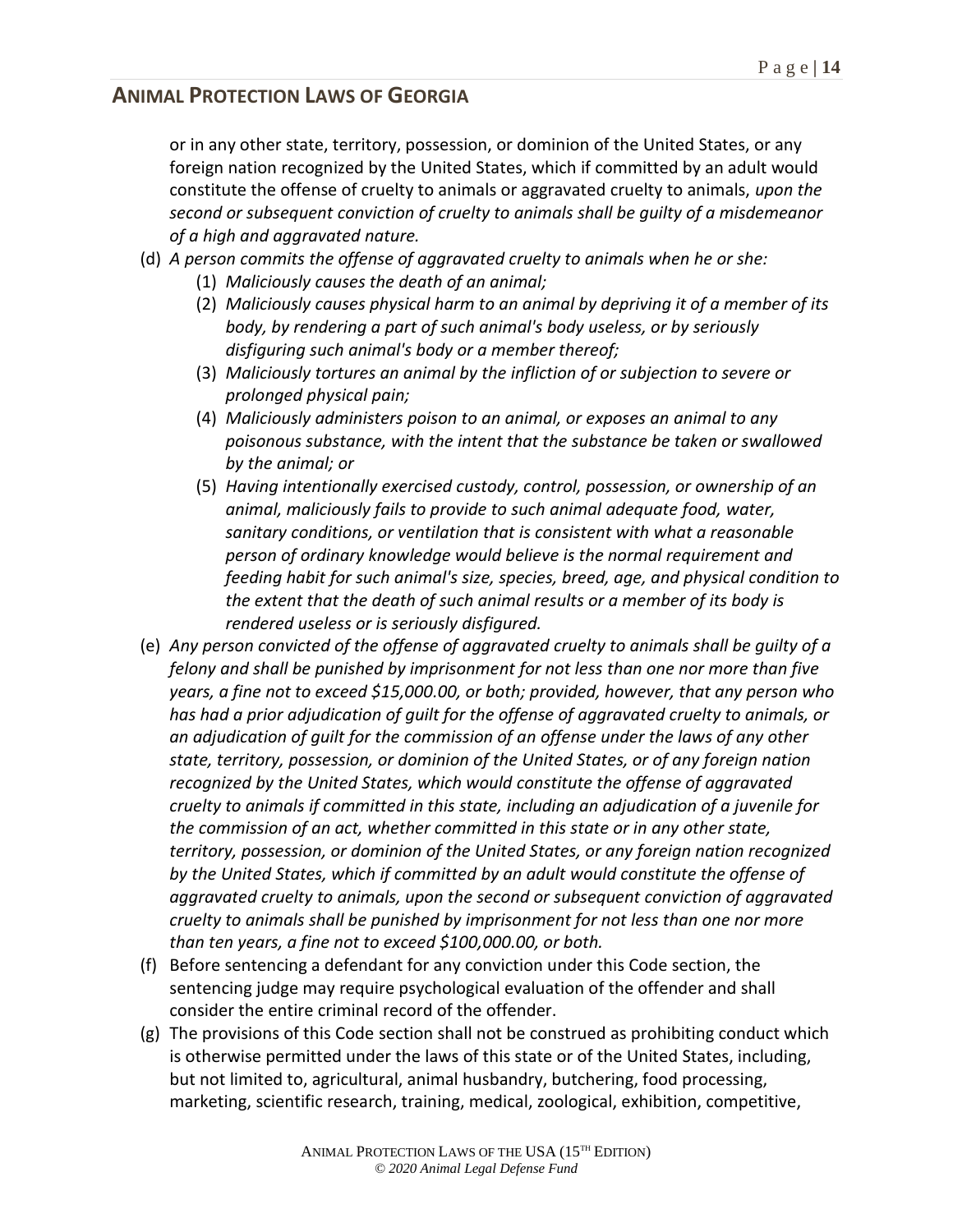hunting, trapping, fishing, wildlife management, or pest control practices or the authorized practice of veterinary medicine nor to limit in any way the authority or duty of the Department of Agriculture, Department of Natural Resources, any county board of health, any law enforcement officer, dog, animal, or rabies control officer, humane society, veterinarian, or private landowner protecting his or her property.

- (h)
- (1) In addition to justification and excuse as provided in Article 2 of Chapter 3 of this title, a person shall be justified in injuring or killing an animal when and to the extent that he or she reasonably believes that such act is necessary to defend against an imminent threat of injury or damage to any person, other animal, or property.
- (2) A person shall not be justified in injuring or killing an animal under the circumstances set forth in paragraph (1) of this subsection when:
	- (A) The person being threatened is attempting to commit, committing, or fleeing after the commission or attempted commission of a crime;
	- (B) The person or other animal being threatened is attempting to commit or committing a trespass or other tortious interference with property; or
	- (C) The animal being threatened is not lawfully on the property where the threat is occurring.
- (3) The method used to injure or kill an animal under the circumstances set forth in paragraph (1) of this subsection shall be designed to be as humane as is possible under the circumstances. A person who humanely injures or kills an animal under the circumstances indicated in this subsection shall incur no civil liability or criminal responsibility for such injury or death.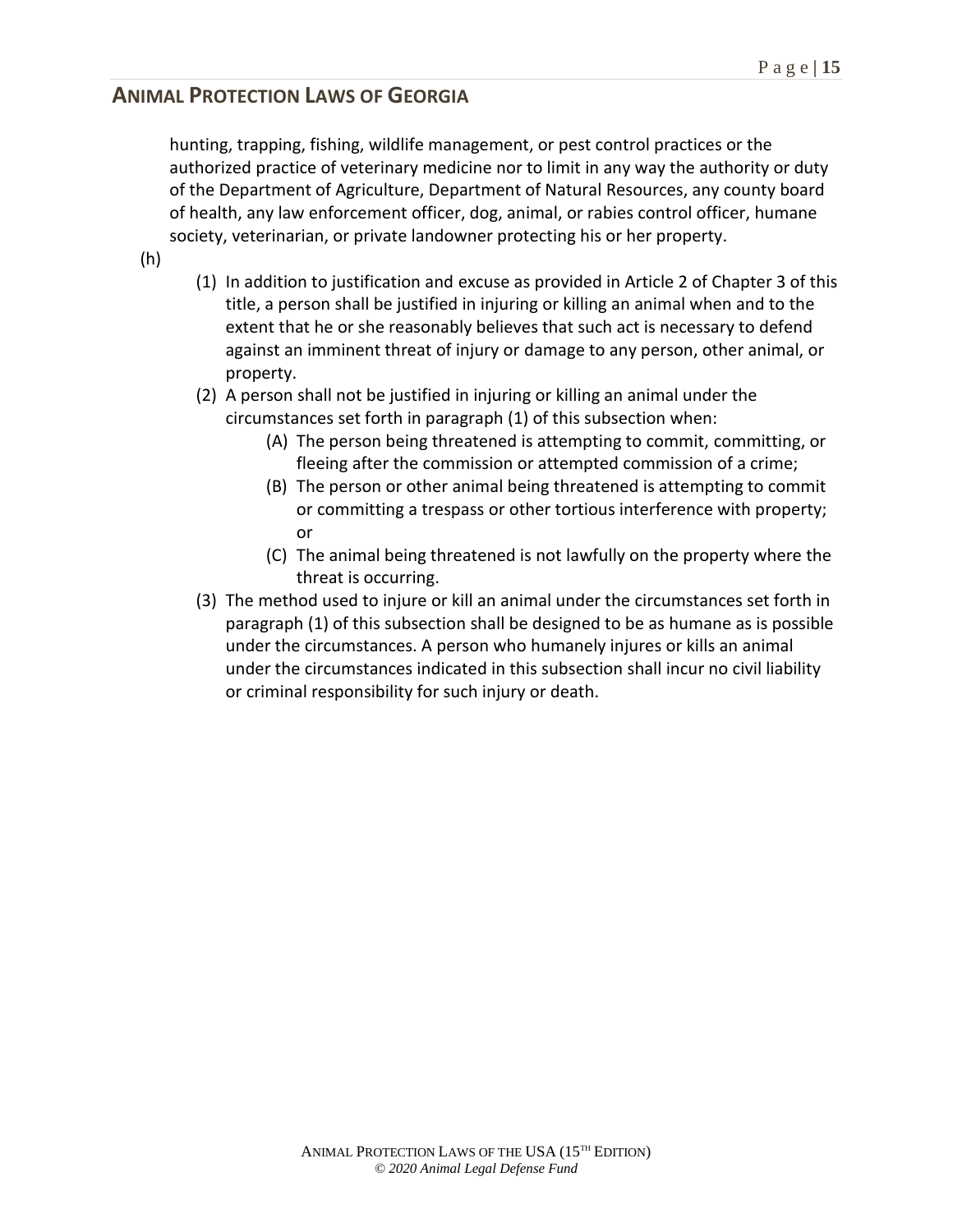## **3. EXEMPTIONS**

### **GA. CODE ANN. § 4-8-5. Cruelty to dogs; authorized killing of dogs.**

- (a) No person shall perform a cruel act on any dog; nor shall any person harm, maim, or kill any dog, or attempt to do so, *except that a person may:*
	- (1) *Defend his or her person or property, or the person or property of another, from injury or damage being caused by a dog; or*
	- (2) *Kill any dog causing injury or damage to any livestock, poultry, or pet animal.*
- (b) The method used for killing the dog shall be designed to be as humane as is possible under the circumstances. *A person who humanely kills a dog under the circumstances indicated in subsection (a) of this Code section shall incur no liability for such death.*
- (c) *This Code section shall not be construed to limit in any way the authority or duty of any law enforcement officer, dog or rabies control officer, humane society, or veterinarian.*

#### **GA. CODE ANN. § 4-11-9.2. Inspection warrants; impounding of animals.**

- (a) At any time there is probable cause to believe that a violation of this article or any rule or regulation adopted pursuant to this article has occurred, the Commissioner, his or her designated agent, or an animal control officer who is an employee of state or local government may apply to the appropriate court in the county in which the animal is located for an inspection warrant under the provisions of Code Section 2-2-11.
- (b) Any sheriff, deputy sheriff, or other peace officer shall have the authority to enforce the provisions of this article and Code Sections 16-12- 4 and 16-12-37.
- (c) The Commissioner, his or her designated agent, an animal control officer who is an employee of state or local government, or any sheriff, deputy sheriff, or other peace officer is authorized to impound any animal:
	- (1) That has not received humane care;
	- (2) That has been subjected to cruelty in violation of Code Section 16-12-4;
	- (3) That is used or intended for use in any violation of Code Section 16-12-37; or
	- (4) If it is determined that any violation of this article has occurred.
- (d) Prior to an animal being impounded pursuant to paragraph (1), (2), or (3) of subsection (c) of this Code section, a licensed accredited veterinarian approved by the Commissioner or a veterinarian employed by a state or federal government and approved by the Commissioner, shall, at the request of the Commissioner, his or her designee, an animal control officer, a sheriff, a deputy sheriff, or other peace officer, examine and determine the condition or treatment of the animal.
- (e) *The provisions of this Code section and Code Sections 4-11-9.3 to 4- 11-9.6 shall not apply to scientific experiments or investigations conducted by or at an accredited college or university in this state or research facility registered with the Commissioner or the United States Department of Agriculture.*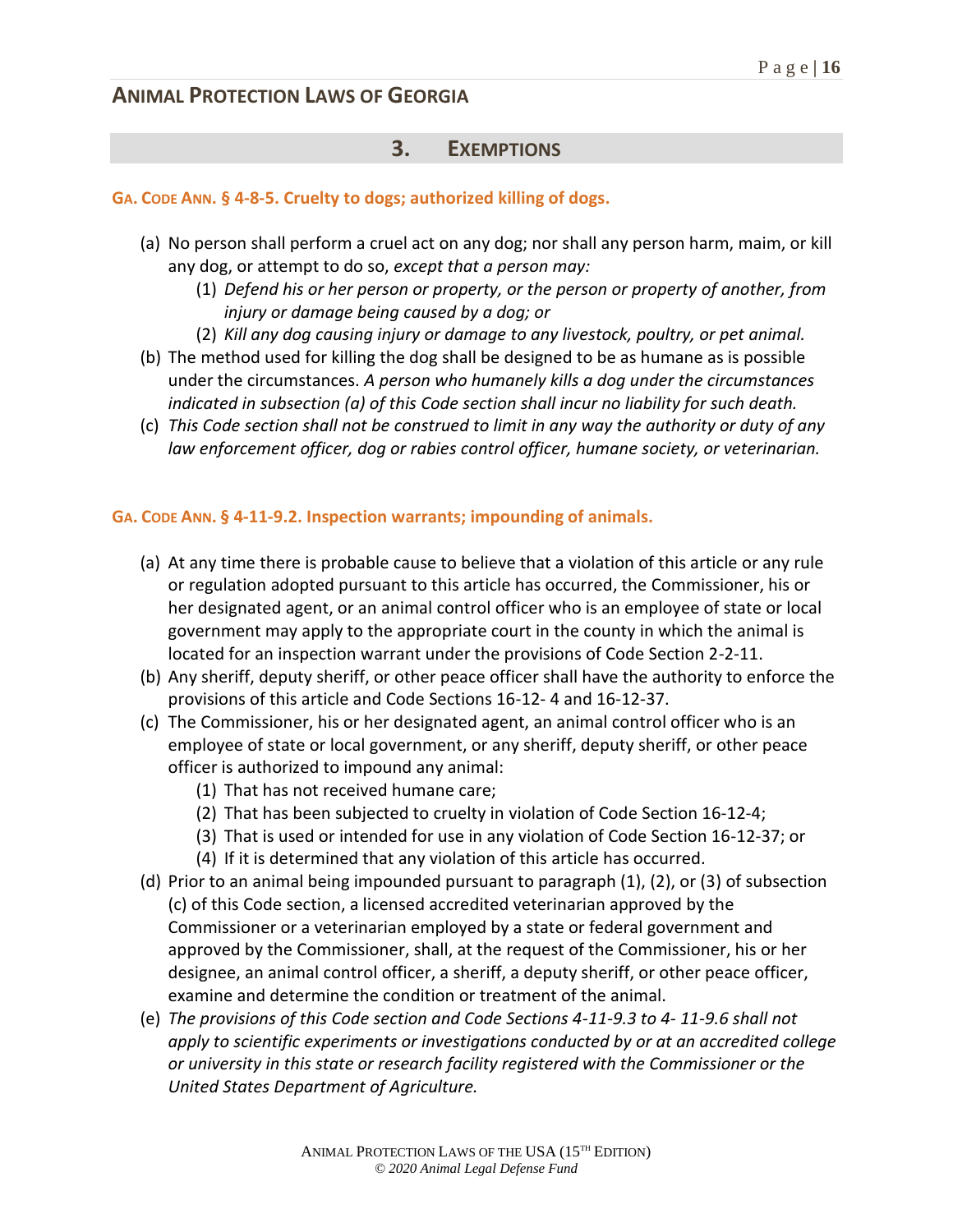### **GA. CODE ANN. § 4-11-13. Article not applicable to persons raising animals for human consumption.**

*The provisions of this article shall not apply to any person who raises, keeps, or maintains animals solely for the purposes of human consumption.*

#### **GA. CODE ANN. § 16-12-4. Cruelty to animals.**

- (a) As used in this Code section, the term:
	- (1) "Animal" shall not include any fish nor shall such term include any pest that might be exterminated or removed from a business, residence, or other structure.
	- (2) "Malice" means:
		- (A) An actual intent, which may be shown by the circumstances connected to the act, to cause the particular harm produced without justification or excuse; or
		- (B) The wanton and willful doing of an act with an awareness of a plain and strong likelihood that a particular harm may result.
- (b) A person commits the offense of cruelty to animals when he or she:
	- (1) Causes physical pain, suffering, or death to an animal by any unjustifiable act or omission; or
	- (2) Having intentionally exercised custody, control, possession, or ownership of an animal, fails to provide to such animal adequate food, water, sanitary conditions, or ventilation that is consistent with what a reasonable person of ordinary knowledge would believe is the normal requirement and feeding habit for such animal's size, species, breed, age, and physical condition.
- (c) Any person convicted of the offense of cruelty to animals shall be guilty of a misdemeanor provided, however, that any person who has had a prior adjudication of guilt for the offense of cruelty to animals or aggravated cruelty to animals, or an adjudication of guilt for the commission of an offense under the laws of any other state, territory, possession, or dominion of the United States, or of any foreign nation recognized by the United States, which would constitute the offense of cruelty to animals or aggravated cruelty to animals if committed in this state, including an adjudication of a juvenile for the commission of an act, whether committed in this state or in any other state, territory, possession, or dominion of the United States, or any foreign nation recognized by the United States, which if committed by an adult would constitute the offense of cruelty to animals or aggravated cruelty to animals, upon the second or subsequent conviction of cruelty to animals shall be guilty of a misdemeanor of a high and aggravated nature.
- (d) A person commits the offense of aggravated cruelty to animals when he or she:
	- (1) Maliciously causes the death of an animal;
	- (2) Maliciously causes physical harm to an animal by depriving it of a member of its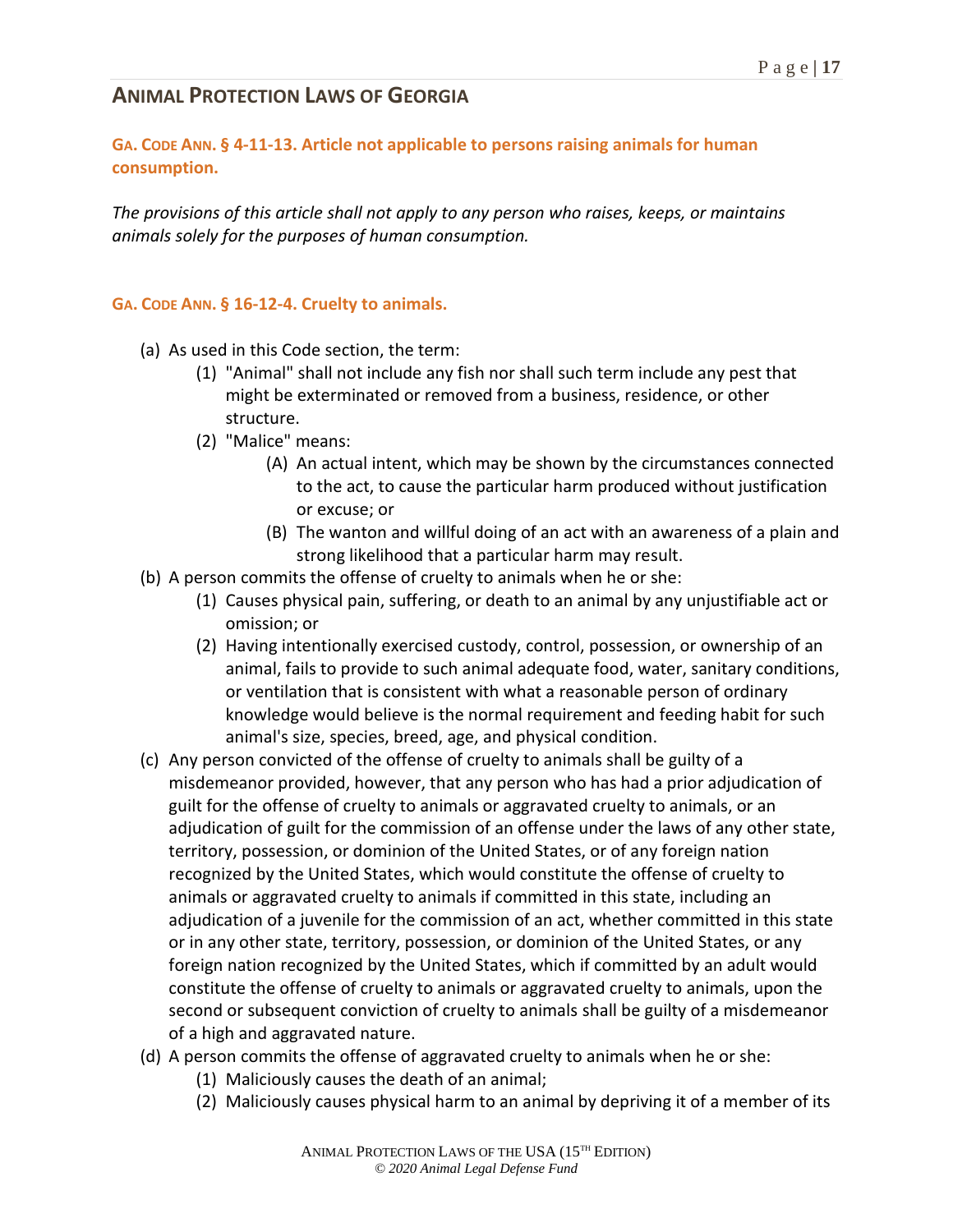body, by rendering a part of such animal's body useless, or by seriously disfiguring such animal's body or a member thereof;

- (3) Maliciously tortures an animal by the infliction of or subjection to severe or prolonged physical pain;
- (4) Maliciously administers poison to an animal, or exposes an animal to any poisonous substance, with the intent that the substance be taken or swallowed by the animal; or
- (5) Having intentionally exercised custody, control, possession, or ownership of an animal, maliciously fails to provide to such animal adequate food, water, sanitary conditions, or ventilation that is consistent with what a reasonable person of ordinary knowledge would believe is the normal requirement and feeding habit for such animal's size, species, breed, age, and physical condition to the extent that the death of such animal results or a member of its body is rendered useless or is seriously disfigured.
- (e) Any person convicted of the offense of aggravated cruelty to animals shall be guilty of a felony and shall be punished by imprisonment for not less than one nor more than five years, a fine not to exceed \$15,000.00, or both; provided, however, that any person who has had a prior adjudication of guilt for the offense of aggravated cruelty to animals, or an adjudication of guilt for the commission of an offense under the laws of any other state, territory, possession, or dominion of the United States, or of any foreign nation recognized by the United States, which would constitute the offense of aggravated cruelty to animals if committed in this state, including an adjudication of a juvenile for the commission of an act, whether committed in this state or in any other state, territory, possession, or dominion of the United States, or any foreign nation recognized by the United States, which if committed by an adult would constitute the offense of aggravated cruelty to animals, upon the second or subsequent conviction of aggravated cruelty to animals shall be punished by imprisonment for not less than one nor more than ten years, a fine not to exceed \$100,000.00, or both.
- (f) Before sentencing a defendant for any conviction under this Code section, the sentencing judge may require psychological evaluation of the offender and shall consider the entire criminal record of the offender.
- (g) *The provisions of this Code section shall not be construed as prohibiting conduct which is otherwise permitted under the laws of this state or of the United States, including, but not limited to, agricultural, animal husbandry, butchering, food processing, marketing, scientific research, training, medical, zoological, exhibition, competitive, hunting, trapping, fishing, wildlife management, or pest control practices or the authorized practice of veterinary medicine nor to limit in any way the authority or duty of the Department of Agriculture, Department of Natural Resources, any county board of health, any law enforcement officer, dog, animal, or rabies control officer, humane society, veterinarian, or private landowner protecting his or her property.*
- (h)
- (1) *In addition to justification and excuse as provided in Article 2 of Chapter 3 of this title, a person shall be justified in injuring or killing an animal when and to the*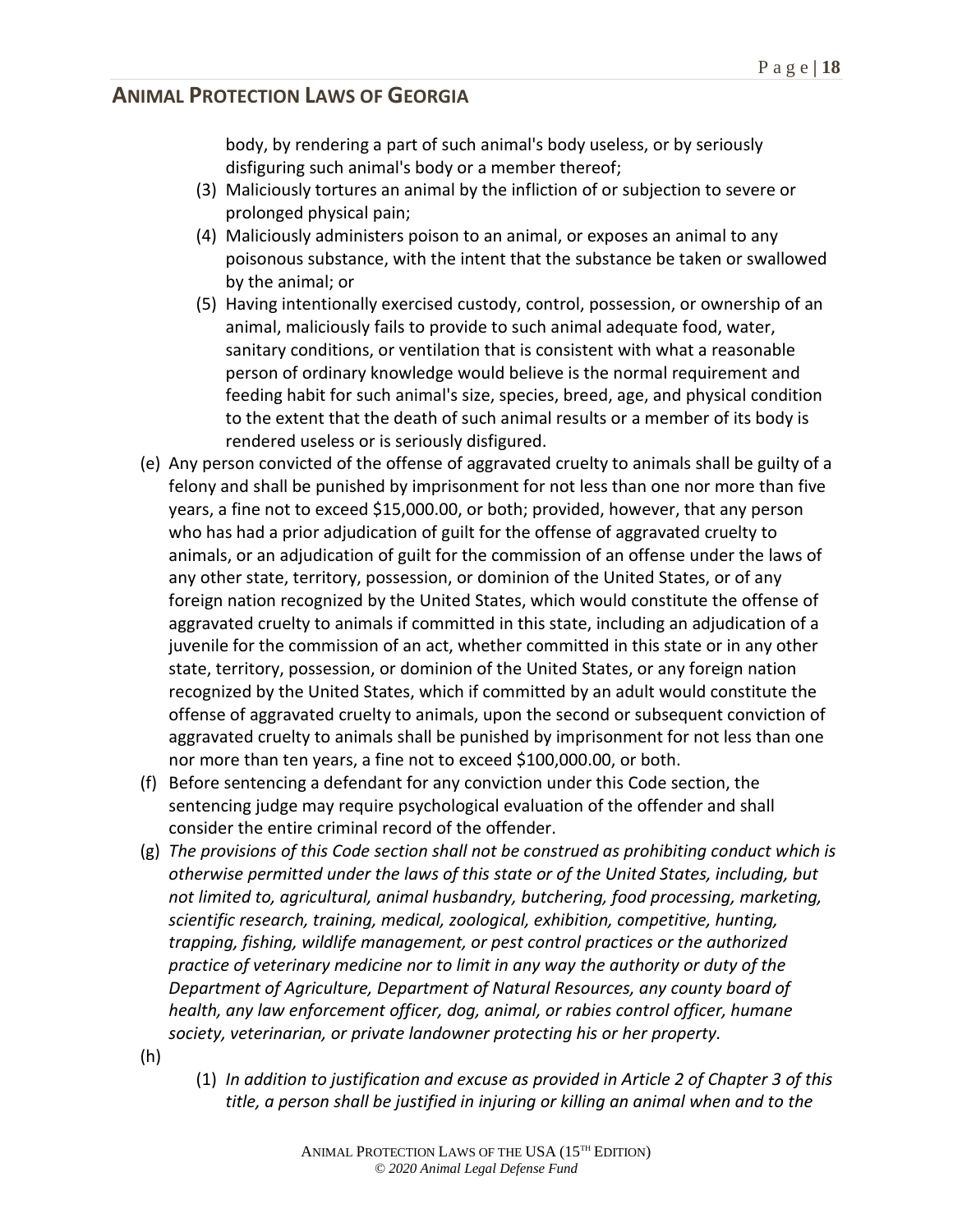*extent that he or she reasonably believes that such act is necessary to defend against an imminent threat of injury or damage to any person, other animal, or property.*

- (2) *A person shall not be justified in injuring or killing an animal under the circumstances set forth in paragraph (1) of this subsection when:*
	- (A) *The person being threatened is attempting to commit, committing, or fleeing after the commission or attempted commission of a crime;*
	- (B) *The person or other animal being threatened is attempting to commit or committing a trespass or other tortious interference with property; or*
	- (C) *The animal being threatened is not lawfully on the property where the threat is occurring.*
- (3) *The method used to injure or kill an animal under the circumstances set forth in paragraph (1) of this subsection shall be designed to be as humane as is possible under the circumstances. A person who humanely injures or kills an animal under the circumstances indicated in this subsection shall incur no civil liability or criminal responsibility for such injury or death.*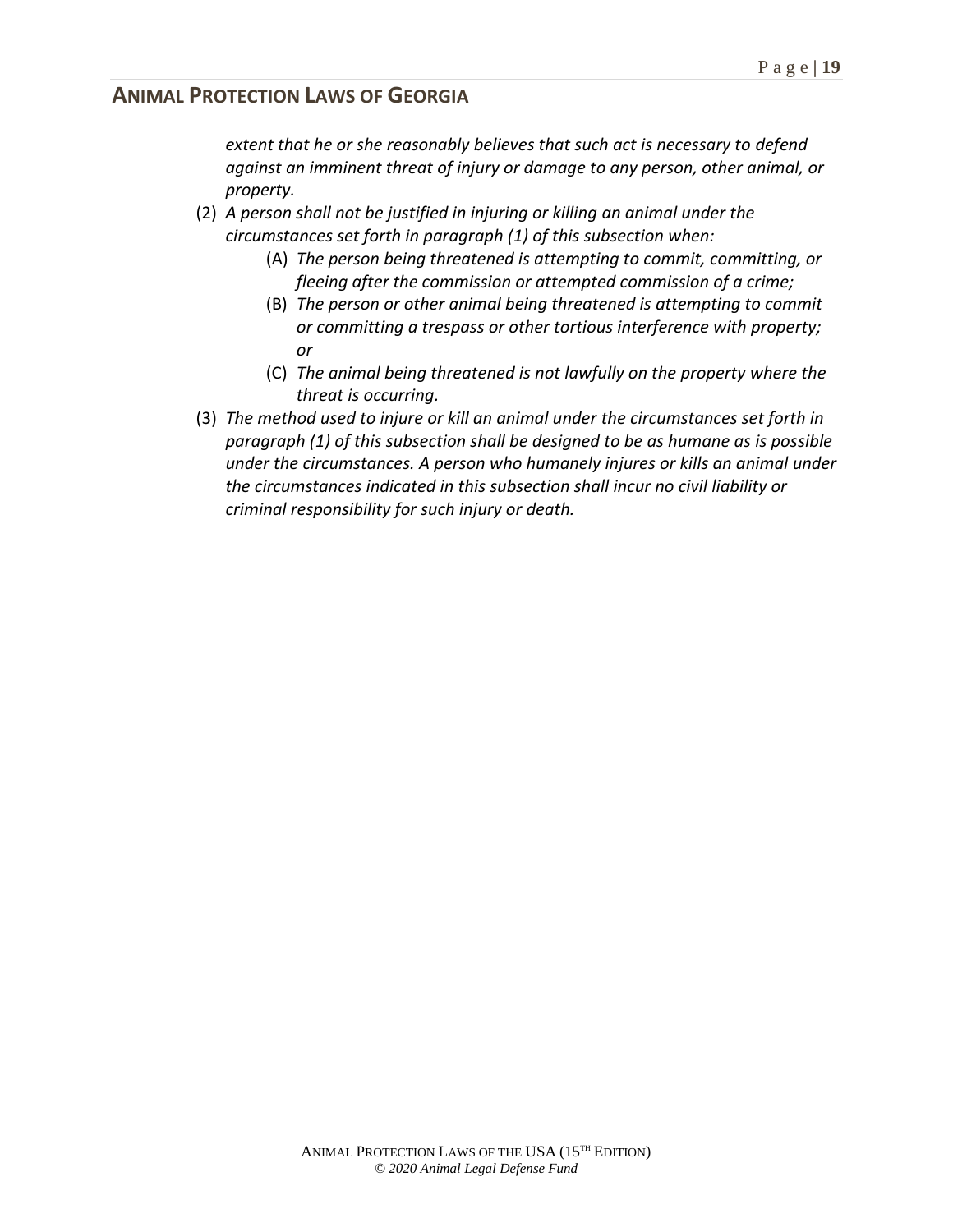### **4. FIGHTING AND RACKETEERING**

#### **Ga. Code Ann. § 16-12-37. Dogfighting.**

- (a) *As used in this Code section, the term "dog" means any domestic canine.*
- (b) *Any person who:*
	- (1) *Owns, possesses, trains, transports, or sells any dog with the intent that such dog shall be engaged in fighting with another dog;*
	- (2) *For amusement or gain, causes any dog to fight with another dog or for amusement or gain, causes any dogs to injure each other;*
	- (3) *Wagers money or anything of value on the result of such dogfighting;*
	- (4) *Knowingly permits any act in violation of paragraph (1) or (2) of this subsection on any premises under the ownership or control of such person or knowingly aids or abets any such act; or*

(5) *Knowingly promotes or advertises an exhibition of fighting with another dog shall be guilty of a felony and, upon the first conviction thereof, shall be punished by imprisonment of not less than one nor more than five years, a fine of not less than \$5,000.00, or both such fine and imprisonment. On a second or subsequent conviction, such person shall be punished by imprisonment of not less than one nor more than ten years, a fine of not less than \$15,000.00, or both such fine and imprisonment. Each act or omission in violation of this subsection shall constitute a separate offense.*

- (c) *Any person who is knowingly present only as a spectator at any place for the fighting of dogs shall, upon a first conviction thereof, be guilty of a misdemeanor of a high and aggravated nature. On a second conviction, such person shall be guilty of a felony and shall be punished by imprisonment of not less than one nor more than five years, a fine of not less than \$5,000.00, or both such fine and imprisonment. On a third or subsequent conviction, such person shall be punished by imprisonment of not less than one nor more than ten years, a fine of not less than \$15,000.00, or both such fine and imprisonment. Each act in violation of this subsection shall constitute a separate offense.*
- (d) *Any dog subject to fighting may be impounded pursuant to the provisions of Code Sections 4-11-9.2 through 4-11-9.6.*
- (e) *This Code section shall not prohibit, impede, or otherwise interfere with animal husbandry, training techniques, competition, events, shows, or practices not otherwise specifically prohibited by law and shall not apply to the following activities:*
	- (1) *Owning, using, breeding, training, or equipping any animal to pursue, take, hunt, or recover wildlife or any animal lawfully hunted under Title 27 or participating in hunting or fishing in accordance with the provisions of Title 27 and rules and regulations promulgated pursuant thereto as such rules and regulations existed on the date specified in Code Section 27-1-39;*
	- (2) *Owning, using, breeding, training, or equipping dogs to work livestock for agricultural purposes in accordance with the rules and regulations of the*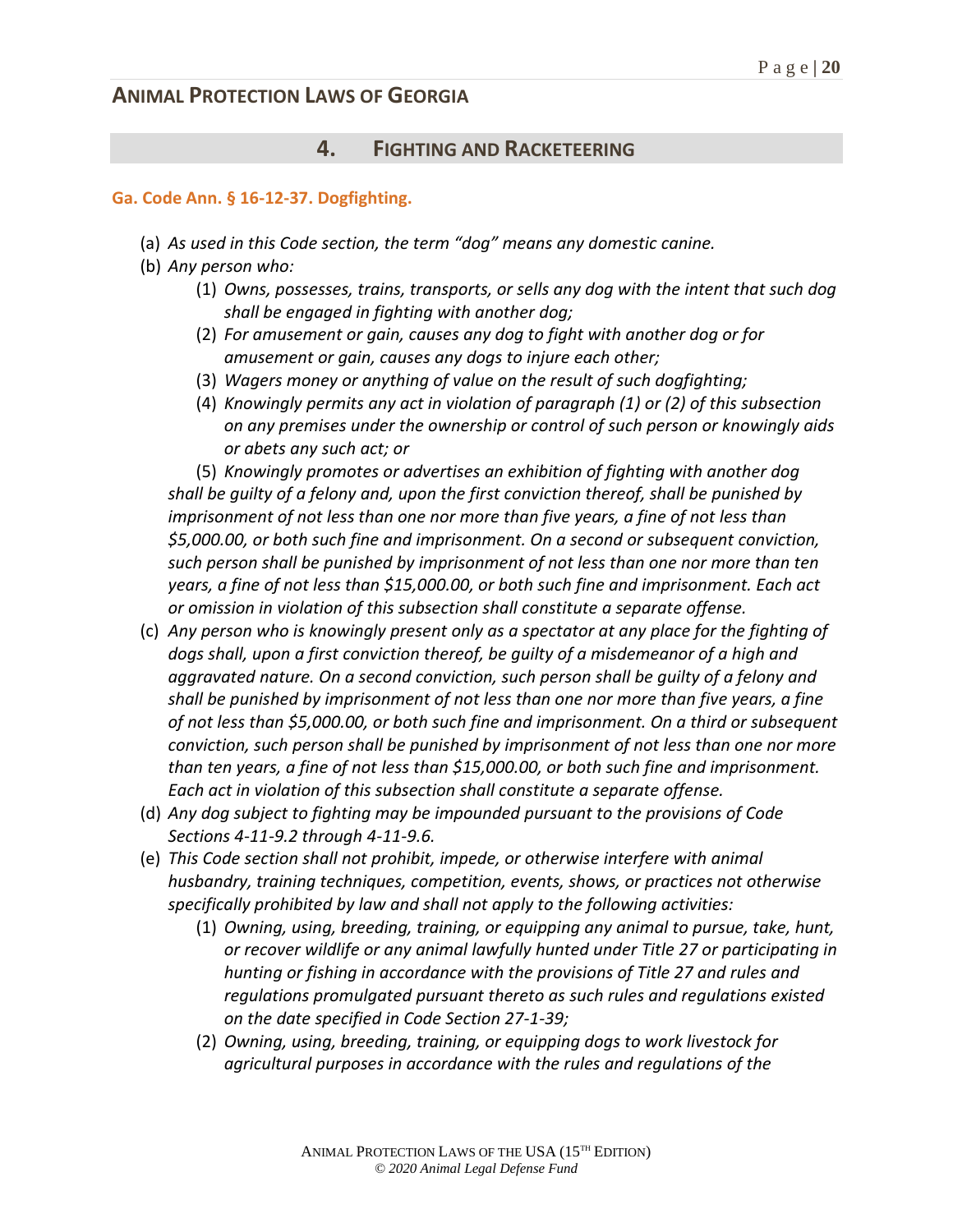*Commissioner of Agriculture as such rules and regulations existed on January 1, 2008;*

- (3) *Owning, using, breeding, training, or equipping dogs for law enforcement purposes; or*
- (4) *Owning, using, breeding, training, or equipping any animal to control damage from nuisance or pest species in and around structures or agricultural operations.*

**Editor's note:** *Cockfighting (and presumably other types of animal fighting) is "cruelty to animals*." Morgan v. State, 195 Ga.App. 52, 392 S.E.2d 715 (1990).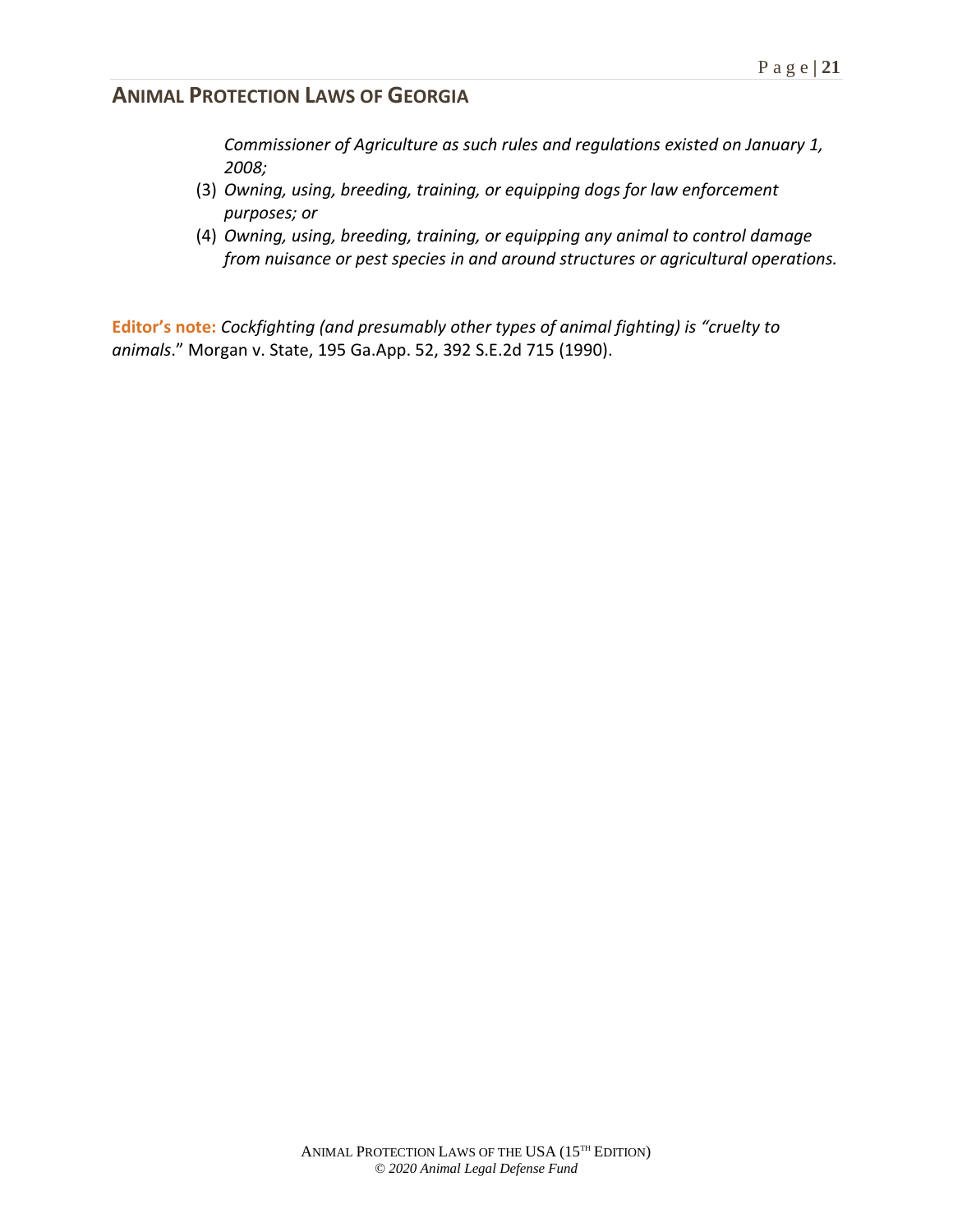## **5. SEXUAL ASSAULT**

**GA. CODE ANN. § 16-6-6. Bestiality.**

- (a) *A person commits the offense of bestiality when he performs or submits to any sexual act with an animal involving the sex organs of the one and the mouth, anus, penis, or vagina of the other.*
- (b) *A person convicted of the offense of bestiality shall be punished by imprisonment for not less than one nor more than five years*.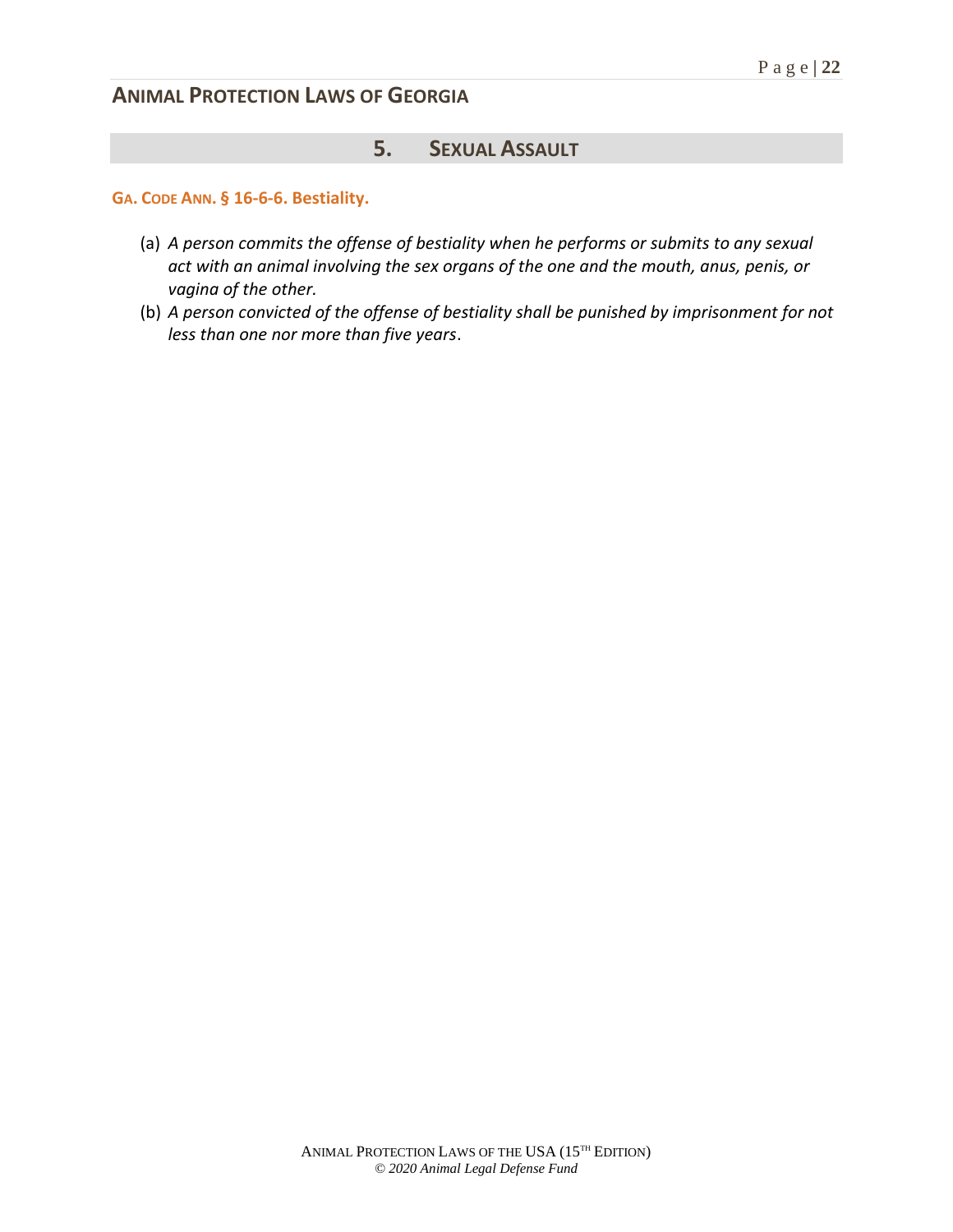## **6. CRUELTY TO WORKING ANIMALS**

#### **GA. CODE ANN. § 16-11-107. Harming a law enforcement animal.**

- (a) As used in this Code section, the term:
	- (1) "Accelerant detection dog" means a dog trained to detect hydrocarbon substances.
	- (2) "Bomb detection dog" means a dog trained to locate bombs or explosives by scent.
	- (2.1) "Dangerous weapon" shall have the same meaning as provided for in Code Section 16-11-121.
	- (2.2) "Firearm" means any handgun, rifle, shotgun, stun gun, taser, or dangerous weapon.
	- (3) "Firearms detection dog" means a dog trained to locate firearms by scent.
	- (3.1) "Knowingly" means having knowledge that an animal is a law enforcement animal.
	- (3.2) *"Law enforcement animal" means a police dog, police horse, or any other animal trained to support a peace officer, fire department, or the state fire marshal in performance of law enforcement duties.*
		- (4) "Narcotic detection dog" means a dog trained to locate narcotics by scent.
		- (5) "Narcotics" means any controlled substance as defined in paragraph (4) of Code Section 16-13-21 and shall include marijuana as defined by paragraph (16) of Code Section 16-13-21.
		- (6) *"Patrol dog" means a dog trained to protect a peace officer and to apprehend or hold without excessive force a person in violation of the criminal statutes of this state.*
	- (6.1) "Performance of its duties" means performing law enforcement, fire department, or state fire marshal duties as trained.
		- (7) *"Police dog" means a bomb detection dog, a firearms detection dog, a narcotic detection dog, a patrol dog, an accelerant detection dog, or a tracking dog used by a law enforcement agency. Such term also means a search and rescue dog.*
		- (8) *"Police horse" means a horse trained to transport, carry, or be ridden by a law enforcement officer and used by a law enforcement agency.*
		- (8.1) *"Search and rescue dog" means any dog that is owned or the services of which are employed by a fire department or the state fire marshal for the principal purpose of aiding in the detection of missing persons, including but not limited to persons who are lost, who are trapped under debris as a result of a natural or manmade disaster, or who are drowning victims.*
		- (9) *"Tracking dog" means a dog trained to track and find a missing person, escaped inmate, or fleeing felon.*
- (b) *A person commits the offense of harming a law enforcement animal in the fourth degree when he or she knowingly and intentionally causes physical harm to such law*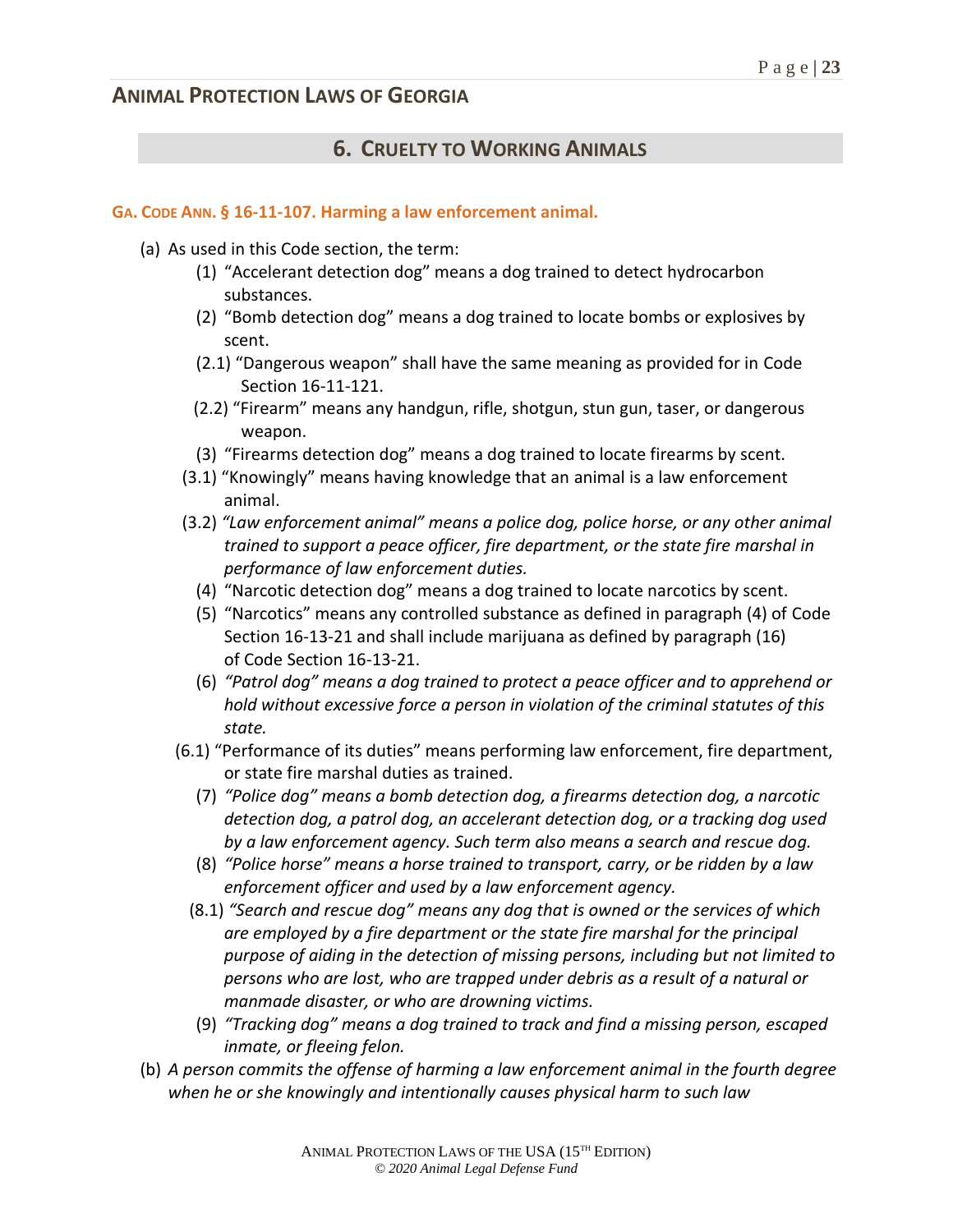*enforcement animal while such law enforcement animal is in performance of its duties or because of such law enforcement animal's performance of its duties. Any person convicted of a violation of this subsection shall be guilty of a misdemeanor of a high and aggravated nature and, upon conviction thereof, shall be punished by imprisonment not to exceed 12 months, a fine not to exceed \$5,000.00, or both.*

- (c) *A person commits the offense of harming a law enforcement animal in the third degree when he or she knowingly and intentionally and with a deadly weapon causes, or with any object, device, instrument, or body part which, when used offensively against such law enforcement animal, is likely to or actually does cause, serious physical injury to such law enforcement animal while such law enforcement animal is in performance of its duties or because of such law enforcement animal's performance of its duties. Any person convicted of a violation of this subsection shall be guilty of a misdemeanor of a high and aggravated nature and, upon conviction thereof, shall be punished by imprisonment for not less than six nor more than 12 months, a fine not to exceed \$5,000.00, or both.*
- (d) *A person commits the offense of harming a law enforcement animal in the second degree when he or she knowingly and intentionally shoots a law enforcement animal with a firearm or causes debilitating physical injury to a law enforcement animal while such law enforcement animal is in performance of its duties or because of such law enforcement animal's performance of its duties. Any person convicted of a violation of this subsection shall be guilty of a felony and, upon conviction thereof, shall be punished by imprisonment for not less than one nor more than five years, a fine not to exceed \$25,000.00, or both.*
- (e) *A person commits the offense of harming a law enforcement animal in the first degree when he or she knowingly and intentionally causes the death of a law enforcement animal while such law enforcement animal is in performance of its duties or because of such law enforcement animal's performance of its duties. Any person convicted of a violation of this subsection shall be guilty of a felony and, upon conviction thereof, shall be punished by imprisonment for not less than 18 months nor more than five years, a fine not to exceed \$50,000.00, or both.*
- (f) In addition to any other penalty provided for under this Code section, any person convicted of a violation under this Code section shall pay restitution to the law enforcement agency, fire department, or the state fire marshal which is the owner of, or which owned, such law enforcement animal in the amount of associated veterinary expenses incurred in the treatment of such law enforcement animal pursuant to Article 1 of Chapter 14 of Title 17; provided, however, that if such law enforcement animal died or is no longer able to engage in performance of its duties as a result of a violation of this Code section, the amount paid in restitution shall additionally include the amount of the actual replacement value of the law enforcement animal, which shall include the value of an animal to replace the law enforcement animal and all costs associated with training such animal and its handler or handlers.
- (g) Nothing in this Code section shall prohibit the killing or euthanasia of a law enforcement animal for humane purposes.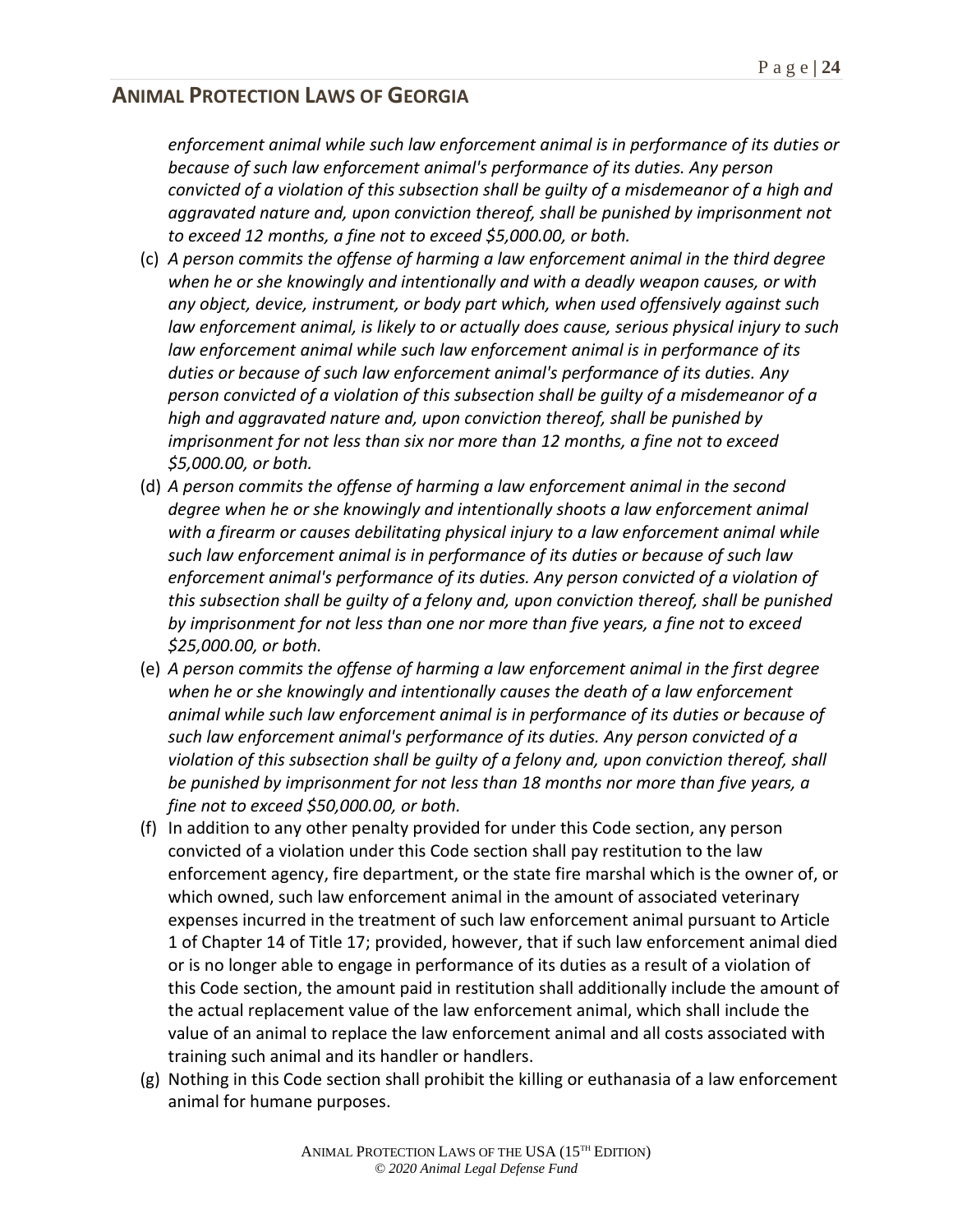- (h) Nothing in this Code section shall prohibit the defense of a person against a law enforcement animal that attacks such person without or in spite of commands given by its handler.
- (i) The Division of Forensic Sciences of the Georgia Bureau of Investigation shall perform forensic pathology services upon any law enforcement animal whose death occurred while in performance of its duties or because of such law enforcement animal's performance of its duties.

### **GA. CODE ANN. § 16-11-107.1. Harassment of assistance of dog; penalties.**

- (a) As used in this Code section, the term:
	- (1) "*Assistance dog" means a dog that is or has been trained by a licensed or certified person, organization, or agency to perform physical tasks for a physically challenged person. Assistance dogs include guide or leader dogs that guide individuals who are legally blind; hearing dogs that alert individuals who are deaf or hard of hearing to specific sounds; and service dogs for individuals with disabilities other than blindness or deafness, which are trained to perform a variety of physical tasks, including, but not limited to, pulling a wheelchair, lending balance support, picking up dropped objects, or providing assistance in a medical crisis.*
	- (2) *"Harass" means to engage in any conduct directed toward an assistance dog that is knowingly likely to impede or interfere with the assistance dog's performance of its duties or that places the blind, deaf, or physically limited person being served or assisted by the dog in danger of injury.*
	- (3) *"Notice" means an oral or otherwise communicated warning proscribing the behavior of another person and a request that the person stop the particular behavior.*
- (b) *Any person who knowingly and intentionally harasses or attempts to harass an assistance dog, knowing the dog to be an assistance dog, shall be guilty of a misdemeanor and, upon conviction thereof, shall be punished by imprisonment for not less than 90 days or a fine not to exceed \$500.00, or both.*
- (c) *Any person who has received notice that his or her behavior is interfering with the use of an assistance dog who continues to knowingly and intentionally harass an assistance dog, knowing the dog to be an assistance dog, shall be guilty of a misdemeanor and, upon conviction thereof, shall be punished by imprisonment for not less than 90 days or a fine not to exceed \$500.00, or both, provided that any person who is convicted of a second or subsequent violation of this subsection shall be punished as for a misdemeanor of a high and aggravated nature.*
- (d) *Any person who knowingly and intentionally allows his or her dog to harass an assistance dog, knowing the dog to be an assistance dog, shall be guilty of a misdemeanor and, upon conviction thereof, shall be punished by imprisonment for not less than 90 days or a fine not to exceed \$500.00, or both, provided that any person who*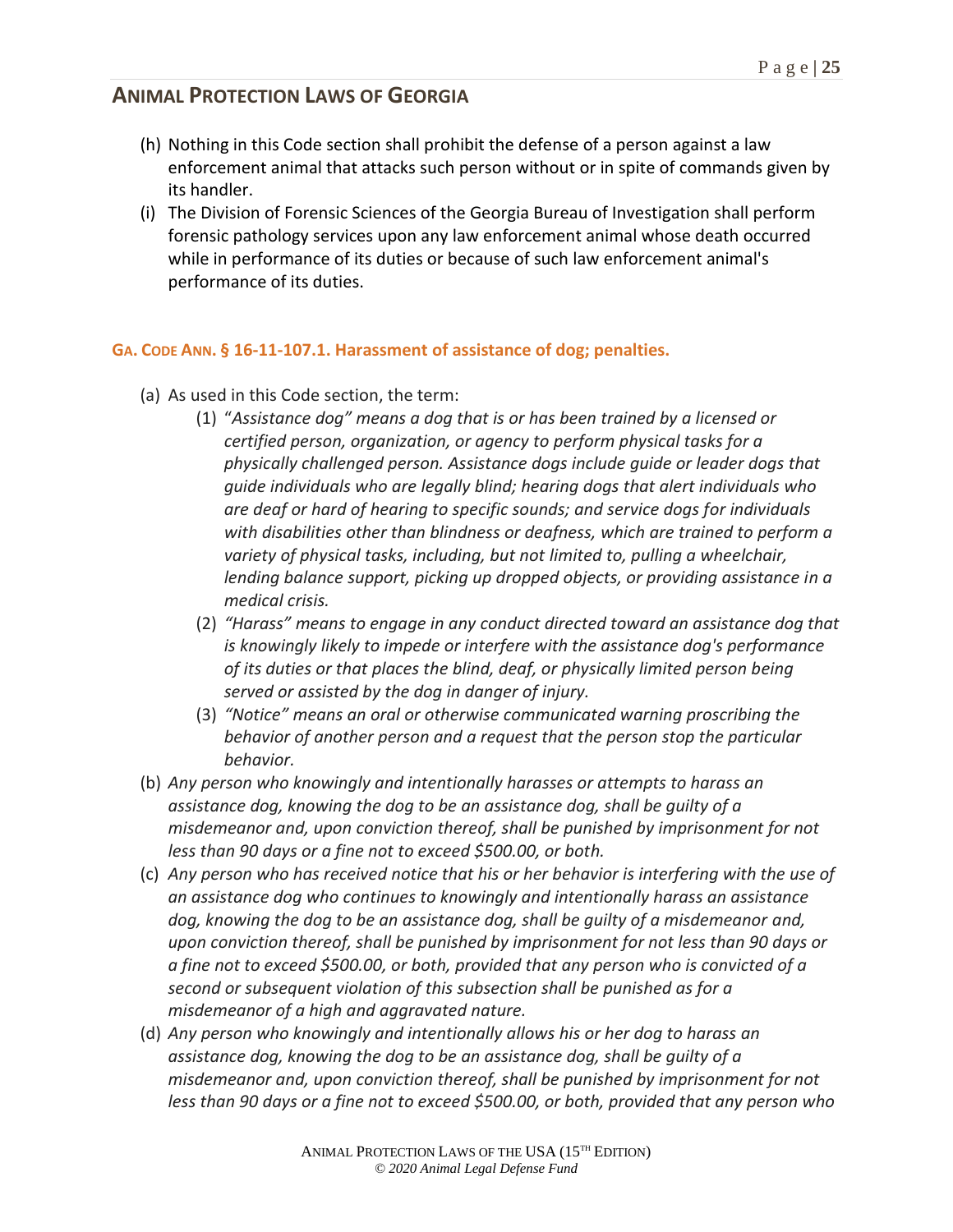*is convicted of a second or subsequent violation of this subsection shall be punished as for a misdemeanor of a high and aggravated nature.*

(e) *Any person who knowingly and intentionally allows his or her dog to cause death or physical harm to an assistance dog by rendering a part of the assistance dog's body useless or by seriously disfiguring the assistance dog, knowing the dog to be an assistance dog, shall be punished as for a misdemeanor of a high and aggravated nature.*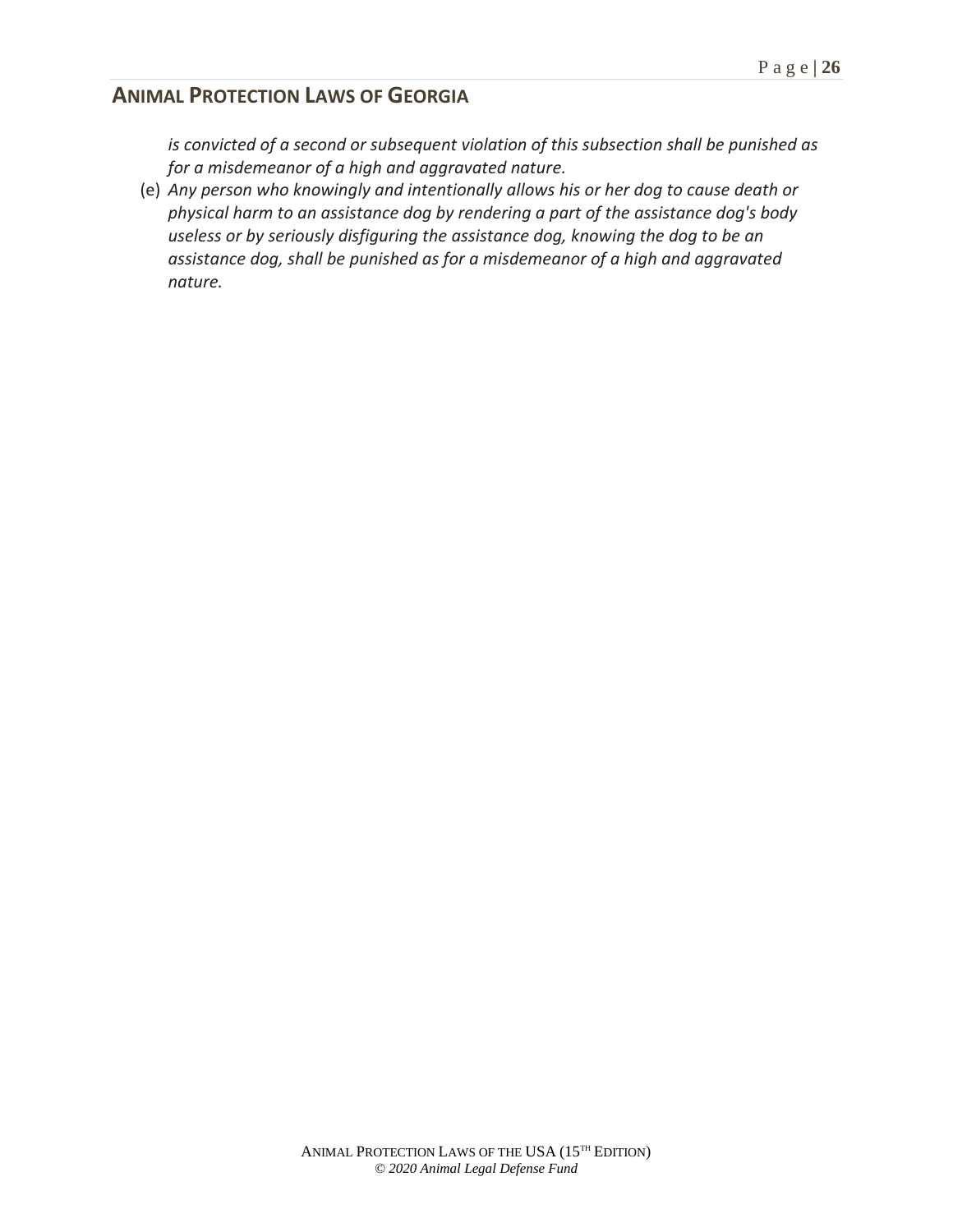## **7. MAXIMUM PENALTIES & STATUTES OF LIMITATIONS**

*Note:* Penalties for violations of GA. CODE ANN. § 16-12-4; § 16-11-107; § 16-12-37 and § 16-6-6 are defined in substantive statutes, available in the General Cruelty, Fighting and Racketeering, and Sexual Assault sections of this document.

#### **GA. CODE ANN. § 4-11-16. Penalties for violation.**

- (a) *Except as otherwise provided in Code Section 16-12-4 or 16-12-37, any person violating any of the provisions of this article shall be guilty of a misdemeanor and shall be punished as provided in Code Section 17-10-3; provided, however, that if such offense is committed by a corporation, such corporation shall be punished by a fine not to exceed \$1,000.00 for each such violation, community service of not less than 200 hours nor more than 500 hours, or both.*
- (b) *Each violation of this article shall constitute a separate offense*.

#### **GA. CODE ANN. § 17-3-1. Limitation of prosecutions.**

- (a) A prosecution for murder may be commenced at any time.
- (b) Except as otherwise provided in Code Section 17-3-2.1, prosecution for other crimes punishable by death or life imprisonment shall be commenced within seven years after the commission of the crime except as provided by subsection (d) of this Code section; provided, however, that prosecution for the crime of forcible rape shall be commenced within 15 years after the commission of the crime.
- (c) Except as otherwise provided in Code Section 17-3-2.1, *prosecution for felonies other than those specified in subsections (a), (b), and (d) of this Code section shall be commenced within four years after the commission of the crime,* provided that prosecution for felonies committed against victims who are at the time of the commission of the offense under the age of 18 years shall be commenced within seven years after the commission of the crime.
- (d) A prosecution for the following offenses may be commenced at any time when deoxyribonucleic acid (DNA) evidence is used to establish the identity of the accused:
	- (1) Armed robbery, as defined in Code Section 16-8-41;
	- (2) Kidnapping, as defined in Code Section 16-5-40;
	- (3) Rape, as defined in Code Section 16-6-1;
	- (4) Aggravated child molestation, as defined in Code Section 16-6-4;
	- (5) Aggravated sodomy, as defined in Code Section 16-6-2; or
	- (6) Aggravated sexual battery, as defined in Code Section 16-6-22.2;

provided, however, that a sufficient portion of the physical evidence tested for DNA is preserved and available for testing by the accused and provided, further, that if the DNA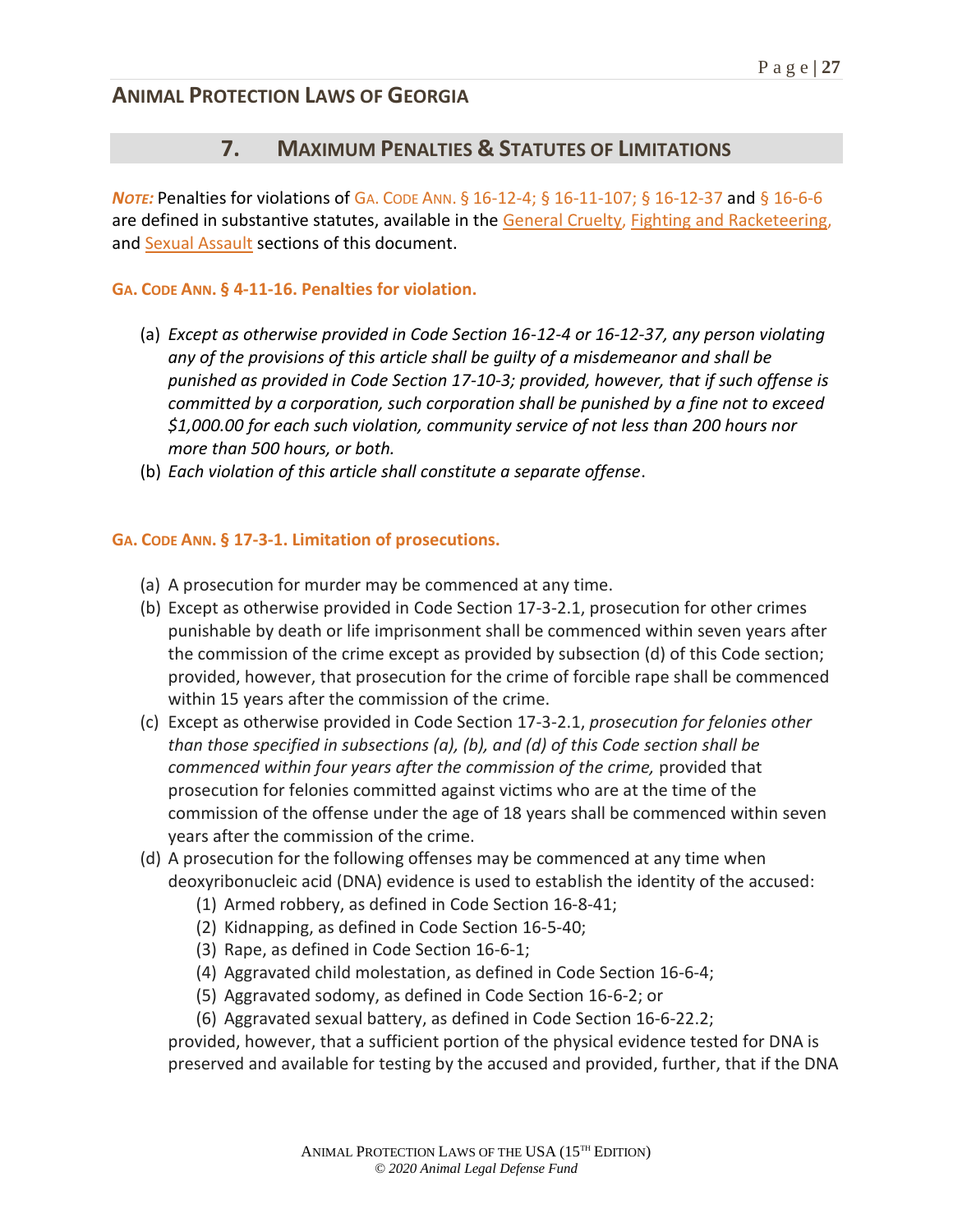evidence does not establish the identity of the accused, the limitation on prosecution shall be as provided in subsections (b) and (c) of this Code section.

(e) *Prosecution for misdemeanors shall be commenced within two years after the commission of the crime.*

#### **GA. CODE ANN. § 17-10-3. Misdemeanors, how punished.**

- (b) *Except as otherwise provided by law, every crime declared to be a misdemeanor shall be punished as follows:*
	- (1) *By a fine not to exceed \$1,000.00 or by confinement in the county or other jail, county correctional institution, or such other places as counties may provide for maintenance of county inmates, for a total term not to exceed 12 months, or both;*
	- (2) *By confinement under the jurisdiction of the Board of Corrections in a state probation detention center pursuant to Code Section 42-8-35.4 for a determinate term of months which shall not exceed a total term of 12 months; or*
	- (3) *If the crime was committed by an inmate within the confines of a state correctional institution, by confinement under the jurisdiction of the Board of Corrections in a state correctional institution or such other institution as the Department of Corrections may direct for a term which shall not exceed 12 months.*
- (c) Either the punishment provided in paragraph (1) or (2) of subsection (a) of this Code section, but not both, may be imposed in the discretion of the sentencing judge. Misdemeanor punishment imposed under either paragraph may be subject to suspension or probation. The sentencing courts shall retain jurisdiction to amend, modify, alter, suspend, or probate sentences under paragraph (1) of subsection (a) of this Code section at any time, but in no instance shall any sentence under the paragraph be modified in a manner to place a county inmate under the jurisdiction of the Board of Corrections, except as provided in paragraph (2) of subsection (a) of this Code section.
- (d) In all misdemeanor cases in which, upon conviction, a six-month sentence or less is imposed, it is within the authority and discretion of the sentencing judge to allow the sentence to be served on weekends by weekend confinement or during the nonworking hours of the defendant. A weekend shall commence and shall end in the discretion of the sentencing judge, and the nonworking hours of the defendant shall be determined in the discretion of the sentencing judge; provided, however, that the judge shall retain plenary control of the defendant at all times during the sentence period. A weekend term shall be counted as serving two days of the full sentence. Confinement during the nonworking hours of a defendant during any day may be counted as serving a full day of the sentence.
- (e) In addition to or instead of any other penalty provided for the punishment of a misdemeanor involving a traffic offense, or punishment of a municipal ordinance involving a traffic offense, with the exception of habitual offenders sentenced under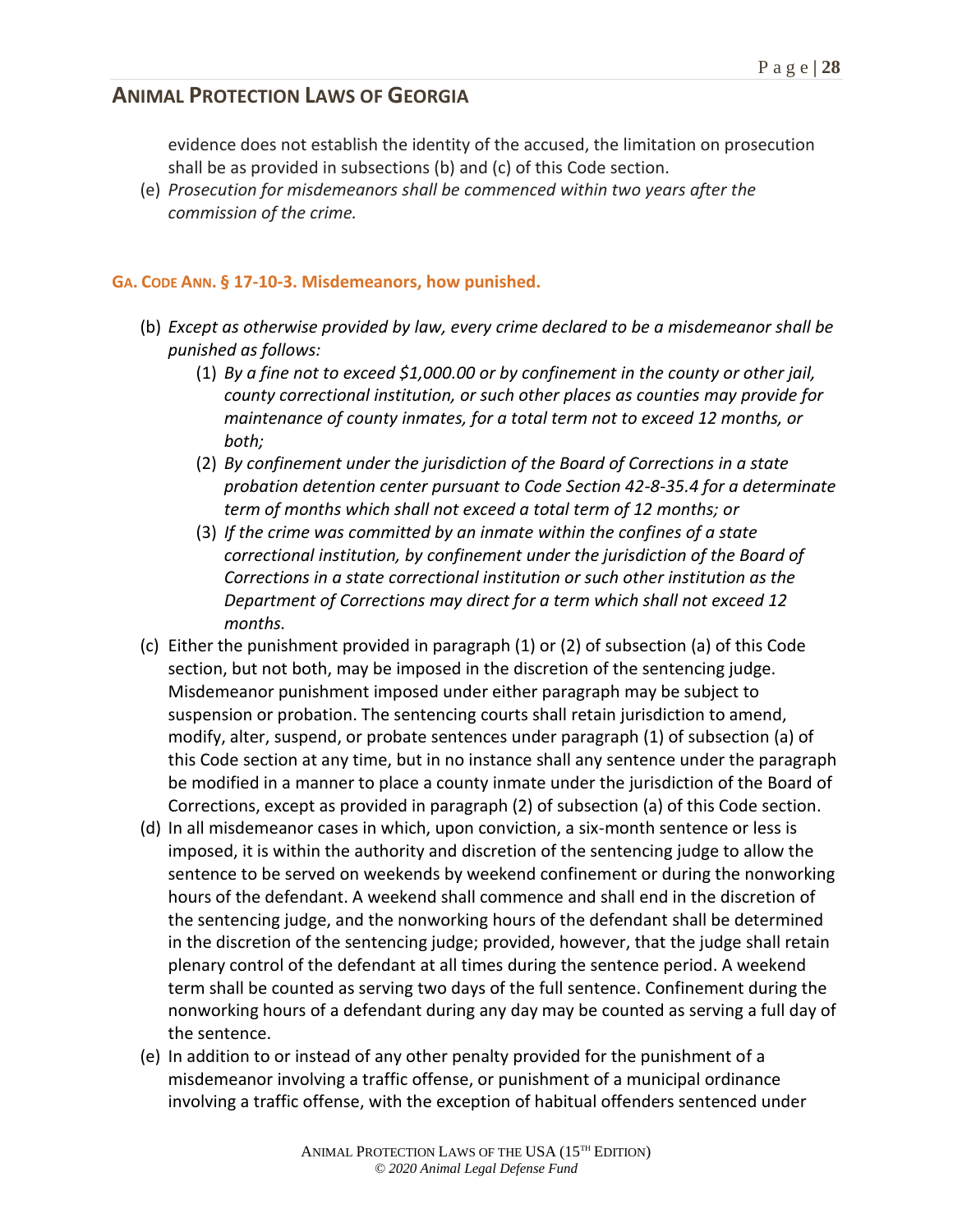Code Section 17-10-7, a judge may impose any one or more of the following sentences:

- (1) Reexamination by the Department of Driver Services when the judge has good cause to believe that the convicted licensed driver is incompetent or otherwise not qualified to be licensed;
- (2) Satisfactory completion of a defensive driving course or defensive driving program approved by the Department of Driver Services;
- (3) Within the limits of the authority of the charter powers of a municipality or the punishment prescribed by law in other courts, imprisonment at times specified by the court or release from imprisonment upon such conditions and at such times as may be specified; or
- (4) Probation or suspension of all or any part of a penalty upon such terms and conditions as may be prescribed by the judge. The conditions may include driving with no further motor vehicle violations during a specified time unless the driving privileges have been or will be otherwise suspended or revoked by law; reporting periodically to the court or a specified agency; and performing, or refraining from performing, such acts as may be ordered by the judge.
- (f) Any sentence imposed under subsection (d) of this Code section shall be reported to the Department of Driver Services as prescribed by law.
- (g) The Department of Community Supervision shall lack jurisdiction to supervise misdemeanor offenders, except when the sentence is made concurrent to a probated felony sentence or as provided in Code Section 42-8-109.5. Except as provided in this subsection, the Department of Corrections shall lack jurisdiction to confine misdemeanor offenders.
- (h) This Code section will have no effect upon any offender convicted of a misdemeanor offense prior January 1, 2001, and sentenced to confinement under the jurisdiction of the Board of Corrections or to the supervision of the Department of Corrections.

### **GA. CODE ANN. § 17-10-4. Punishment for misdemeanors of a high and aggravated nature.**

(a) *A person who is convicted of a misdemeanor of a high and aggravated nature shall be punished by a fine not to exceed \$5,000.00 or by confinement in the county or other jail, county correctional institution, or such other places as counties may provide for maintenance of county inmates, for a term not to exceed 12 months, or both*; provided, however, that a person convicted of a misdemeanor of a high and aggravated nature which was committed by an inmate within the confines of a state correctional institution and sentenced to confinement as a result of such offense shall be sentenced to confinement under the jurisdiction of the Board of Corrections in a state correctional institution or such other institution as the Department of Corrections may direct for a term which shall not exceed 12 months. In all cases of a conviction of a misdemeanor of a high and aggravated nature, the sentencing court shall retain jurisdiction to amend, modify, alter, suspend, or probate sentences imposed under this Code section at any time; but in no instance shall a sentence imposed under this Code section be modified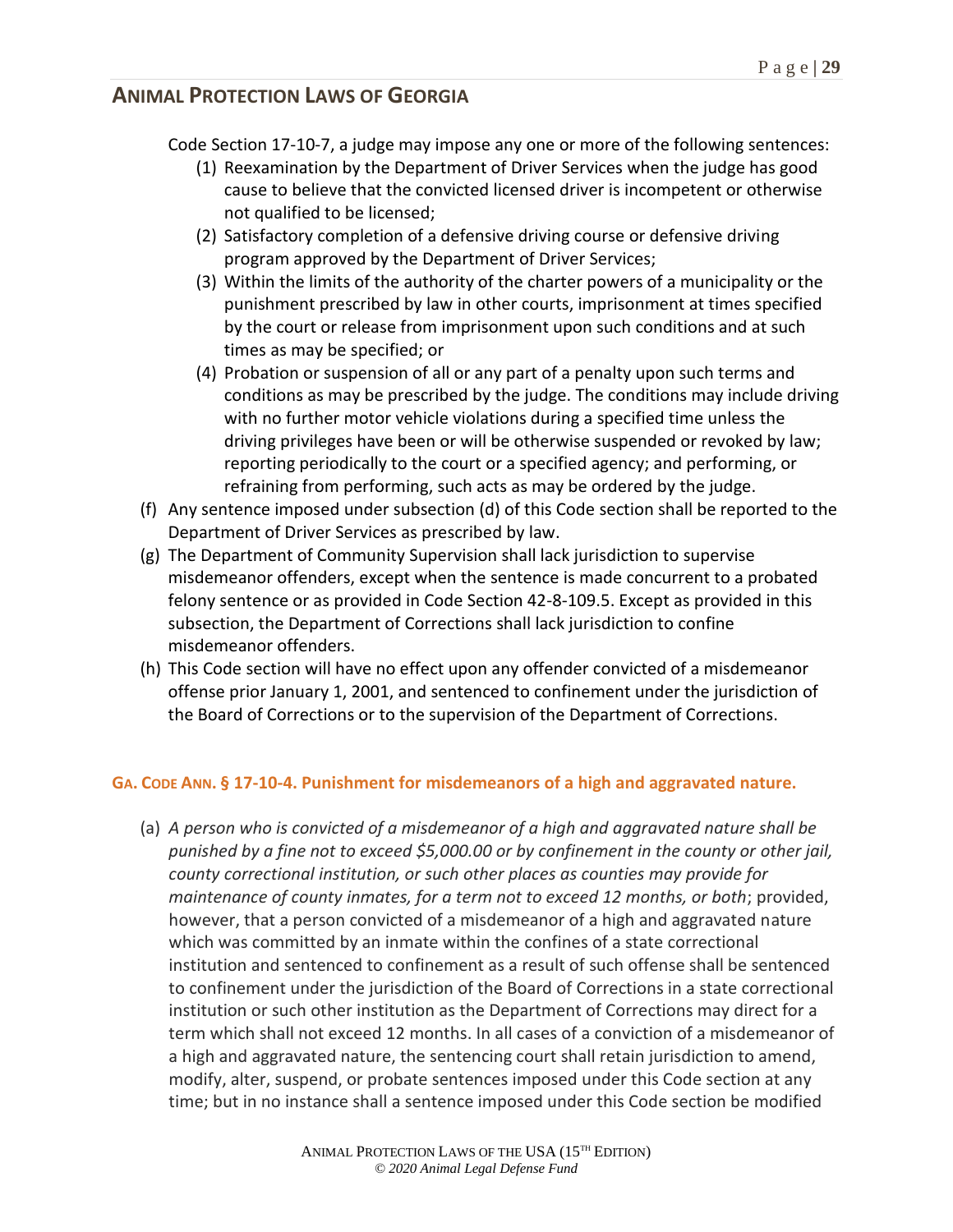- in such a manner as to increase the amount of fine or the term of confinement.
- (b) Notwithstanding any laws to the contrary, a person sentenced for a misdemeanor of a high and aggravated nature may earn no more than four days per month earned time allowance.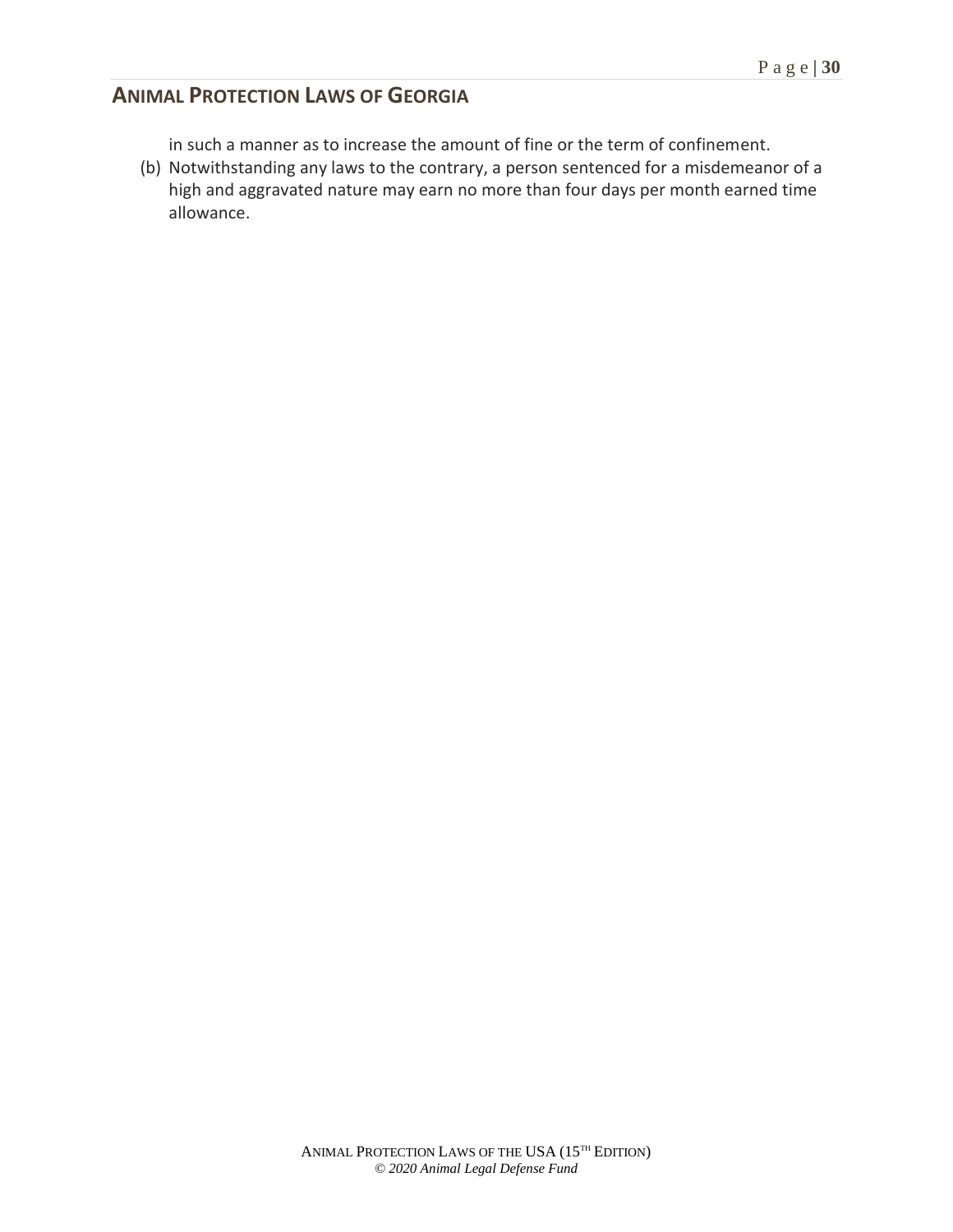## **8. CROSS ENFORCEMENT & REPORTING**

-----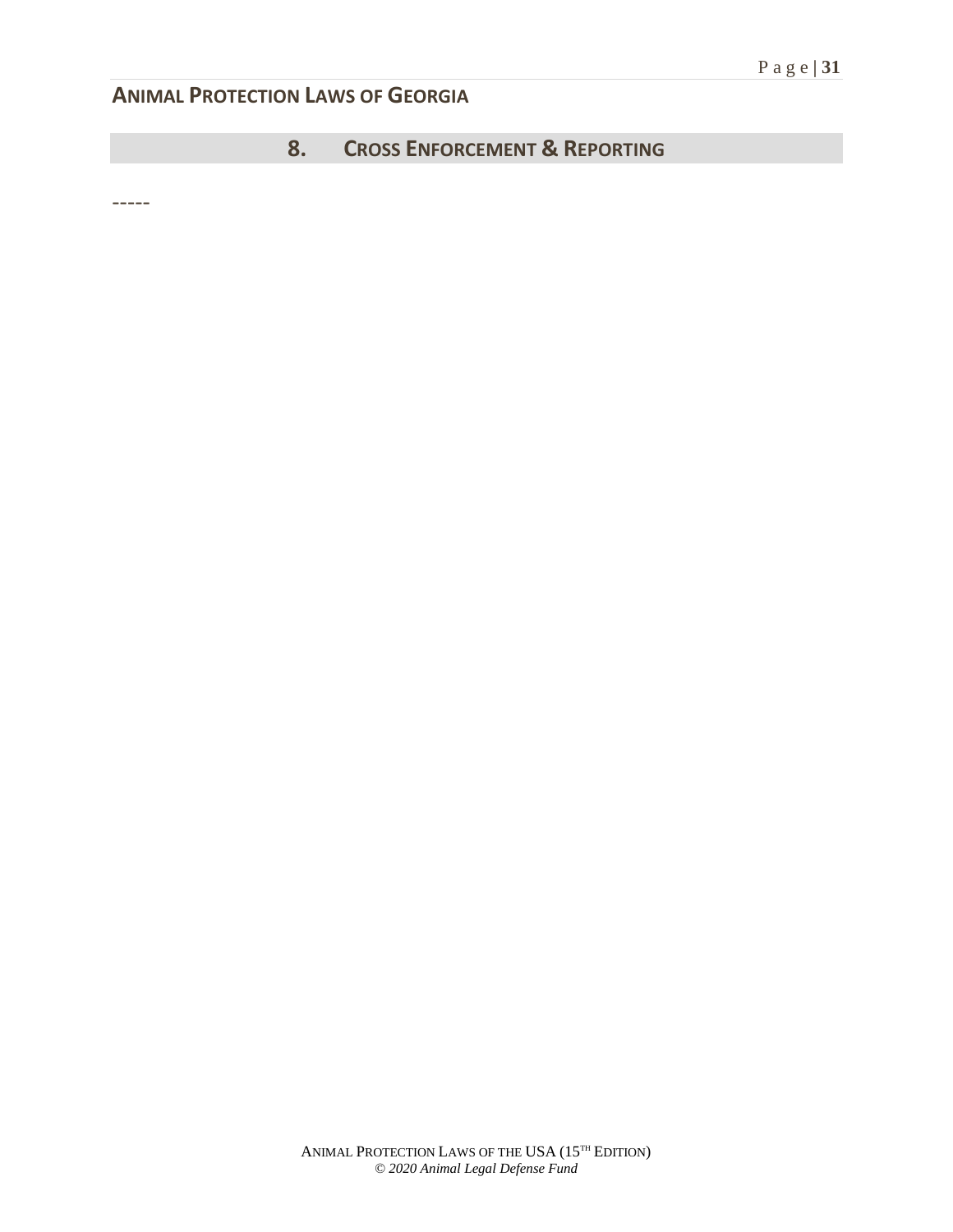### **9. VETERINARY REPORTING & IMMUNITY**

#### **GA. CODE ANN. § 4-11-17. Reports of animal cruelty or dog fighting by veterinarians or veterinary technicians; immunity from civil or criminal liability.**

- (a) *Notwithstanding Code Section 24-12-31 or any other provision of law to the contrary, any licensed veterinarian or veterinary technician having reasonable cause to believe that an animal has been subjected to animal cruelty in violation of Code Section 16-12-4 or an act prohibited under Code Section 16-12-37 may make or cause to be made a report of such violation to the Commissioner, his or her designee, an animal control officer, a law enforcement agency, or a prosecuting attorney and may appear and testify in any judicial or administrative proceeding concerning the care of an animal.*
- (b) *Any person participating in the making of a report pursuant to this Code section or participating in any administrative or judicial proceeding pursuant to this article or Title 16 shall, in so doing, be immune from any civil or criminal liability that might otherwise be incurred or imposed, provided such participation pursuant to this Code section or any other law is made in good faith.*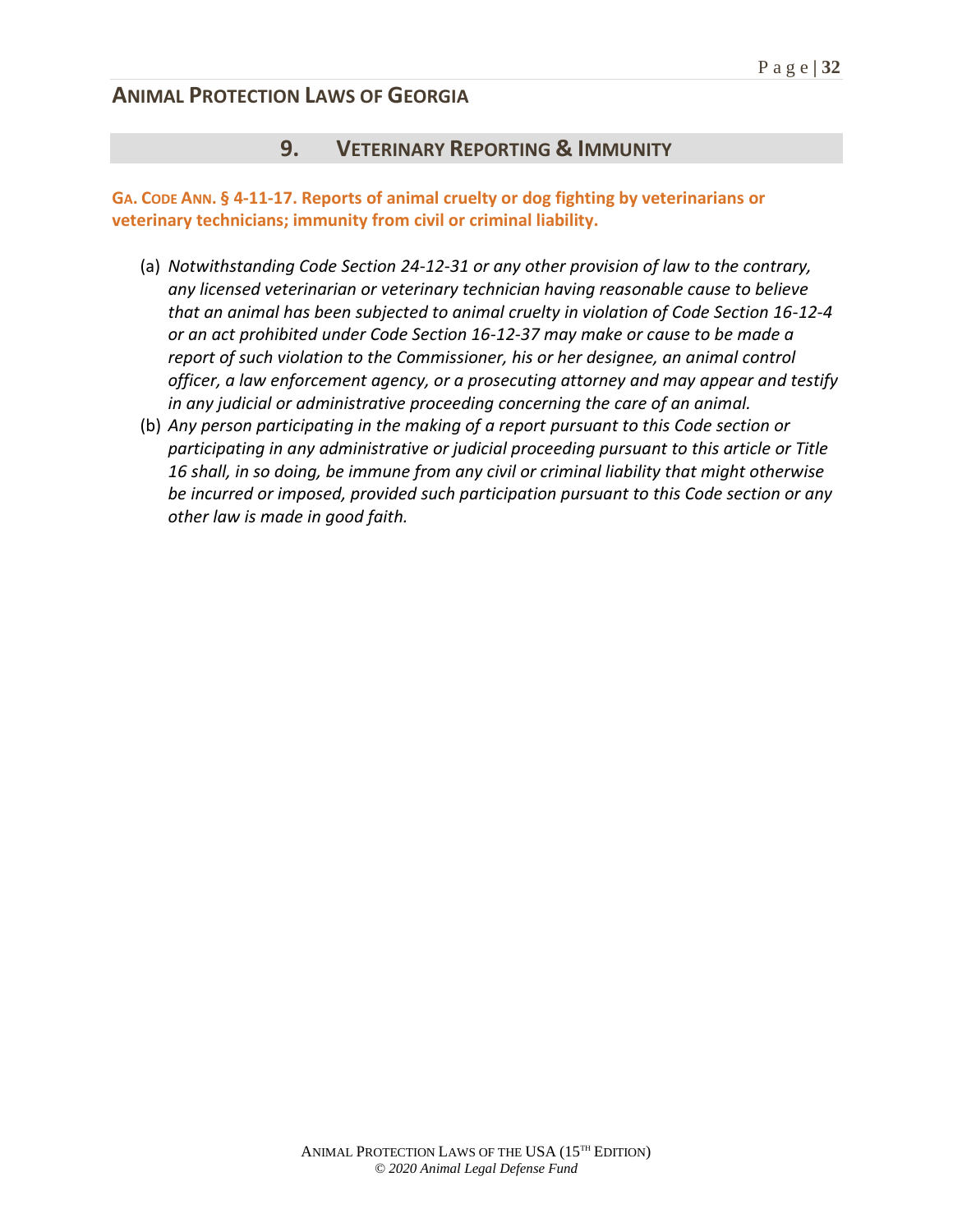### **10. LAW ENFORCEMENT POLICIES**

#### **GA. CODE ANN. § 4-11-9.2. Inspection warrants; impounding of animals.**

- (a) *At any time there is probable cause to believe that a violation of this article or any rule or regulation adopted pursuant to this article has occurred, the Commissioner, his or her designated agent, or an animal control officer who is an employee of state or local government may apply to the appropriate court in the county in which the animal is located for an inspection warrant under the provisions of Code Section 2-2-11.*
- (b) *Any sheriff, deputy sheriff, or other peace officer shall have the authority to enforce the provisions of this article and Code Sections 16-12- 4 and 16-12-37.*
- (c) *The Commissioner, his or her designated agent, an animal control officer who is an employee of state or local government, or any sheriff, deputy sheriff, or other peace officer is authorized to impound any animal*:
	- (1) *That has not received humane care*;
	- (2) *That has been subjected to cruelty in violation of Code Section 16-12-4*;
	- (3) *That is used or intended for use in any violation of Code Section 16-12-37; or*
	- (4) *If it is determined that any violation of this article has occurred.*
- (d) Prior to an animal being impounded pursuant to paragraph (1), (2), or (3) of subsection (c) of this Code section, a licensed accredited veterinarian approved by the Commissioner or a veterinarian employed by a state or federal government and approved by the Commissioner, shall, at the request of the Commissioner, his or her designee, an animal control officer, a sheriff, a deputy sheriff, or other peace officer, examine and determine the condition or treatment of the animal.
- (e) The provisions of this Code section and Code Sections 4-11-9.3 to 4- 11-9.6 shall not apply to scientific experiments or investigations conducted by or at an accredited college or university in this state or research facility registered with the Commissioner or the United States Department of Agriculture.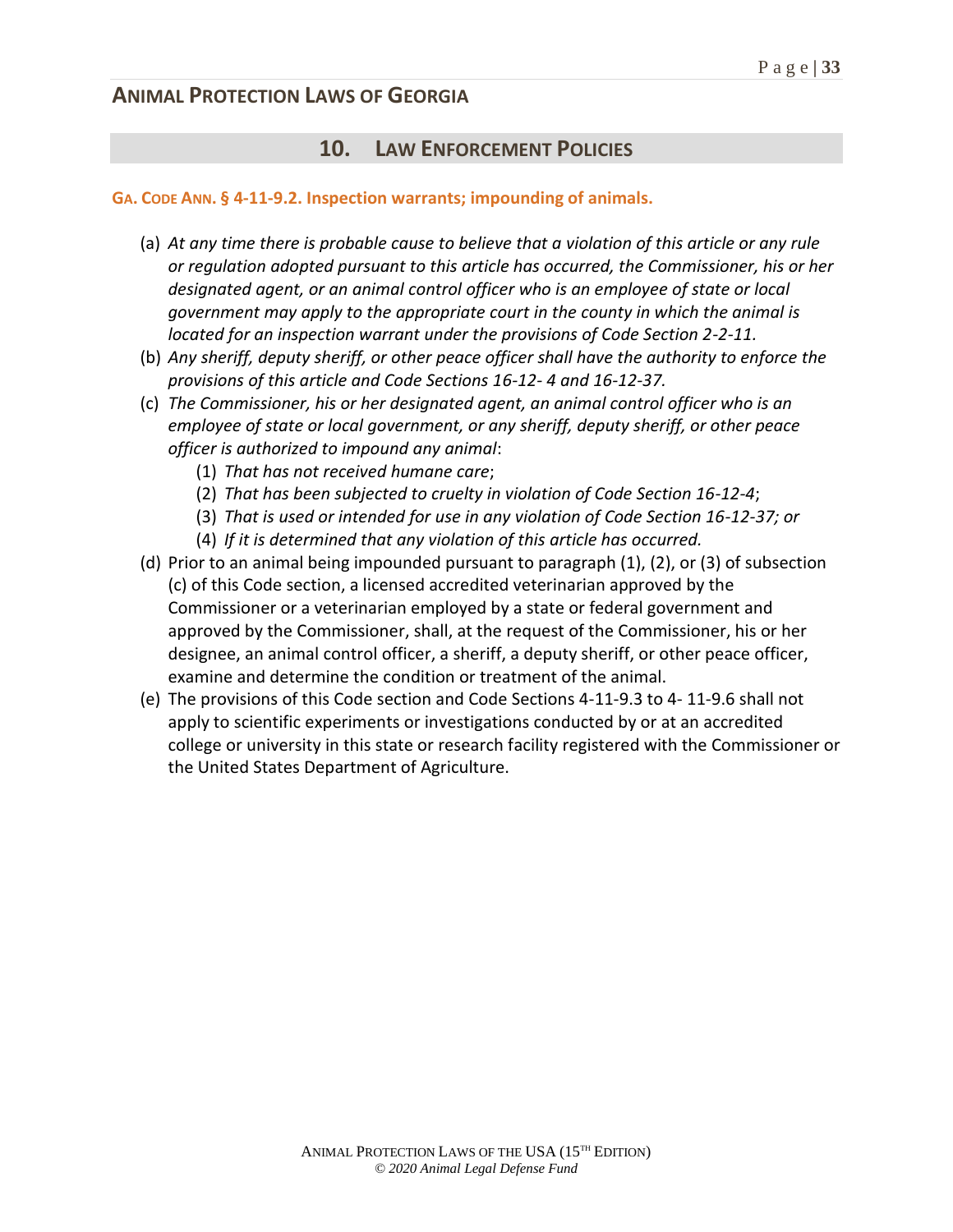## **11. SEIZURE**

#### **GA. CODE ANN. § 4-11-9.2. Inspection warrants; impounding of animals.**

- (a) *At any time there is probable cause to believe that a violation of this article or any rule or regulation adopted pursuant to this article has occurred, the Commissioner, his or her designated agent, or an animal control officer who is an employee of state or local government may apply to the appropriate court in the county in which the animal is located for an inspection warrant under the provisions of Code Section 2-2-11*.
- (b) Any sheriff, deputy sheriff, or other peace officer shall have the authority to enforce the provisions of this article and Code Sections 16-12- 4 and 16-12-37.
- (c) *The Commissioner, his or her designated agent, an animal control officer who is an employee of state or local government, or any sheriff, deputy sheriff, or other peace officer is authorized to impound any animal*:
	- (1) *That has not received humane care*;
	- (2) *That has been subjected to cruelty in violation of Code Section 16-12-4;*
	- (3) *That is used or intended for use in any violation of Code Section 16-12-37; or*
	- (4) *If it is determined that any violation of this article has occurred.*
- (d) *Prior to an animal being impounded pursuant to paragraph (1), (2), or (3) of subsection (c) of this Code section, a licensed accredited veterinarian approved by the Commissioner or a veterinarian employed by a state or federal government and approved by the Commissioner, shall, at the request of the Commissioner, his or her designee, an animal control officer, a sheriff, a deputy sheriff, or other peace officer, examine and determine the condition or treatment of the animal.*
- (e) The provisions of this Code section and Code Sections 4-11-9.3 to 4- 11-9.6 shall not apply to scientific experiments or investigations conducted by or at an accredited college or university in this state or research facility registered with the Commissioner or the United States Department of Agriculture.

#### **GA. CODE ANN. § 4-11-9.3. Duty to make arrangements for care of impounded animal; lien for cost of care; return of animal to owner.**

(a) *It shall be the duty of any person impounding an animal under Code Section 4-11-9.2, 16- 12-4, or 16-12-37 to make reasonable and proper arrangements to provide the impounded animal with humane care and adequate and necessary veterinary services. Such arrangements may include, but shall not be limited to, providing shelter and care for the animal at any state, federal, county, municipal, or governmental facility or shelter; contracting with a private individual, partnership, corporation, association, or other entity to provide humane care and adequate and necessary veterinary services for a reasonable fee; or allowing a private individual, partnership, corporation, association,*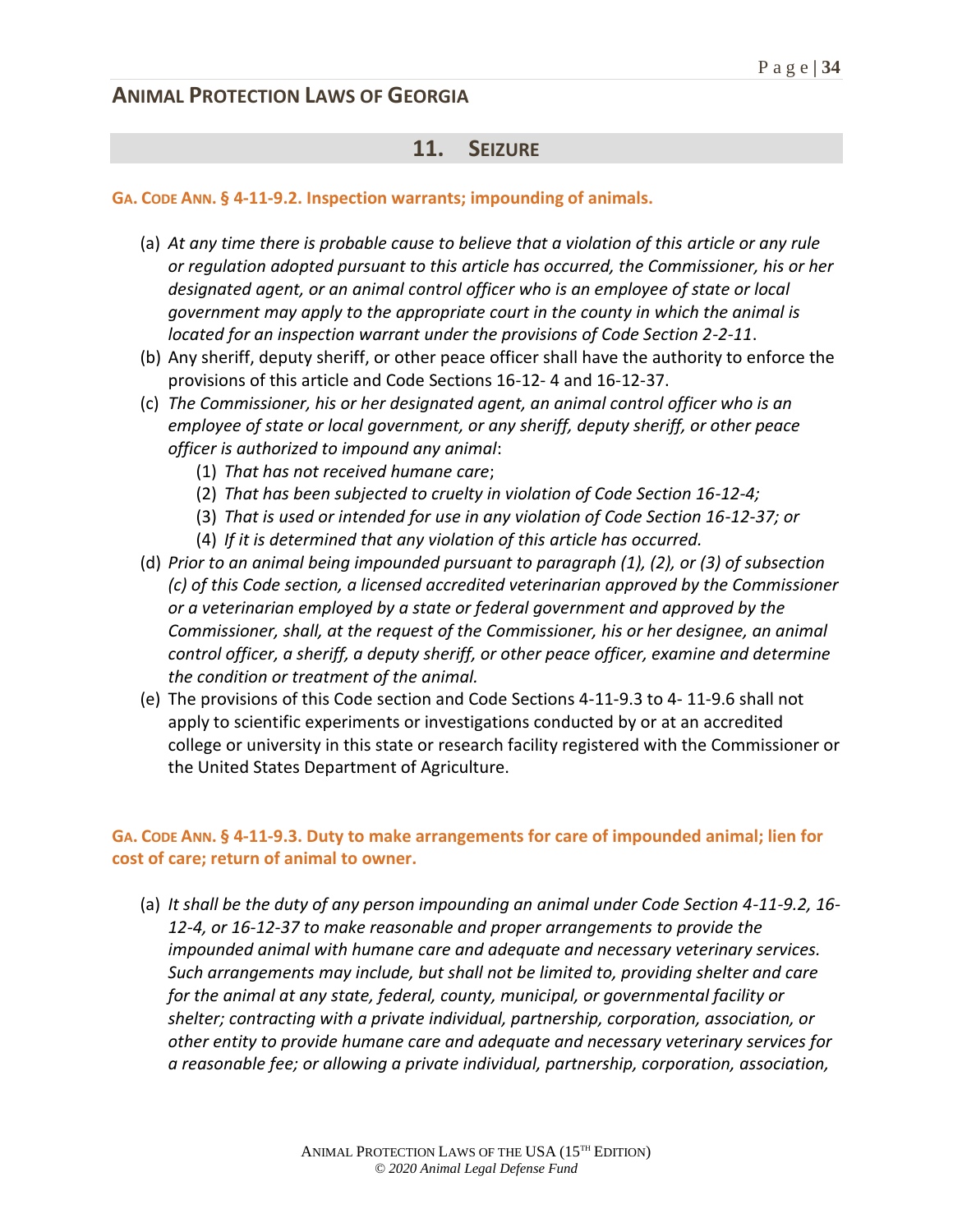*or other entity to provide humane care and adequate and necessary veterinary services as a volunteer and at no cost.*

- (b) Any person impounding an animal under this article or Code Section 16-12-4 or 16-12- 37 or providing care for an impounded animal shall have a lien on such animal for the reasonable costs of caring for such animal. Such lien may be foreclosed in any court of competent jurisdiction to hear civil cases. Liens shall be foreclosed in magistrate courts only when the amount of the lien does not exceed the jurisdictional limits established by law for such courts.
- (c) Any person impounding an animal under this article shall be authorized to return such animal to its owner, upon payment by the owner of all costs of impoundment and care and upon the entry of a consent order, unless such owner has been convicted of, pled guilty to, or pled nolo contendere to animal cruelty or dog fighting under any local, state, or federal law, regulation, or ordinance, or in a prior administrative or legal action in this state or any other state, was found to have failed to provide humane care to an animal, committed cruelty to animals, or committed an act prohibited under Code Section 16-12-37 in violation of the laws of this state or of the United States or any of the several states. Such consent order shall provide conditions relating to the care and treatment of such animal, including, but not limited to, the following, that:
	- (1) Such animal shall be given humane care and adequate and necessary veterinary services;
	- (2) Such animal shall not be subjected to cruelty; and
	- (3) The owner shall comply with this article.
- (d)
- (1) The provisions of subsection (c) of this Code section shall not apply to an animal that was an object or instrumentality of a crime. Any agency impounding an animal as a result of a violation of Code Section 4-11-9.2, 16-12-4, or 16-12-37 shall not return such animal to its owner.
- (2) *Any agency having custody of an animal that was seized as an object or instrumentality of a crime may, with the consent of the prosecuting attorney, apply to the court having jurisdiction over the offense for an order authorizing such agency to dispose of the animal prior to trial of the criminal case as provided by law*.

### **GA. CODE ANN. § 4-11-9.4. Notification to owner of impoundment of animal.**

(a) *It shall be the duty of any person impounding an animal under this article to notify the owner of such animal immediately upon impoundment. Such notice shall state the name and business address of the person impounding the animal, the name and address of the state or local government agency having custody of the animal, a description of the animal, the reason why the animal was impounded, and a statement of the time limits for the owner to respond and request a hearing as provided in Code Section 4-11-9.5. The notice shall be provided by personal service or by registered mail, certified mail, or*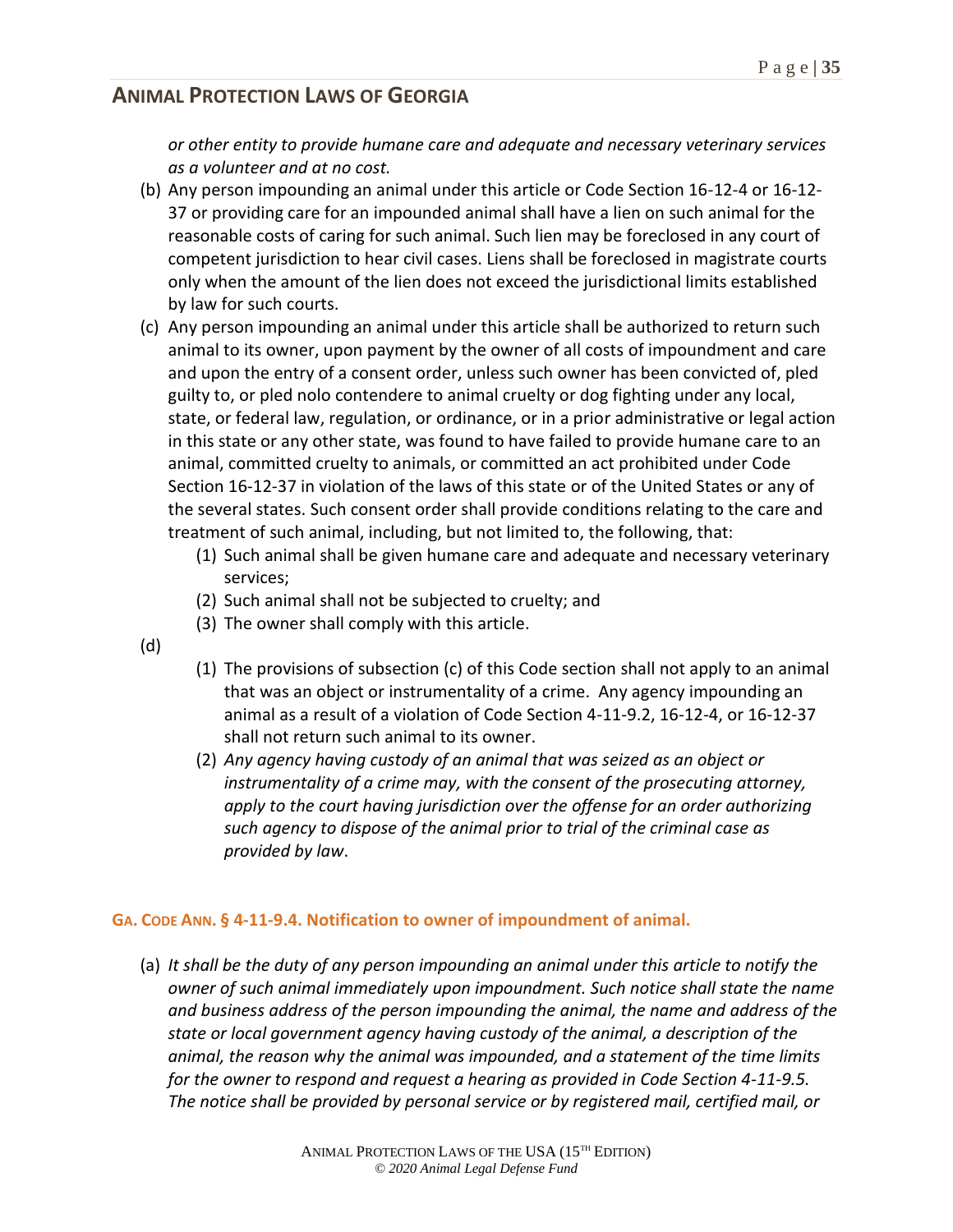*statutory overnight delivery sent to the last known address of the owner. Service of the notice which complies with subsection (b) of Code Section 9- 11-5 shall in all cases be sufficient. If the owner of such animal is unknown or cannot be found, service of the notice on the owner shall be made by posting the notice in a conspicuous place at the location where the animal was impounded and by publishing a notice once in a newspaper of general circulation in the county where the animal was impounded*.

(b) *An animal impounded pursuant to this article is deemed to be in the custody of the state or local government agency responsible for enforcement of this article within said county or municipality.*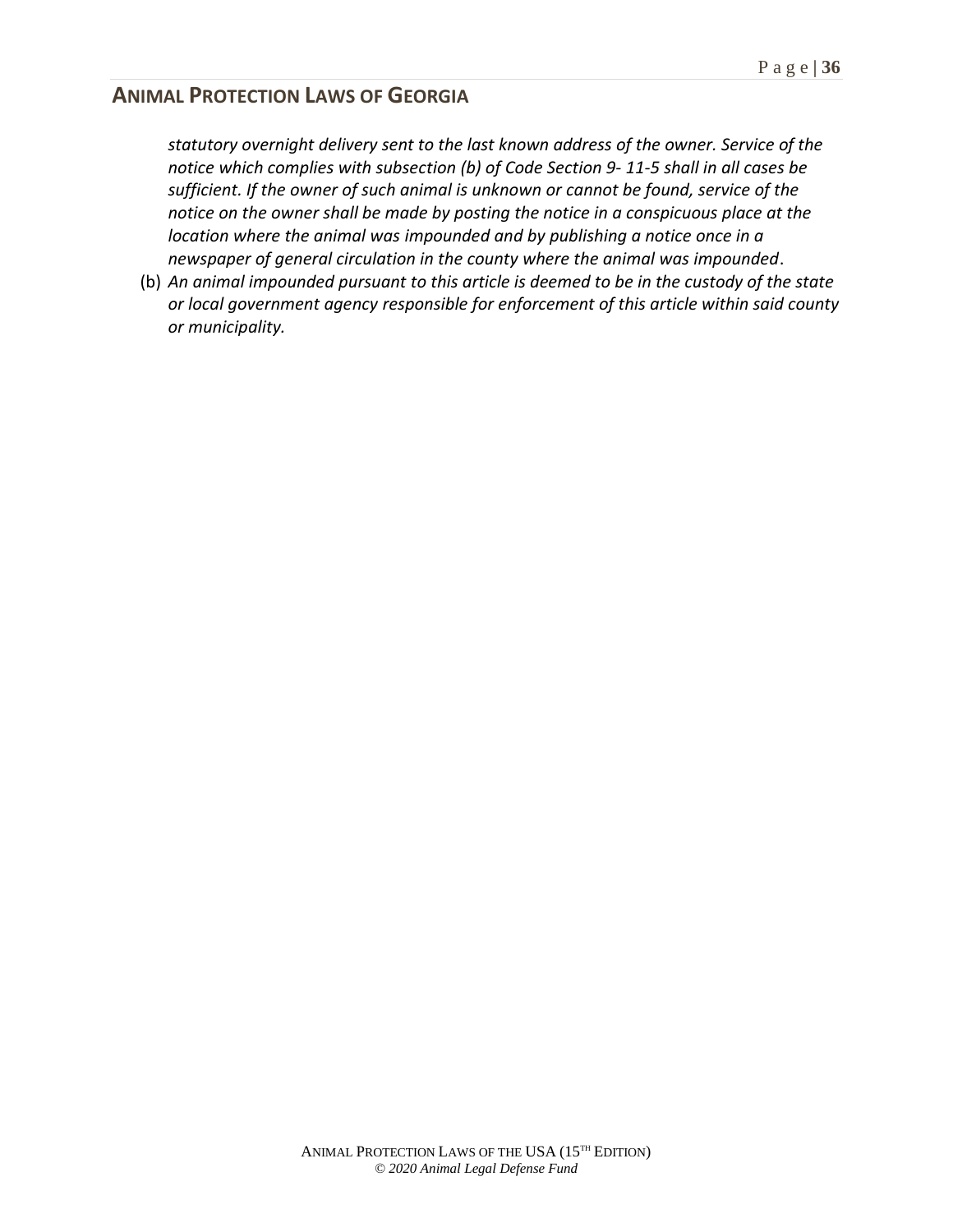## **12. COURTROOM ANIMAL ADVOCATE PROGRAM**

**-----**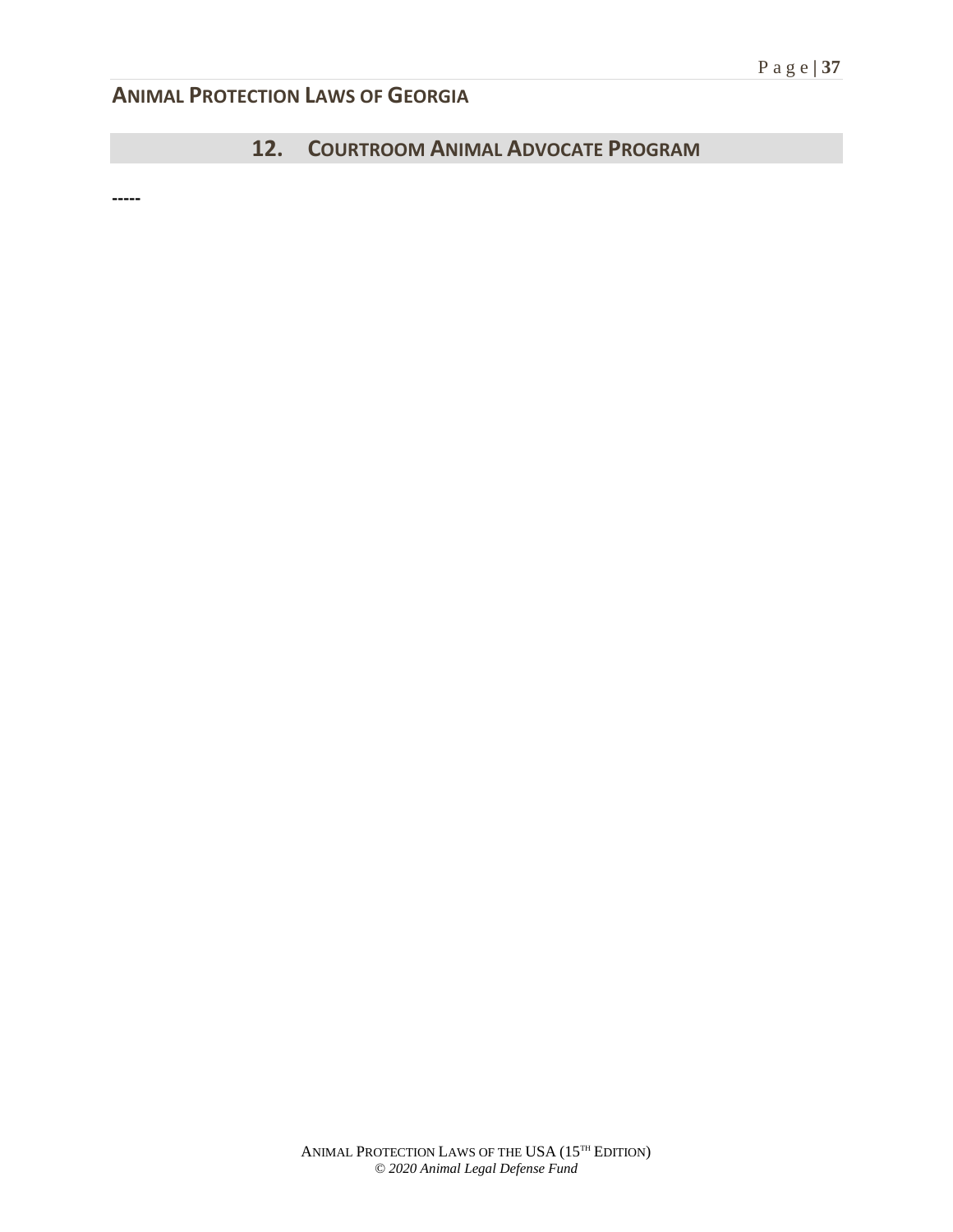## **13. PROTECTION ORDERS**

**-----**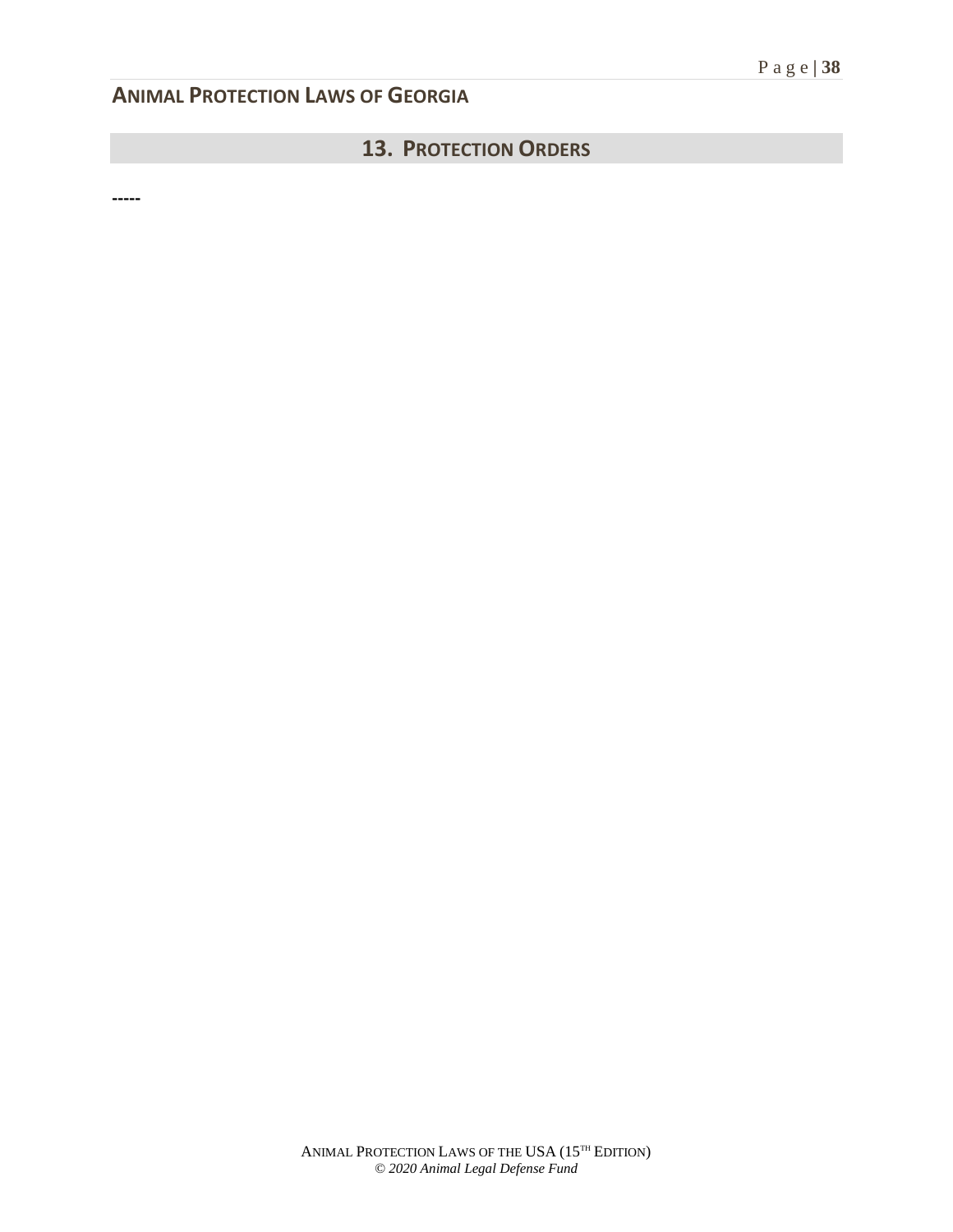## **14. RESTITUTION**

### **GA. CODE ANN. § 4-11-9.3. Duty to make arrangements for care of impounded animal; lien for cost of care; return of animal to owner.**

- (a) It shall be the duty of any person impounding an animal under Code Section 4-11-9.2, 16-12-4, or 16-12-37 to make reasonable and proper arrangements to provide the impounded animal with humane care and adequate and necessary veterinary services. Such arrangements may include, but shall not be limited to, providing shelter and care for the animal at any state, federal, county, municipal, or governmental facility or shelter; contracting with a private individual, partnership, corporation, association, or other entity to provide humane care and adequate and necessary veterinary services for a reasonable fee; or allowing a private individual, partnership, corporation, association, or other entity to provide humane care and adequate and necessary veterinary services as a volunteer and at no cost.
- (b) *Any person impounding an animal under this article or Code Section 16-12-4 or 16-12-37 or providing care for an impounded animal shall have a lien on such animal for the reasonable costs of caring for such animal. Such lien may be foreclosed in any court of competent jurisdiction to hear civil cases. Liens shall be foreclosed in magistrate courts only when the amount of the lien does not exceed the jurisdictional limits established by law for such courts.*
- (c) *Any person impounding an animal under this article shall be authorized to return such animal to its owner, upon payment by the owner of all costs of impoundment and care and upon the entry of a consent order, unless such owner has been convicted of, pled guilty to, or pled nolo contendere to animal cruelty or dog fighting under any local, state, or federal law, regulation, or ordinance, or in a prior administrative or legal action in this state or any other state, was found to have failed to provide humane care to an animal, committed cruelty to animals, or committed an act prohibited under Code Section 16-12- 37 in violation of the laws of this state or of the United States or any of the several states. Such consent order shall provide conditions relating to the care and treatment of such animal, including, but not limited to, the following, that:*
	- (1) *Such animal shall be given humane care and adequate and necessary veterinary services;*
	- (2) *Such animal shall not be subjected to cruelty; and*
	- (3) *The owner shall comply with this article.*
- (d)
- (1) *The provisions of subsection (c) of this Code section shall not apply to an animal that was an object or instrumentality of a crime.* Any agency impounding an animal as a result of a violation of Code Section 4-11-9.2, 16-12-4, or 16-12-37 shall not return such animal to its owner.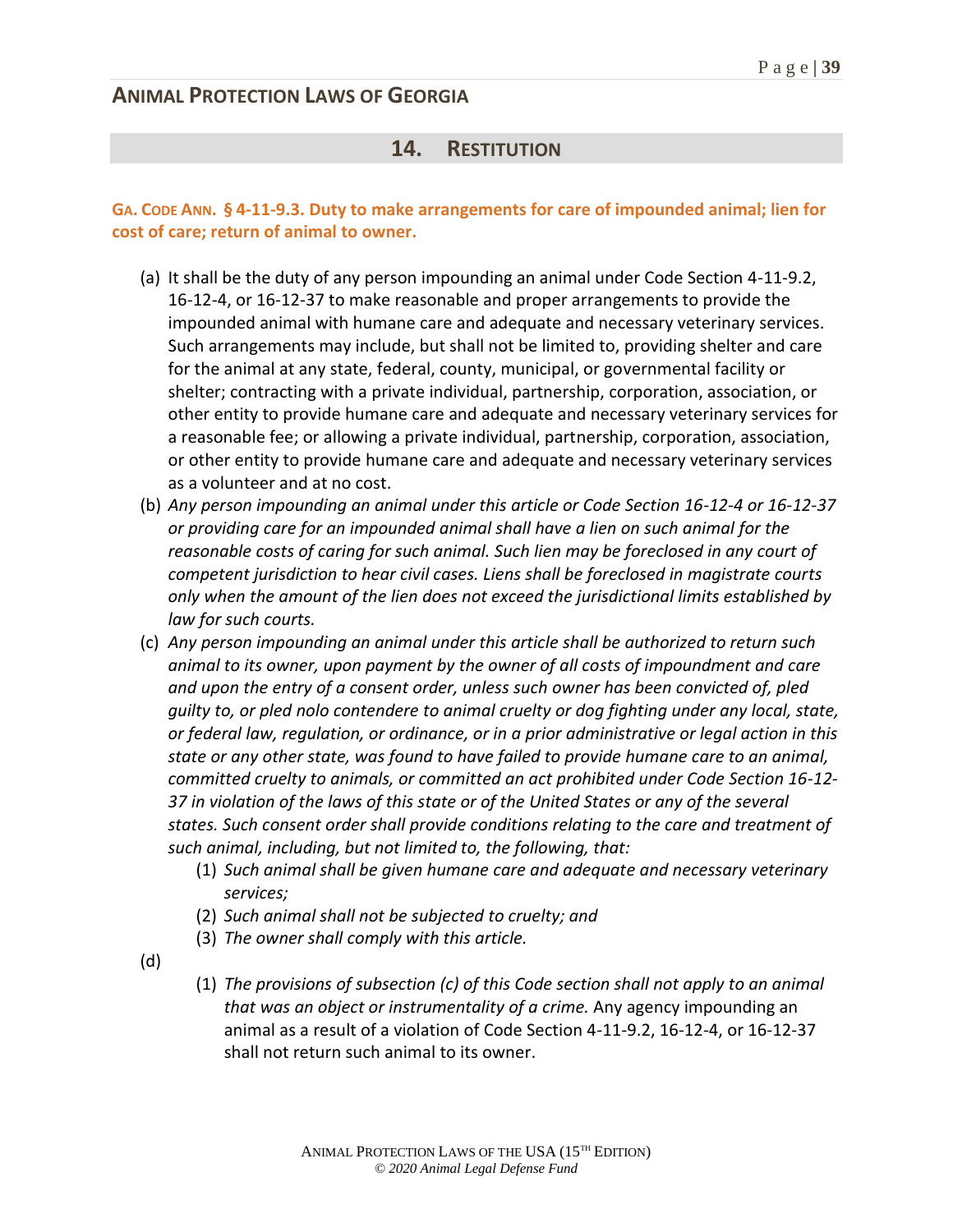(2) Any agency having custody of an animal that was seized as an object or instrumentality of a crime may, with the consent of the prosecuting attorney, apply to the court having jurisdiction over the offense for an order authorizing such agency to dispose of the animal prior to trial of the criminal case as provided by law.

#### **GA. CODE ANN. § 4-11-9.5. Hearing on impoundment of animal.**

- (a) If the owner of an animal impounded pursuant to this article fails to respond in writing within five business days of the date the notice of impoundment was served, or, if the owner is unknown or could not be found within 30 days of publication of the notice of impoundment, the impounded animal may be disposed of pursuant to Code Section 4- 11-9.6.
- (b)
- (1) If the owner of an animal impounded pursuant to this article refuses to enter into a consent agreement with the government agency having custody of the animal that such animal will be given humane care and adequate and necessary veterinary care, the owner may request, in writing, a hearing within five business days of the date the notice of impoundment was served on such owner, or, if the owner is unknown or could not be found, within 30 days of the date of publication of the notice of impoundment. Such request for hearing shall be served upon the government agency having custody of the animal. If no hearing is requested within the time limits specified in this paragraph and the failure to request such hearing is due in whole or in part to the reasonably avoidable fault of the owner, the right to a hearing shall have been waived.
- (2) Within 30 days after receiving a written request for a hearing, the government agency having custody of the animal shall hold a hearing as is provided in Chapter 13 of Title 50, the "Georgia Administrative Procedure Act." If the animal is in the custody of an agency of local government which has, by local law or ordinance, established a procedure for hearing such matters, the body designated in such local law or ordinance shall conduct the hearing required by this Code section. If the local government does not have a hearing procedure, the government agency having custody of the animal may refer the matter to the Office of State Administrative Hearings. If the animal is in the custody of the Department of Agriculture, the Commissioner or his or her designee shall conduct the hearing. The hearing shall be public and all testimony shall be received under oath. A record of the proceedings at such hearing shall be made and maintained by the hearing officer as provided in Code Section 50-13-13.
- (3) The scope of the hearing shall be limited to whether the impounding of the animal was authorized by subsection (c) of Code Section 4-11-9.2.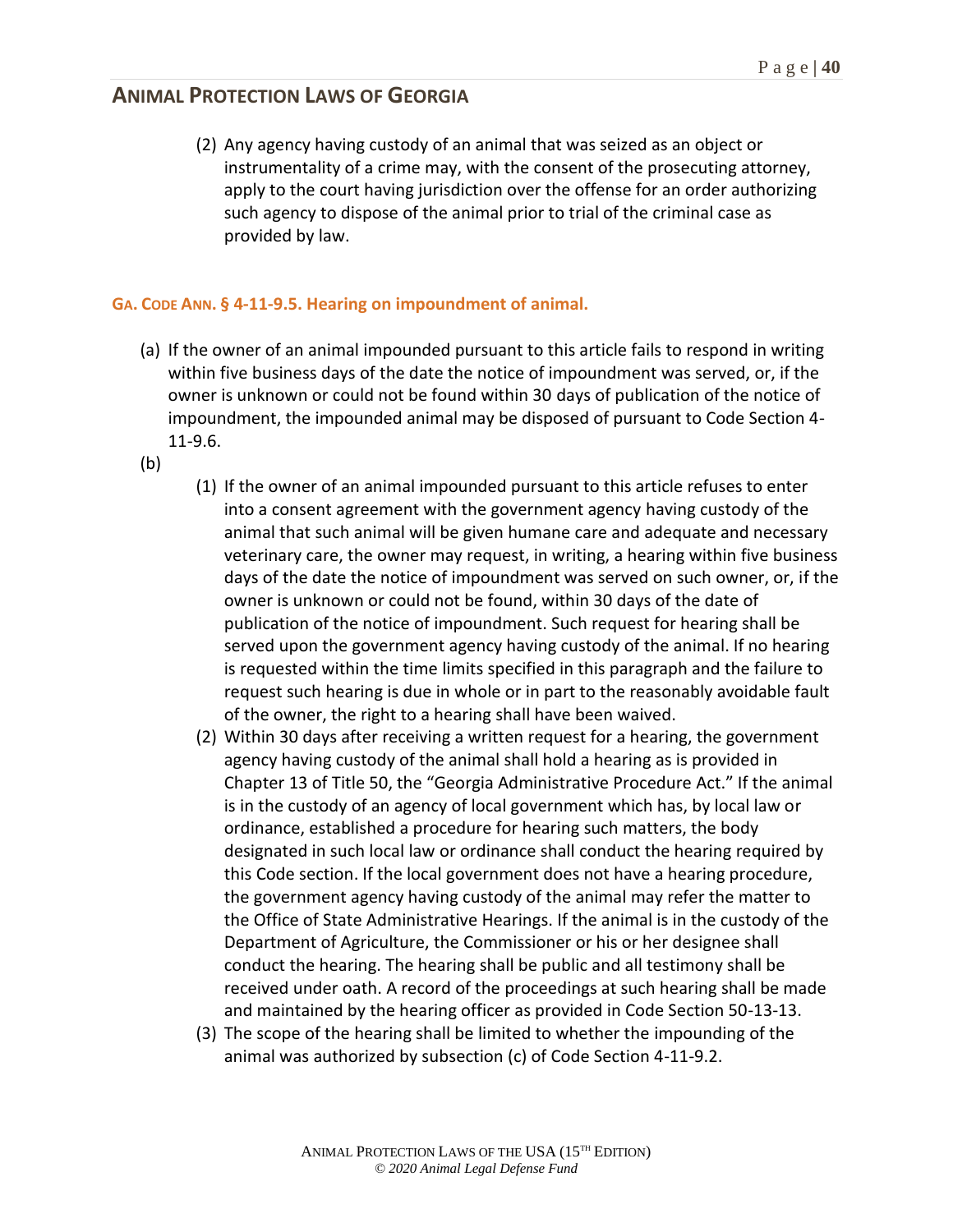- (4) The hearing officer shall, within five business days after such hearing, forward a decision to the person who impounded the animal and the government agency having custody of the animal.
- (5) *If the hearing officer finds that the animal was improperly impounded, the animal shall be returned to the owner and the cost incurred in providing reasonable care and treatment for the animal from the date of impoundment to the date of the order shall be paid by the impounding agency.*
- (6) *If the hearing officer finds that the animal was lawfully impounded, the hearing officer may:*
	- (A) Recommend that the government agency having custody of the animal dispose of the animal as provided in Code Section 4-11-9.6; or
	- (B) *Unless, in a prior administrative or legal action in this state or any other state, the owner has been found to have failed to provide humane care to an animal, committed cruelty to animals, engaged in dog fighting, committed an act prohibited under Code Section 16-12-4, committed an act prohibited under Code Section 16-12-37, or committed an act in violation of any similar local ordinance or regulation, the laws of this state or of the United States or any of the several states, recommend conditions under which the animal may, upon payment by the owner of all costs of impoundment and care, be returned to the owner. Such conditions shall be reduced to writing and served upon the owner and the government agency having custody of the animal. Such conditions may include, but are not limited to, the following, that:*
		- (i) *Such animal shall be given humane care and adequate and necessary veterinary services;*
		- (ii) *Such animal shall not be subjected to mistreatment; and*
		- (iii) *The owner shall comply with this article.*
- (c) The provisions of this Code section shall not apply to an animal that was an object or instrumentality of a crime nor shall any such animal be returned to the owner or disposed of without the approval of the prosecuting attorney.

### **GA. CODE ANN. § 4-11-9.6. Disposal of impounded animal.**

(a) The government agency having custody of an animal impounded pursuant to this article which is not returned to the owner as provided in Code Sections 4- 11-9.3 and 4-11-9.5 , or when ownership of the animal is relinquished by the owner, may dispose of the animal through sale by any commercially feasible means, at a public auction or by sealed bids, adoption, or, if in the opinion of a licensed accredited veterinarian or a veterinarian employed by a state or federal government and approved by the Commissioner such animal has a temperament or condition such that euthanasia is the only reasonable course of action, by humanely disposing of the animal.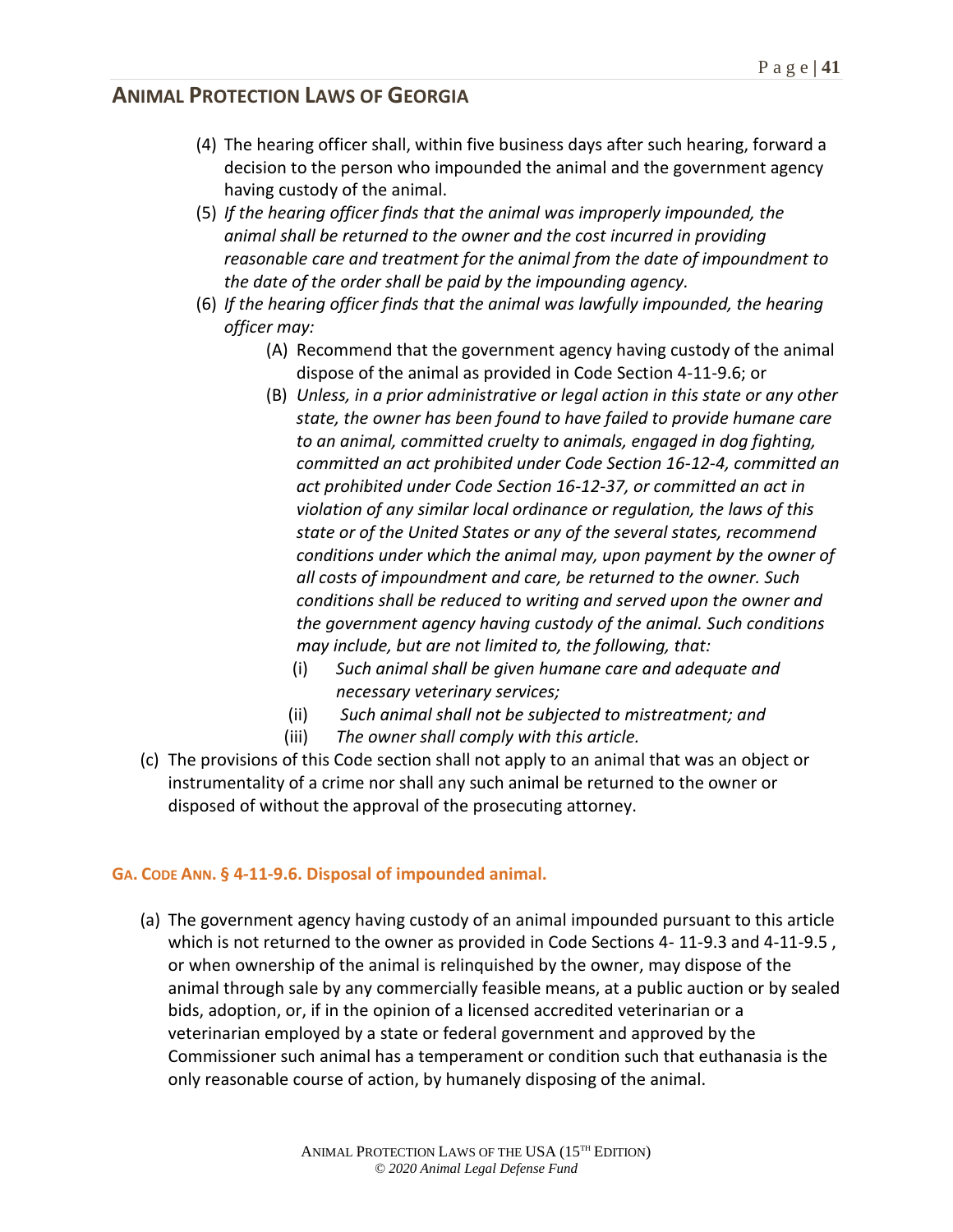- (b) *Any proceeds from the sale of such animal shall be used first to pay the costs associated with the impoundment, including, but not limited to, removal of the animal from the premises, shelter and care of the animal, notice, hearing, and disposition of the animal*. Any funds remaining shall:
	- (1) If the owner is unknown or cannot be found, be paid into the state treasury if the animal was impounded by the Commissioner or his or her designated agent or into the treasury of the local government if the animal was impounded by the sheriff, a deputy sheriff, another law enforcement officer, or an animal control officer; or
	- (2) If the owner is known, be paid to the owner.
- (c) The government agency responsible for conducting the sale shall keep a record of all sales, disbursements, and distributions made under this article.

#### **GA. CODE ANN. § 4-11-9.8. Recoupment of expenses of impoundment; process.**

- (a) *Any agency impounding one or more animals as part of any investigation of a violation of Code Section 4-11-9.2, 16-12-4, or 16-12-37, or otherwise providing care for one or more animals impounded pursuant to this article, may file a petition in a court of competent jurisdiction to hear civil cases requesting the court to require the owner of the animal or animals to pay into the registry of such court funds in an amount sufficient to secure payment of all anticipated costs of impoundment and care.*
- (b) Every such petition shall contain a description of the time, place, and circumstances of the impoundment, the legal authority for same, and the name and address of the owner of the animal or animals impounded.
- (c) Any sheriff, deputy sheriff, or other sworn peace officer shall personally serve written process of the petition on the owner of the animal or animals. If the officer is unable to personally serve written process of the petition on the owner of the animal or animals within 30 days of the date of filing of the petition, the officer shall within ten days thereafter post a copy of the petition on the door of the residence of the owner or in another conspicuous place at the location where the animal or animals were impounded.
- (d)
- (1) Upon the court's receipt of return of service of process of the petition on the owner, the court shall set a hearing on the petition to determine the need to care for and provide for the animal or animals pending the final disposition of the animal or animals. The hearing shall be conducted no less than ten and no more than 15 business days after the court's receipt of return of service of process of the petition on the owner. Any sheriff, deputy sheriff, or other sworn peace officer shall be authorized to serve written notice on the owner of the date, time, and location of the hearing. If no name and address for the owner are set forth in the petition, then such notice shall be posted in a conspicuous place at the location where the animal or animals were impounded.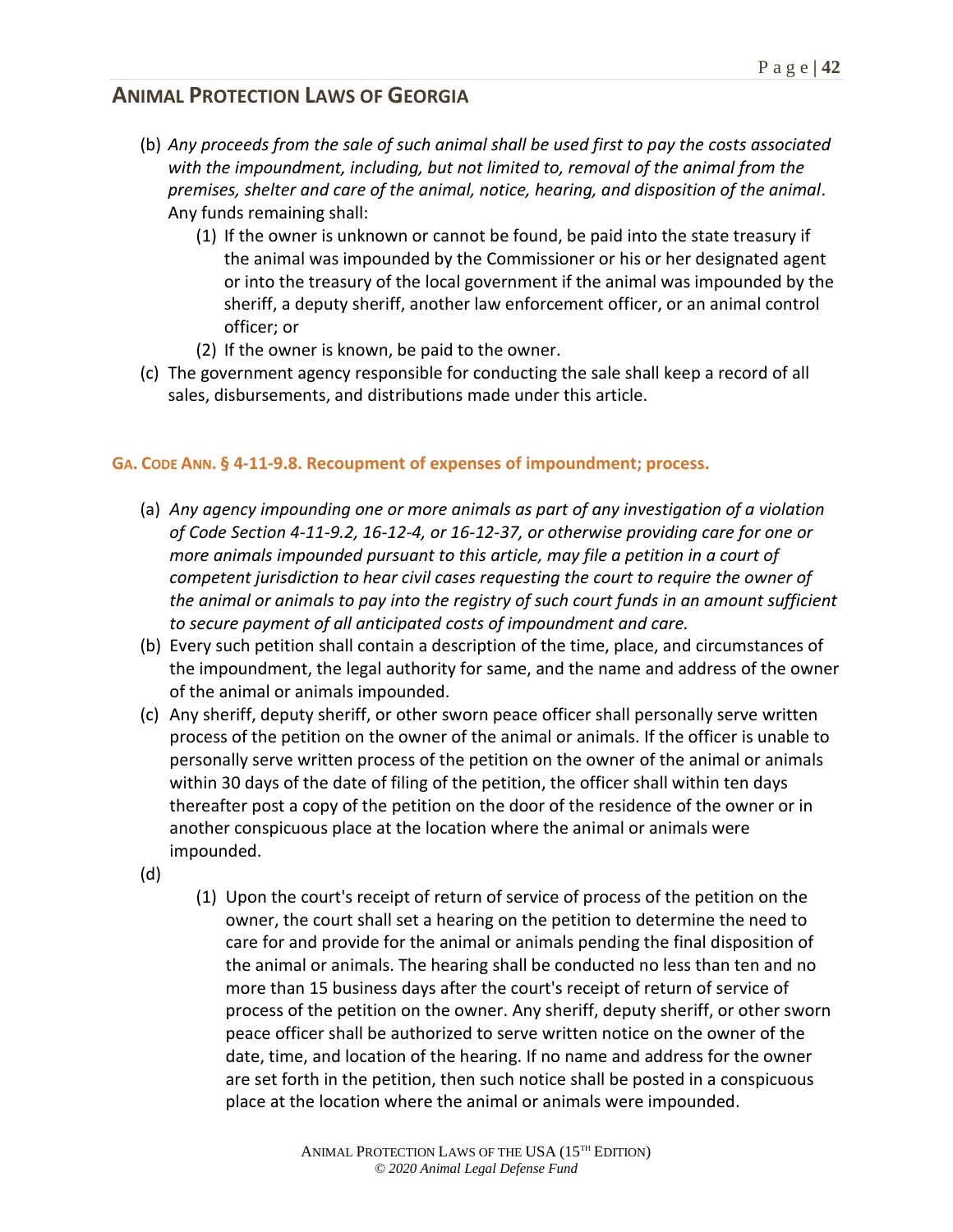- (2) The scope of the hearing shall be limited to whether the impounding of the animal or animals was authorized. *Upon such a showing, the court shall require payment into the registry of the court of an amount sufficient to cover all costs of impoundment and care, as determined by the court, for a period beginning as of the date of impoundment and ending 30 days after the date of the order.* Neither the result of a hearing provided for under this subsection nor a statement of an owner made at any such hearing shall be admissible in any criminal prosecution related to the impoundment of the animal or animals.
- (3) *The owner shall be ordered to deposit an amount equal to the portion of the original deposit amount attributable to the first 30 days after the date of the initial order every 30 days thereafter until the owner relinquishes the animal or animals or until final disposition of the animal or animals.* If the required funds are not deposited within five days of the original order setting the amount of the funds, or within five days after the expiration of each applicable subsequent 30 day period, then the animal or animals shall be forfeited to the petitioning agency by operation of law and may, with the consent of any prosecutor prosecuting charges against the owner regarding the owner's animal or animals, be disposed of pursuant to Code Section 4-11-9.6.
- (4) At any time before the final disposition of the animal or animals, the owner may relinquish ownership of the animal or animals. All costs of impoundment and care for the animal or animals from the date of impoundment to the date of the relinquishment shall be paid by the owner unless the owner meets the requirements set forth in paragraph (5) of this subsection.
- (5) In circumstances where only one animal was impounded, and the owner of the animal is, at the initial hearing or at an adjustment hearing, able to prove indigency as described in Chapter 12 of Title 17, the court, in its discretion, may reduce or waive the requirement for the owner to pay costs of impoundment and care pursuant to this Code section.
- (6) The court may correct, alter, or otherwise adjust the owner's 30 day obligation of payment upon a motion made by the owner or petitioning agency at least five days before the expiration date of the then current 30 day payment period. The hearing shall be held within ten days of service of the motion on the opposite party, and any adjustment to the 30 day payment amount shall become effective five days after the court orders, or refuses to order, an adjustment.
- (7) Upon the payment of funds into the court registry in accordance with this Code section, the petitioning agency may immediately begin to draw from those funds for payment of the actual costs incurred by the petitioning agency in keeping and caring for the animal or animals from the date of impoundment to the date of the final disposition of the underlying criminal action regarding the owner and the animal or animals.
- (8) Upon final disposition of the animal or animals, remaining funds deposited with the clerk of the court shall be refunded to the owner.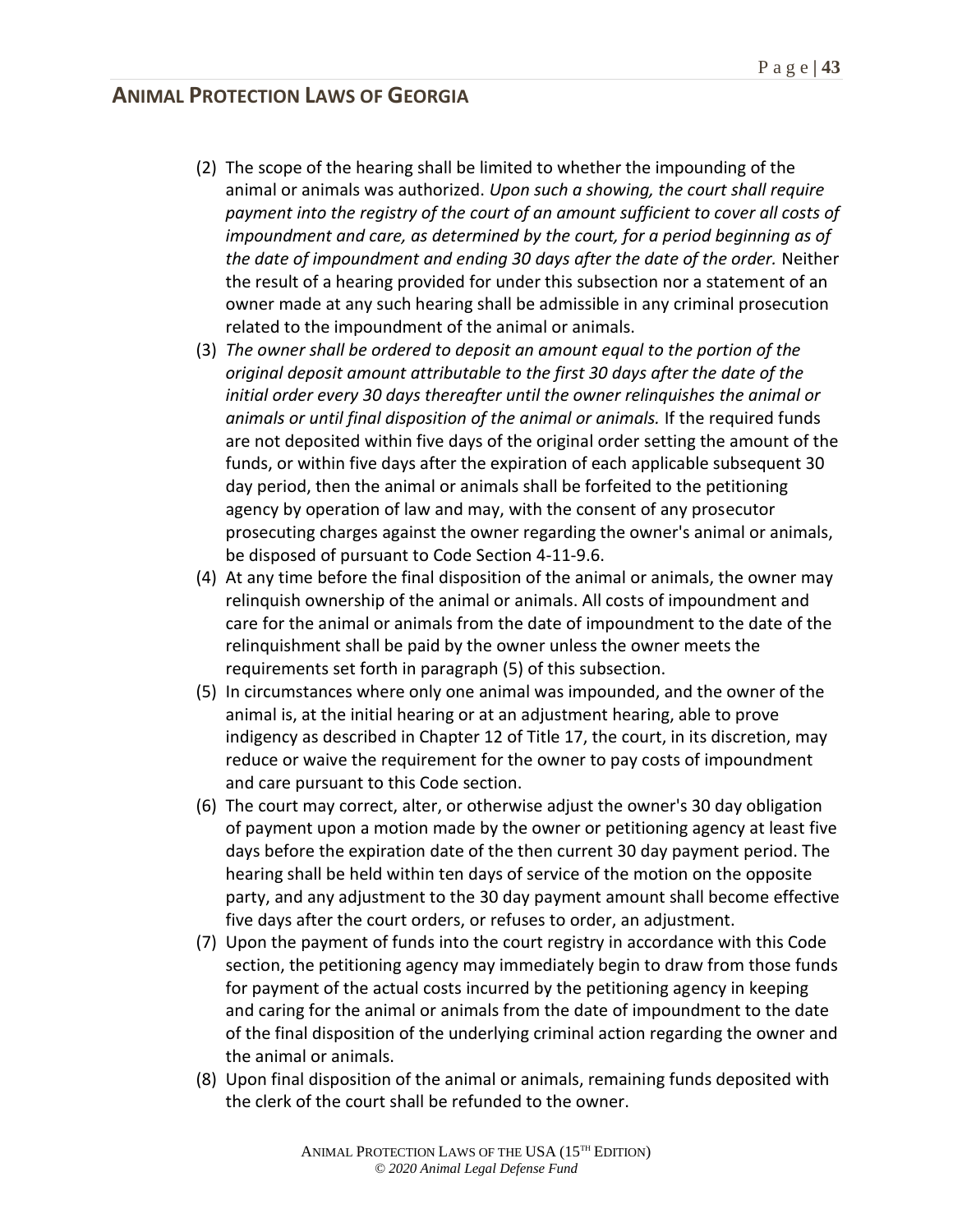(9) In the event that an owner is adjudicated not guilty of all charges specified in a petition filed pursuant to this Code section, such owner may request from the agency that filed the petition a refund of all costs paid by the owner pursuant to such petition. In making any such claim for refund, the procedures provided in Code Section 48-5-380 shall apply.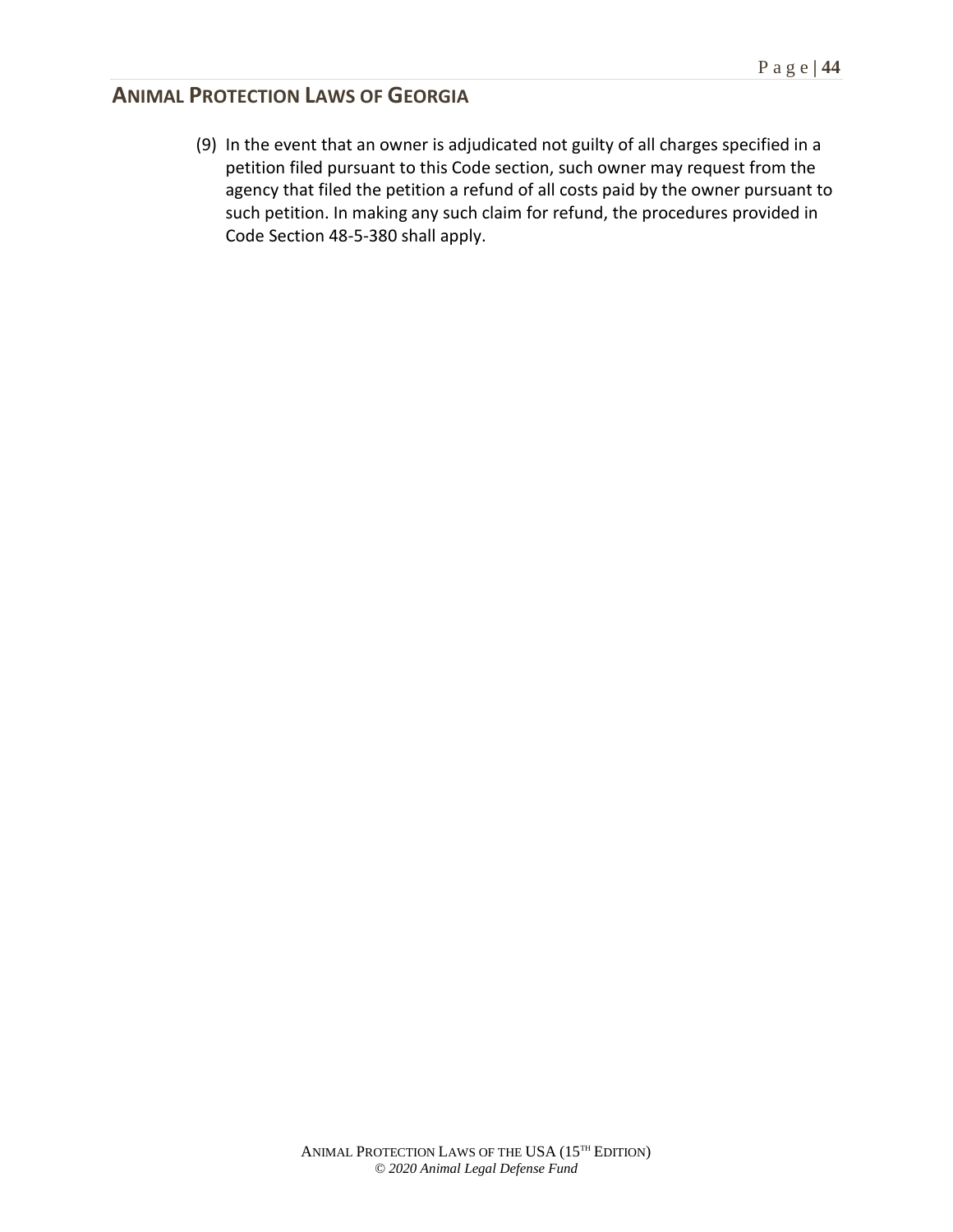## **15. FORFEITURE & POSSESSION BANS**

### **GA. CODE ANN. § 4-11-9.3. Duty to make arrangements for care of impounded animal; lien for cost of care; return of animal to owner.**

- (a) It shall be the duty of any person impounding an animal under Code Section 4-11-9.2, 16-12-4, or 16-12-37 to make reasonable and proper arrangements to provide the impounded animal with humane care and adequate and necessary veterinary services. Such arrangements may include, but shall not be limited to, providing shelter and care for the animal at any state, federal, county, municipal, or governmental facility or shelter; contracting with a private individual, partnership, corporation, association, or other entity to provide humane care and adequate and necessary veterinary services for a reasonable fee; or allowing a private individual, partnership, corporation, association, or other entity to provide humane care and adequate and necessary veterinary services as a volunteer and at no cost.
- (b) Any person impounding an animal under this article or Code Section 16-12-4 or 16-12- 37 or providing care for an impounded animal shall have a lien on such animal for the reasonable costs of caring for such animal. Such lien may be foreclosed in any court of competent jurisdiction to hear civil cases. Liens shall be foreclosed in magistrate courts only when the amount of the lien does not exceed the jurisdictional limits established by law for such courts.
- (c) *Any person impounding an animal under this article shall be authorized to return such animal to its owner, upon payment by the owner of all costs of impoundment and care and upon the entry of a consent order, unless such owner has been convicted of, pled guilty to, or pled nolo contendere to animal cruelty or dog fighting under any local, state, or federal law, regulation, or ordinance, or in a prior administrative or legal action in this state or any other state, was found to have failed to provide humane care to an animal, committed cruelty to animals, or committed an act prohibited under Code Section 16-12- 37 in violation of the laws of this state or of the United States or any of the several states. Such consent order shall provide conditions relating to the care and treatment of such animal, including, but not limited to, the following, that:*
	- (1) *Such animal shall be given humane care and adequate and necessary veterinary services;*
	- (2) *Such animal shall not be subjected to cruelty; and*
	- (3) *The owner shall comply with this article.*
- (d)
- (1) *The provisions of subsection (c) of this Code section shall not apply to an animal that was an object or instrumentality of a crime. Any agency impounding an animal as a result of a violation of Code Section 4-11-9.2, 16-12-4, or 16-12-37 shall not return such animal to its owner.*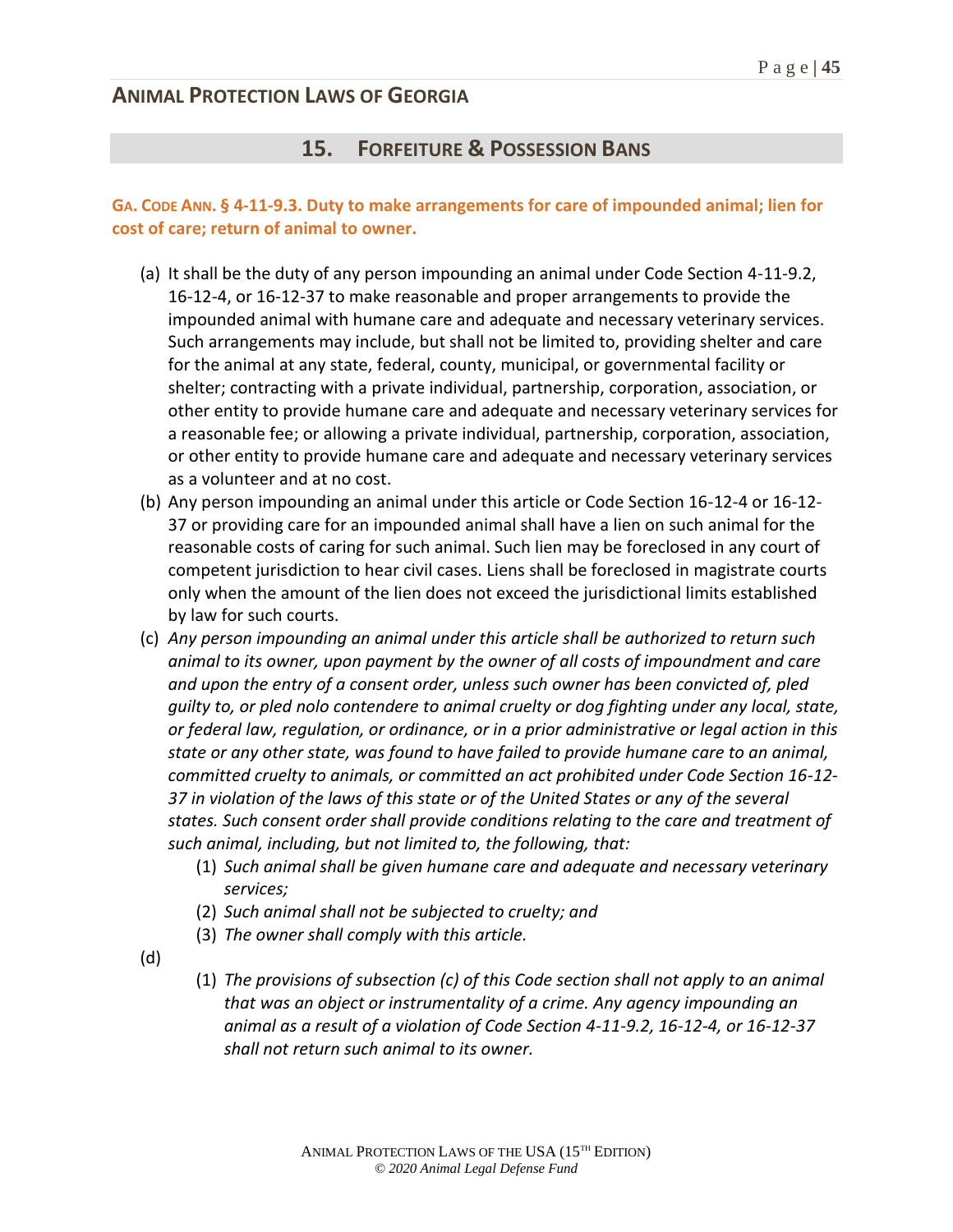(2) *Any agency having custody of an animal that was seized as an object or instrumentality of a crime may, with the consent of the prosecuting attorney, apply to the court having jurisdiction over the offense for an order authorizing such agency to dispose of the animal prior to trial of the criminal case as provided by law.*

#### **GA. CODE ANN. § 4-11-9.5. Hearing on impoundment of animal.**

- (a) *If the owner of an animal impounded pursuant to this article fails to respond in writing within five business days of the date the notice of impoundment was served, or, if the owner is unknown or could not be found within 30 days of publication of the notice of impoundment, the impounded animal may be disposed of pursuant to Code Section 4- 11-9.6.*
- (b)
- (1) *If the owner of an animal impounded pursuant to this article refuses to enter into a consent agreement with the government agency having custody of the animal that such animal will be given humane care and adequate and necessary veterinary care, the owner may request, in writing, a hearing within five business days of the date the notice of impoundment was served on such owner, or, if the owner is unknown or could not be found, within 30 days of the date of publication of the notice of impoundment. Such request for hearing shall be served upon the government agency having custody of the animal. If no hearing is requested within the time limits specified in this paragraph and the failure to request such hearing is due in whole or in part to the reasonably avoidable fault of the owner, the right to a hearing shall have been waived.*
- (2) *Within 30 days after receiving a written request for a hearing, the government agency having custody of the animal shall hold a hearing as is provided in Chapter 13 of Title 50, the "Georgia Administrative Procedure Act." If the animal*  is in the custody of an agency of local government which has, by local law or *ordinance, established a procedure for hearing such matters, the body designated in such local law or ordinance shall conduct the hearing required by this Code section. If the local government does not have a hearing procedure, the government agency having custody of the animal may refer the matter to the Office of State Administrative Hearings. If the animal is in the custody of the Department of Agriculture, the Commissioner or his or her designee shall conduct the hearing. The hearing shall be public and all testimony shall be received under oath. A record of the proceedings at such hearing shall be made and maintained by the hearing officer as provided in Code Section 50-13-13.*
- (3) *The scope of the hearing shall be limited to whether the impounding of the animal was authorized by subsection (c) of Code Section 4-11-9.2.*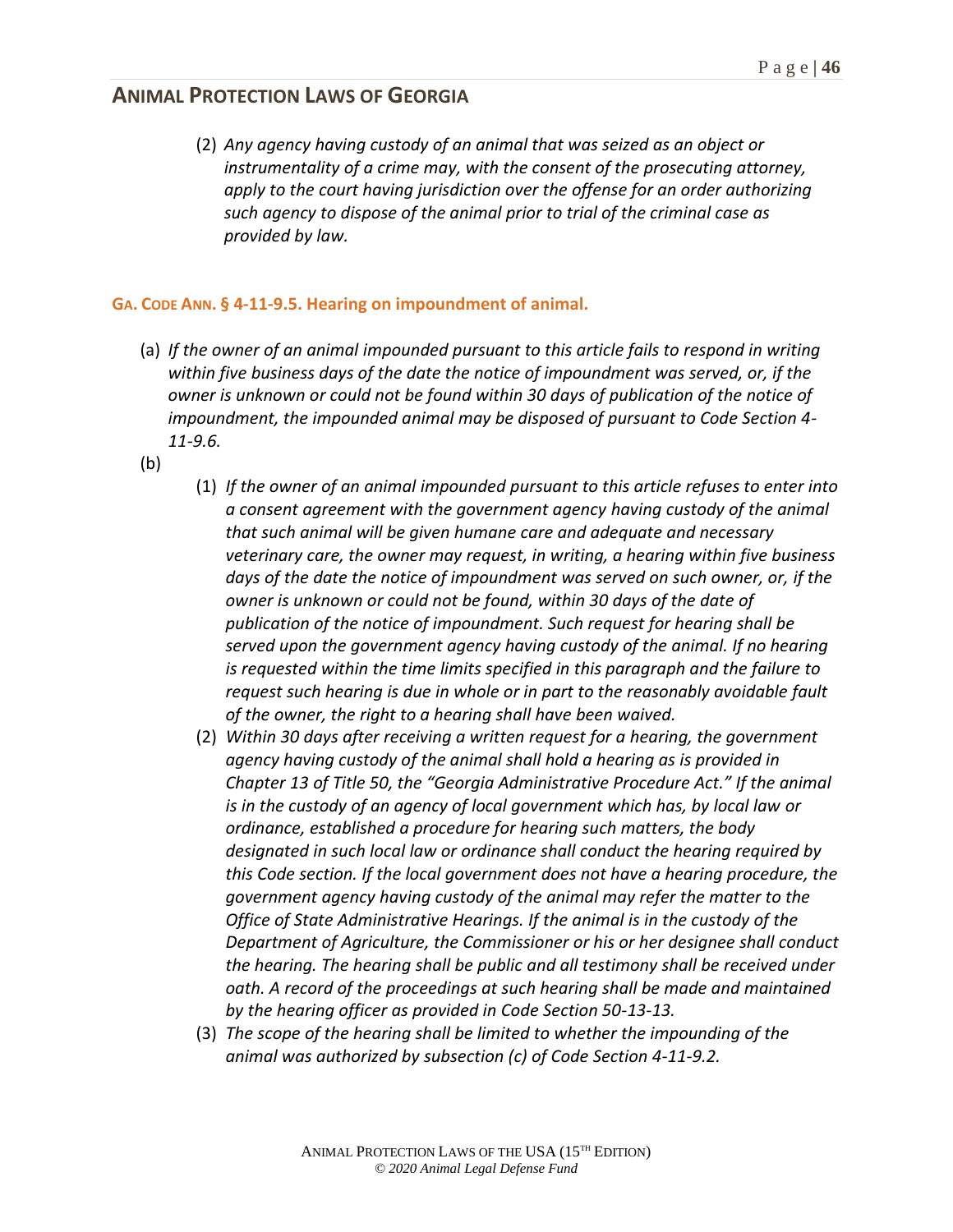- (4) The hearing officer shall, within five business days after such hearing, forward a decision to the person who impounded the animal and the government agency having custody of the animal.
- (5) *If the hearing officer finds that the animal was improperly impounded, the animal shall be returned to the owner* and the cost incurred in providing reasonable care and treatment for the animal from the date of impoundment to the date of the order shall be paid by the impounding agency.
- (6) *If the hearing officer finds that the animal was lawfully impounded, the hearing officer may:*
	- (A) *Recommend that the government agency having custody of the animal dispose of the animal as provided in Code Section 4-11-9.6; or*
	- (B) *Unless, in a prior administrative or legal action in this state or any other state, the owner has been found to have failed to provide humane care to an animal, committed cruelty to animals, engaged in dog fighting, committed an act prohibited under Code Section 16-12-4, committed an act prohibited under Code Section 16-12-37, or committed an act in violation of any similar local ordinance or regulation, the laws of this state or of the United States or any of the several states, recommend conditions under which the animal may, upon payment by the owner of all costs of impoundment and care, be returned to the owner. Such conditions shall be reduced to writing and served upon the owner and the government agency having custody of the animal. Such conditions may include, but are not limited to, the following, that:*
		- (i) *Such animal shall be given humane care and adequate and necessary veterinary services;*
		- (ii) *Such animal shall not be subjected to mistreatment; and*
		- (iii) *The owner shall comply with this article.*
- (c) *The provisions of this Code section shall not apply to an animal that was an object or*  instrumentality of a crime nor shall any such animal be returned to the owner or *disposed of without the approval of the prosecuting attorney.*

### **GA. CODE ANN. § 4-11-9.6. Disposal of impounded animal.**

(a) *The government agency having custody of an animal impounded pursuant to this article which is not returned to the owner as provided in Code Sections 4- 11-9.3 and 4-11-9.5, or when ownership of the animal is relinquished by the owner, may dispose of the animal through sale by any commercially feasible means, at a public auction or by sealed bids, adoption, or, if in the opinion of a licensed accredited veterinarian or a veterinarian employed by a state or federal government and approved by the Commissioner such animal has a temperament or condition such that euthanasia is the only reasonable course of action, by humanely disposing of the animal.*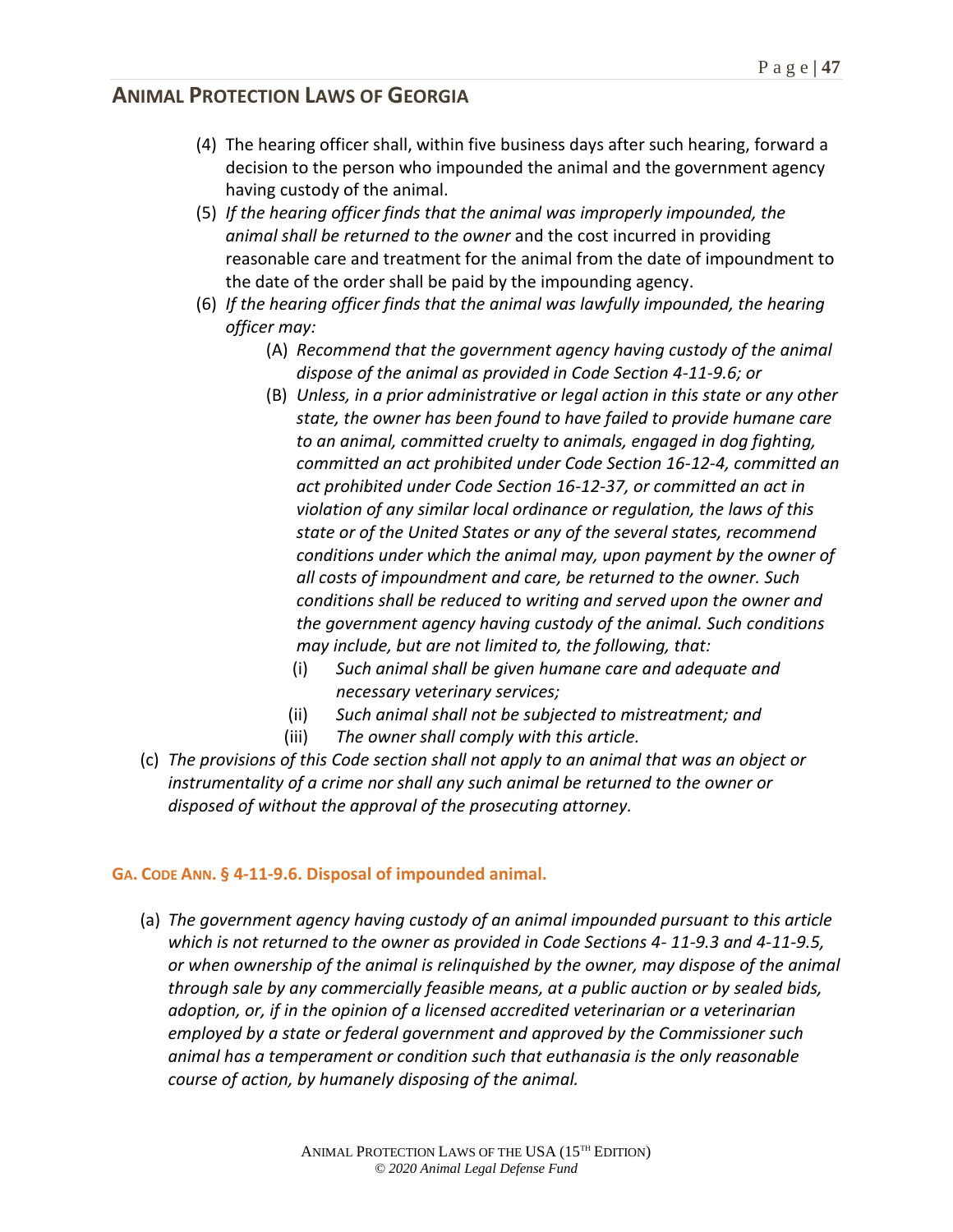- (b) Any proceeds from the sale of such animal shall be used first to pay the costs associated with the impoundment, including, but not limited to, removal of the animal from the premises, shelter and care of the animal, notice, hearing, and disposition of the animal. Any funds remaining shall:
	- (1) If the owner is unknown or cannot be found, be paid into the state treasury if the animal was impounded by the Commissioner or his or her designated agent or into the treasury of the local government if the animal was impounded by the sheriff, a deputy sheriff, another law enforcement officer, or an animal control officer; or
	- (2) If the owner is known, be paid to the owner.
- (c) The government agency responsible for conducting the sale shall keep a record of all sales, disbursements, and distributions made under this article.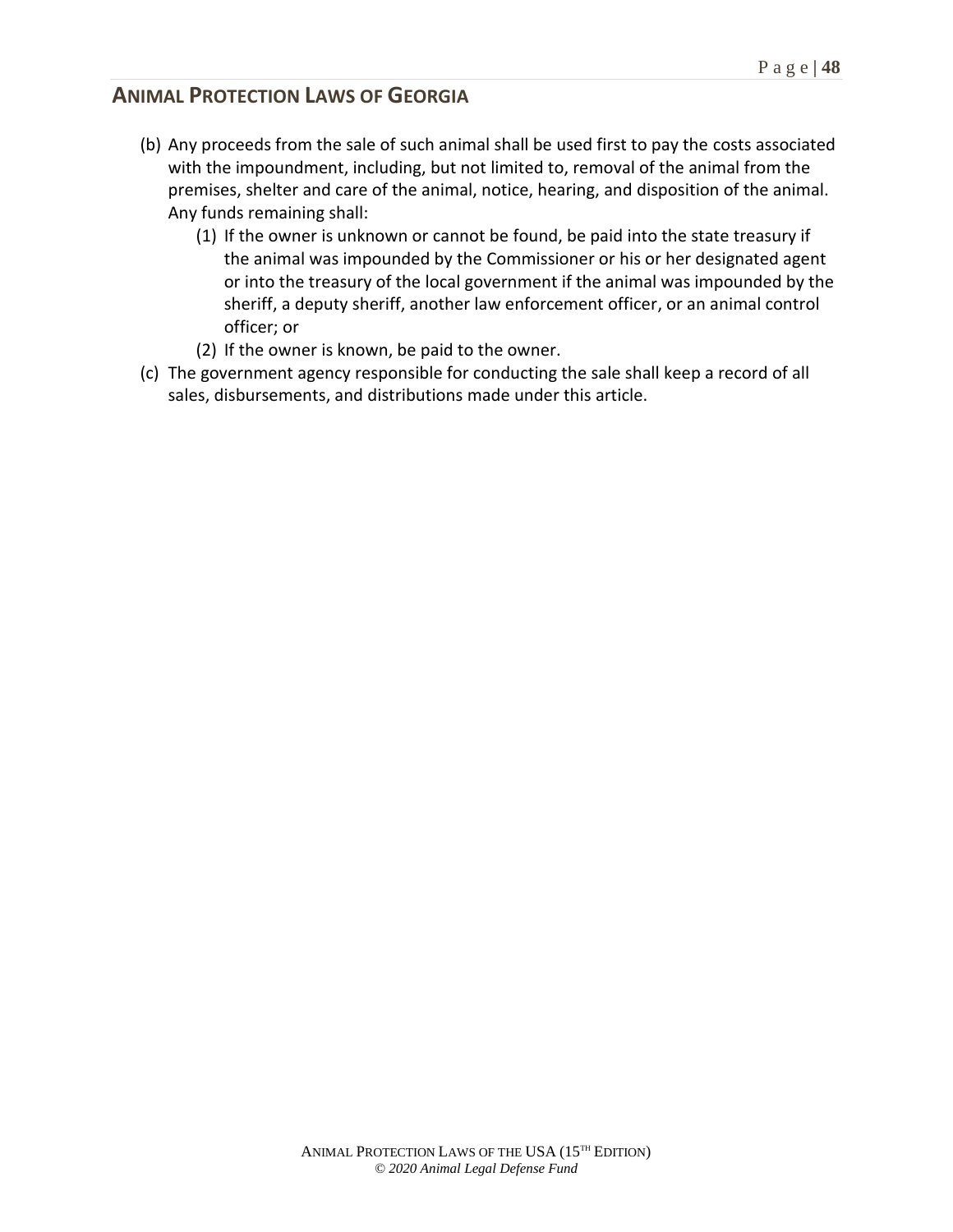## **16. COURT-ORDERED TREATMENT**

#### **GA. CODE ANN. § 16-12-4. Cruelty to animals.**

- (a) As used in this Code section, the term:
	- (1) "Animal" shall not include any fish nor shall such term include any pest that might be exterminated or removed from a business, residence, or other structure.
	- (2) "Malice" means:
		- (A) An actual intent, which may be shown by the circumstances connected to the act, to cause the particular harm produced without justification or excuse; or
		- (B) The wanton and willful doing of an act with an awareness of a plain and strong likelihood that a particular harm may result.
- (b) A person commits the offense of cruelty to animals when he or she:
	- (1) Causes physical pain, suffering, or death to an animal by any unjustifiable act or omission; or
	- (2) Having intentionally exercised custody, control, possession, or ownership of an animal, fails to provide to such animal adequate food, water, sanitary conditions, or ventilation that is consistent with what a reasonable person of ordinary knowledge would believe is the normal requirement and feeding habit for such animal's size, species, breed, age, and physical condition.
- (c) Any person convicted of the offense of cruelty to animals shall be guilty of a misdemeanor provided, however, that any person who has had a prior adjudication of guilt for the offense of cruelty to animals or aggravated cruelty to animals, or an adjudication of guilt for the commission of an offense under the laws of any other state, territory, possession, or dominion of the United States, or of any foreign nation recognized by the United States, which would constitute the offense of cruelty to animals or aggravated cruelty to animals if committed in this state, including an adjudication of a juvenile for the commission of an act, whether committed in this state or in any other state, territory, possession, or dominion of the United States, or any foreign nation recognized by the United States, which if committed by an adult would constitute the offense of cruelty to animals or aggravated cruelty to animals, upon the second or subsequent conviction of cruelty to animals shall be guilty of a misdemeanor of a high and aggravated nature.
- (d) A person commits the offense of aggravated cruelty to animals when he or she:
	- (1) Maliciously causes the death of an animal;
	- (2) Maliciously causes physical harm to an animal by depriving it of a member of its body, by rendering a part of such animal's body useless, or by seriously disfiguring such animal's body or a member thereof;
	- (3) Maliciously tortures an animal by the infliction of or subjection to severe or prolonged physical pain;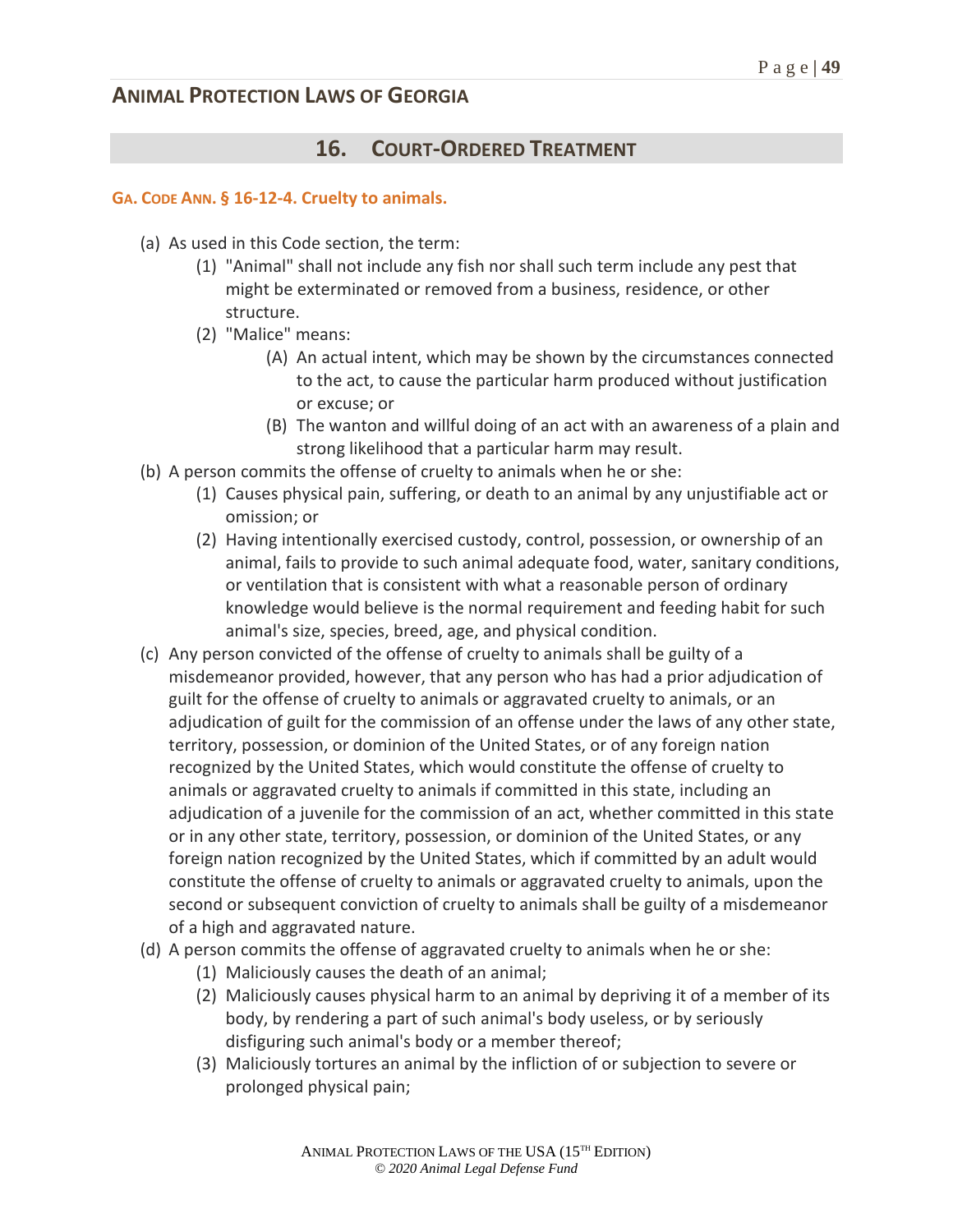- (4) Maliciously administers poison to an animal, or exposes an animal to any poisonous substance, with the intent that the substance be taken or swallowed by the animal; or
- (5) Having intentionally exercised custody, control, possession, or ownership of an animal, maliciously fails to provide to such animal adequate food, water, sanitary conditions, or ventilation that is consistent with what a reasonable person of ordinary knowledge would believe is the normal requirement and feeding habit for such animal's size, species, breed, age, and physical condition to the extent that the death of such animal results or a member of its body is rendered useless or is seriously disfigured.
- (e) Any person convicted of the offense of aggravated cruelty to animals shall be guilty of a felony and shall be punished by imprisonment for not less than one nor more than five years, a fine not to exceed \$15,000.00, or both; provided, however, that any person who has had a prior adjudication of guilt for the offense of aggravated cruelty to animals, or an adjudication of guilt for the commission of an offense under the laws of any other state, territory, possession, or dominion of the United States, or of any foreign nation recognized by the United States, which would constitute the offense of aggravated cruelty to animals if committed in this state, including an adjudication of a juvenile for the commission of an act, whether committed in this state or in any other state, territory, possession, or dominion of the United States, or any foreign nation recognized by the United States, which if committed by an adult would constitute the offense of aggravated cruelty to animals, upon the second or subsequent conviction of aggravated cruelty to animals shall be punished by imprisonment for not less than one nor more than ten years, a fine not to exceed \$100,000.00, or both.
- (f) *Before sentencing a defendant for any conviction under this Code section, the sentencing judge may require psychological evaluation of the offender and shall consider the entire criminal record of the offender.*
- (g) The provisions of this Code section shall not be construed as prohibiting conduct which is otherwise permitted under the laws of this state or of the United States, including, but not limited to, agricultural, animal husbandry, butchering, food processing, marketing, scientific research, training, medical, zoological, exhibition, competitive, hunting, trapping, fishing, wildlife management, or pest control practices or the authorized practice of veterinary medicine nor to limit in any way the authority or duty of the Department of Agriculture, Department of Natural Resources, any county board of health, any law enforcement officer, dog, animal, or rabies control officer, humane society, veterinarian, or private landowner protecting his or her property.
- (h)
- (1) In addition to justification and excuse as provided in Article 2 of Chapter 3 of this title, a person shall be justified in injuring or killing an animal when and to the extent that he or she reasonably believes that such act is necessary to defend against an imminent threat of injury or damage to any person, other animal, or property.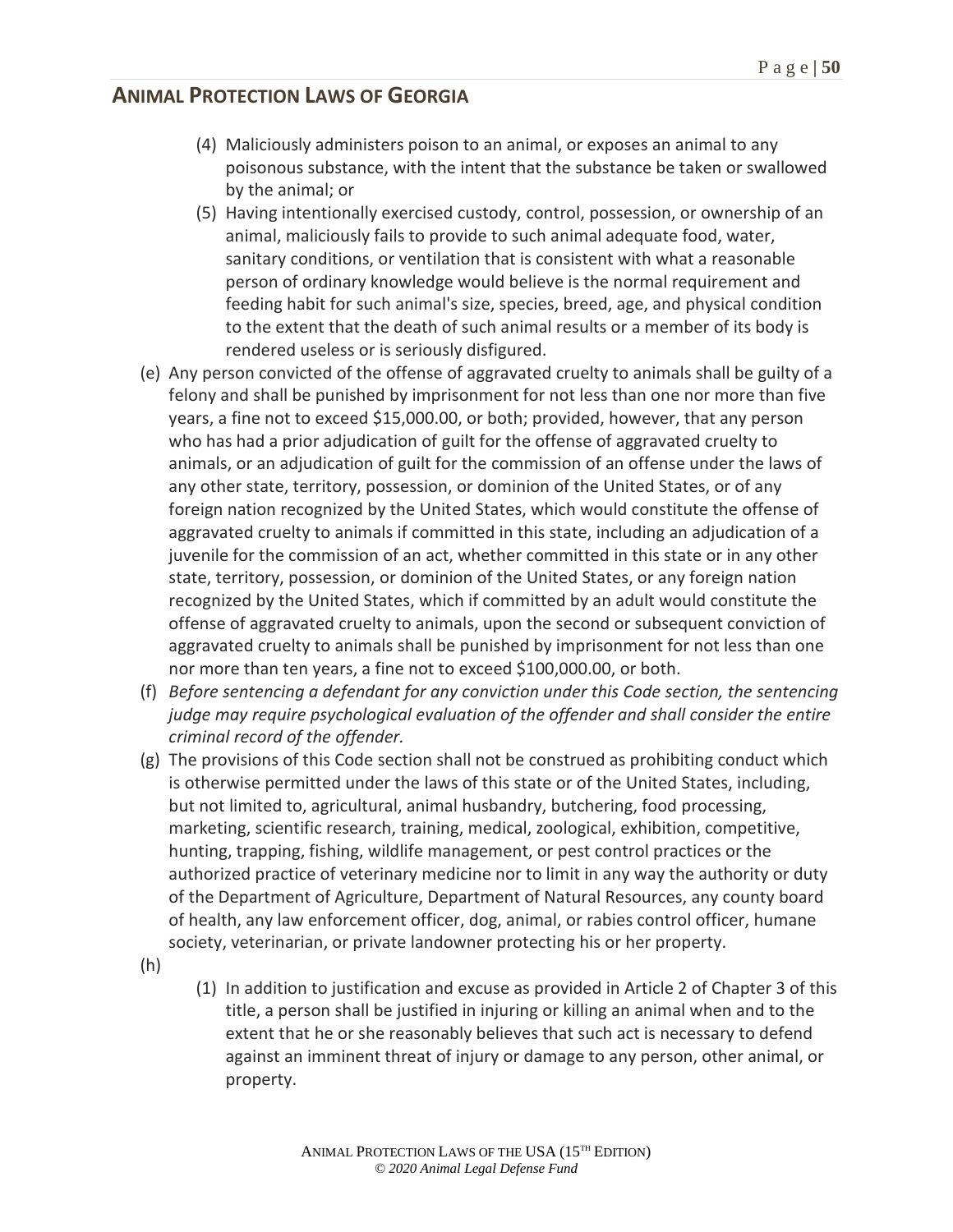- (2) A person shall not be justified in injuring or killing an animal under the circumstances set forth in paragraph (1) of this subsection when:
	- (A) The person being threatened is attempting to commit, committing, or fleeing after the commission or attempted commission of a crime;
	- (B) The person or other animal being threatened is attempting to commit or committing a trespass or other tortious interference with property; or
	- (C) The animal being threatened is not lawfully on the property where the threat is occurring.
- (3) The method used to injure or kill an animal under the circumstances set forth in paragraph (1) of this subsection shall be designed to be as humane as is possible under the circumstances. A person who humanely injures or kills an animal under the circumstances indicated in this subsection shall incur no civil liability or criminal responsibility for such injury or death.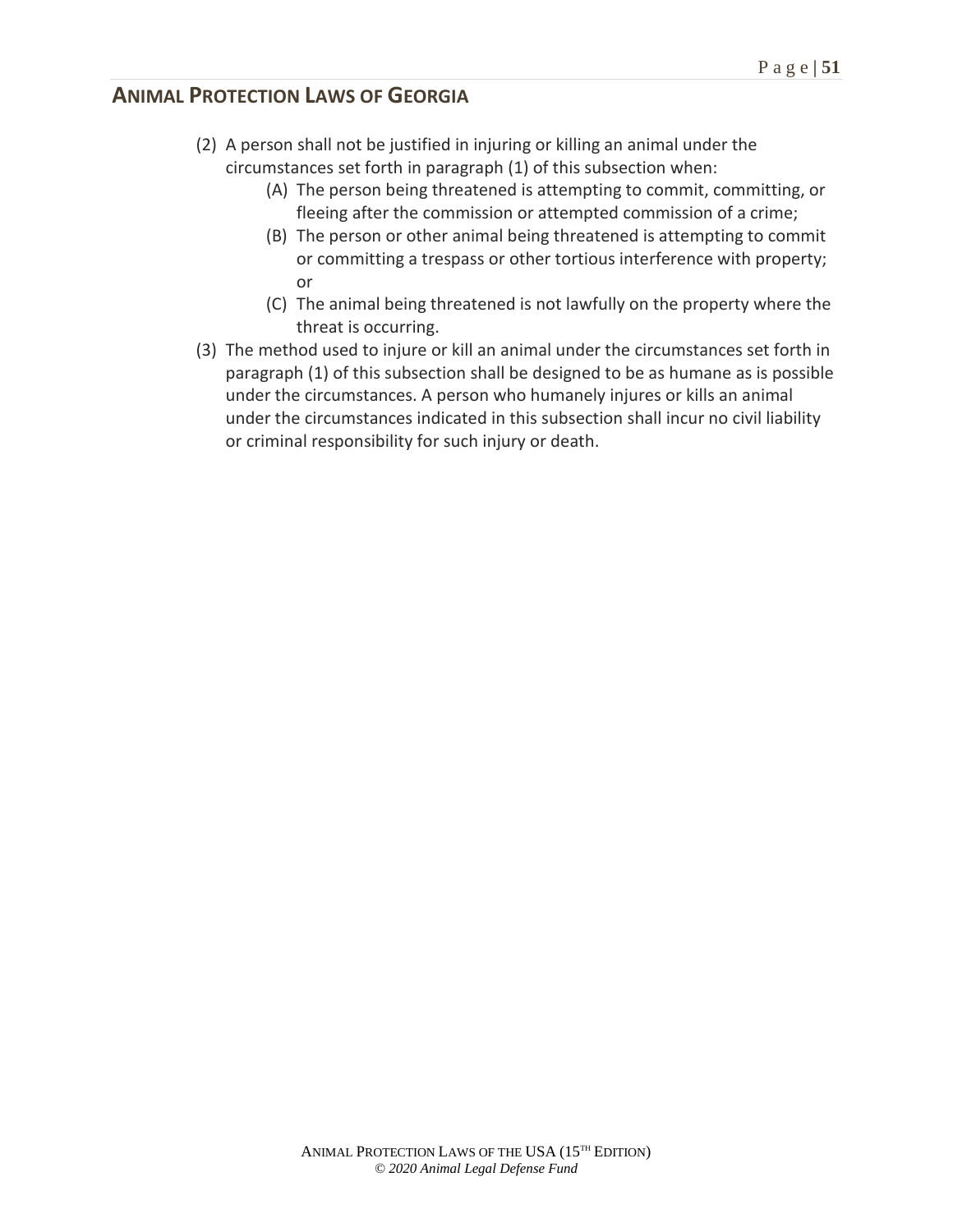## **17. HOT CARS**

**-----**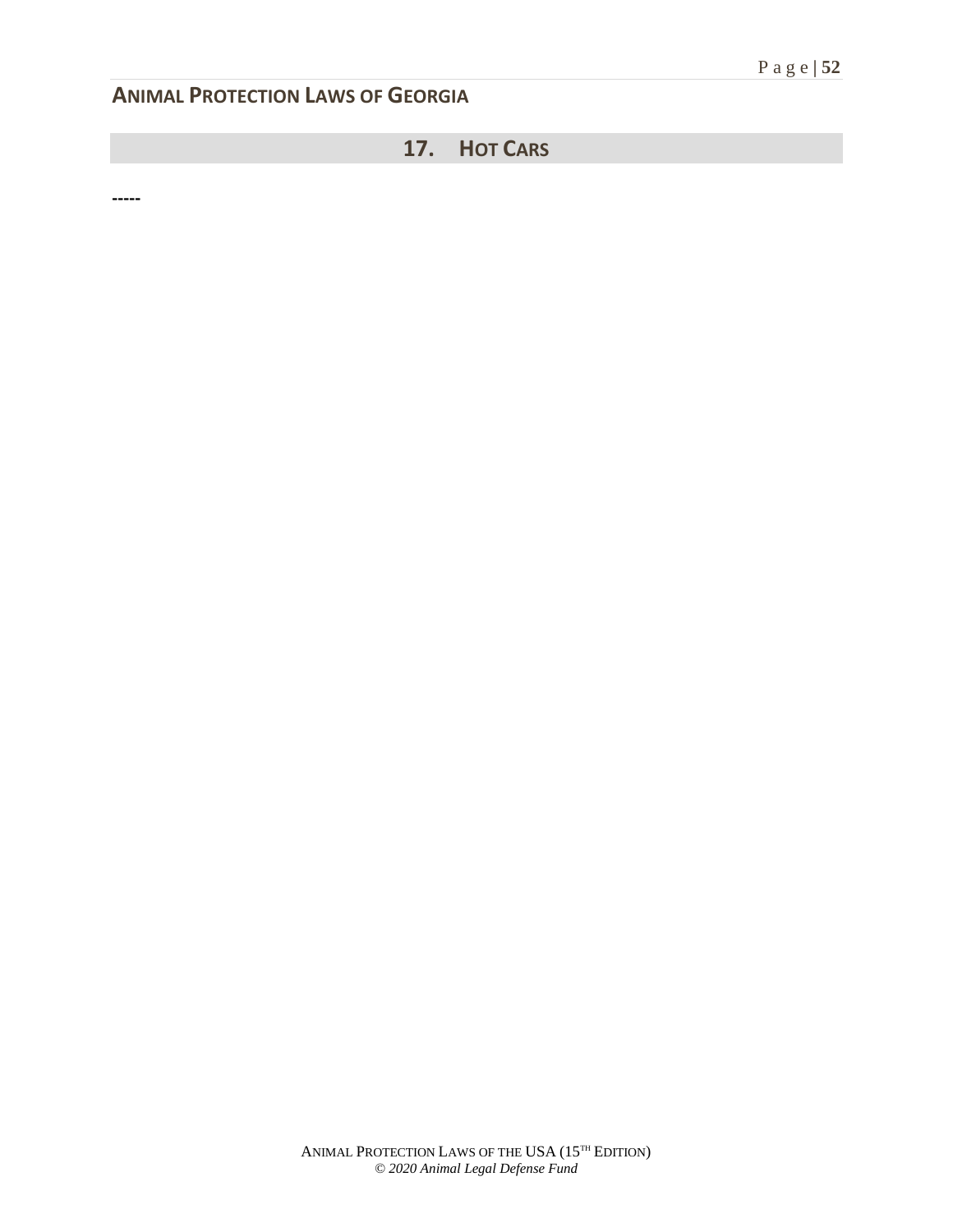## **18. CIVIL NUISANCE ABATEMENT**

-----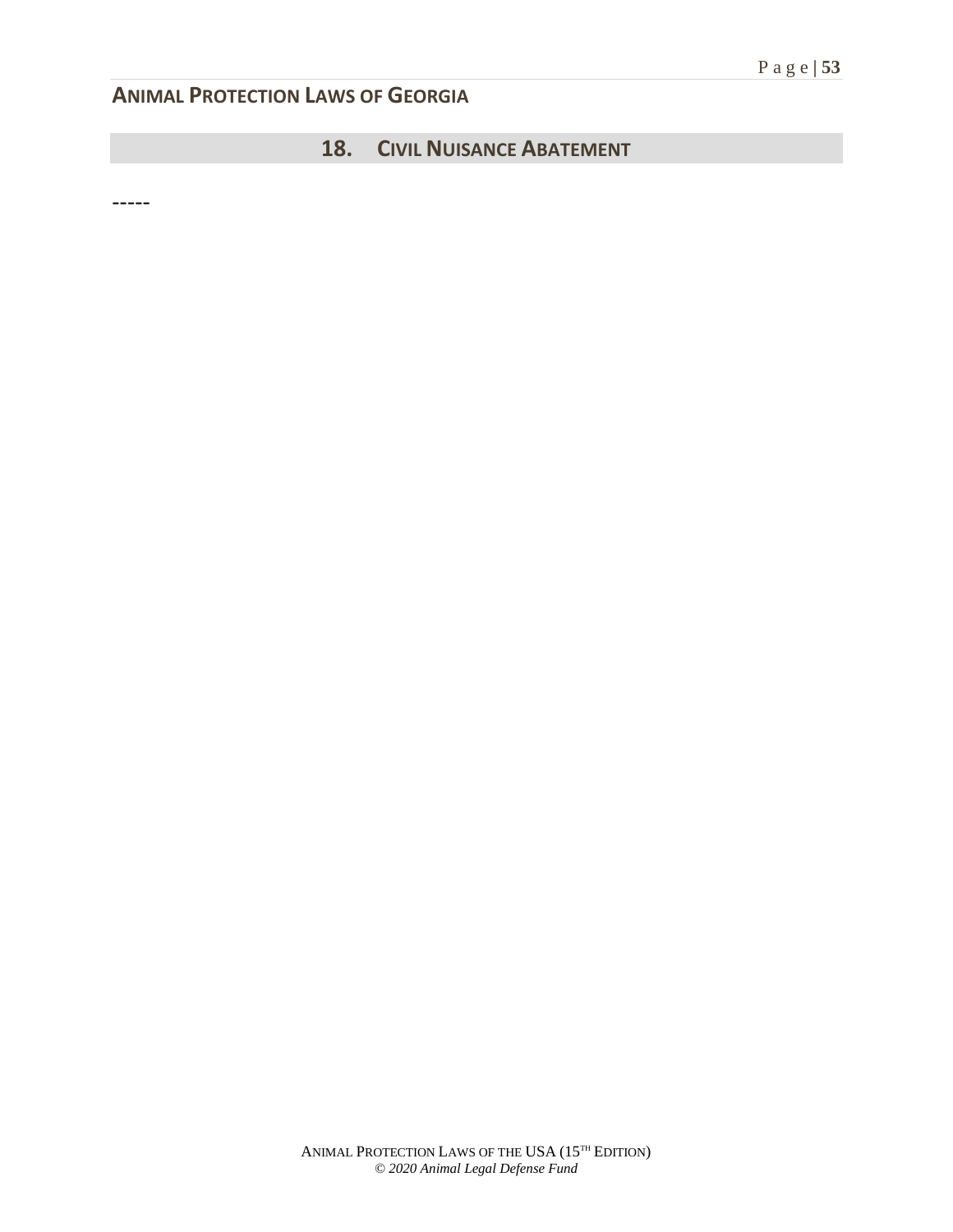## **19. AG-GAG LAWS**

----